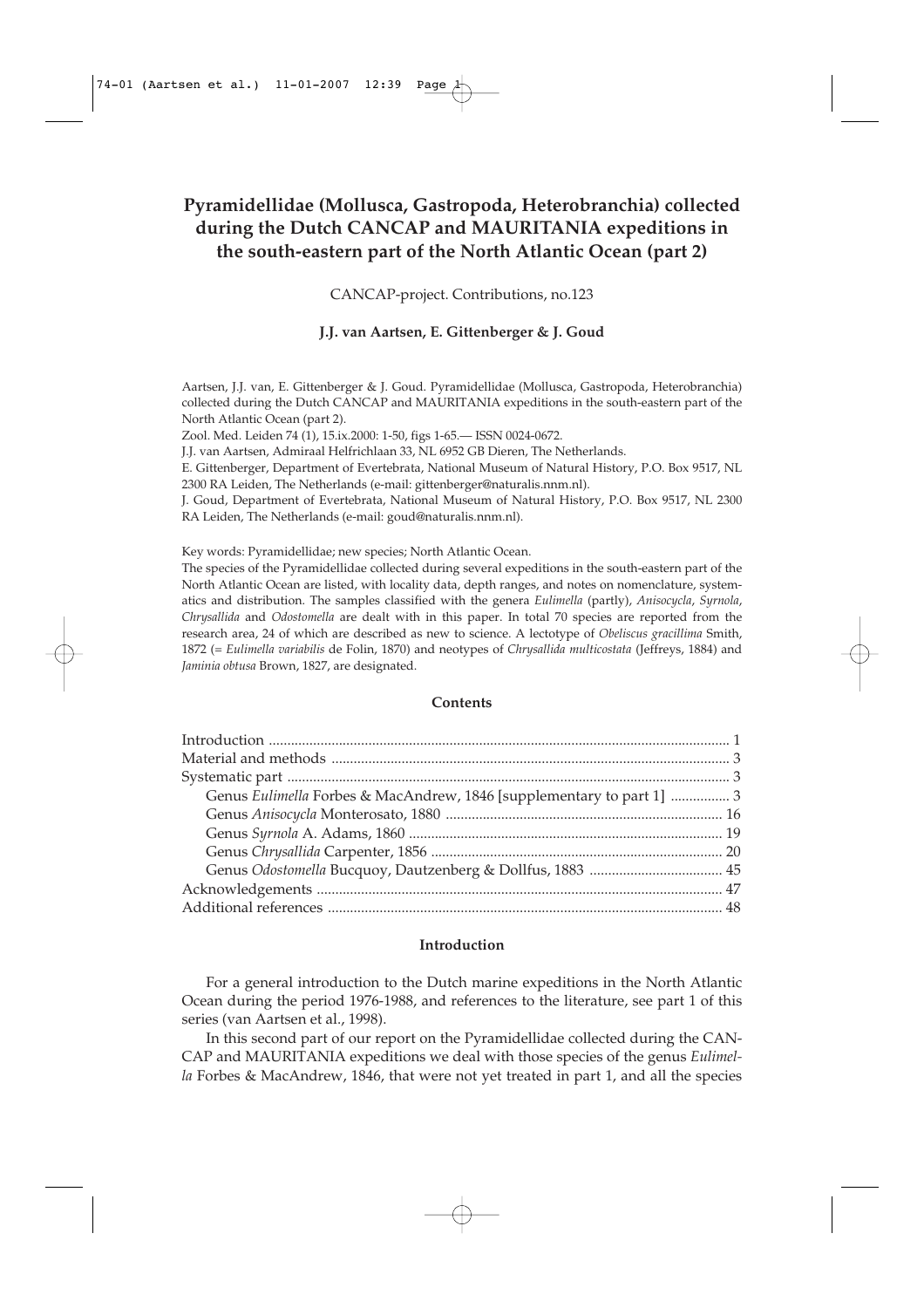of the genera *Anisocycla* Monterosato, 1880, *Syrnola* A. Adams, 1860, *Chrysallida* Carpenter, 1856, and *Odostomella* Bucquoy, Dautzenberg & Dollfus, 1883. During the composition of this report, the third part of a series of articles on West African Pyramidellidae was published by Peñas & Rolán (September 1998), a few months later than our paper on pyramidellids from that region (van Aartsen et al., June 1998). The publication by Peñas & Rolán deals with the genus *Chrysallida* as defined by those authors, which is somewhat different from our definition (see sub *Chrysallida* in the Systematic part).

It is remarkable that there is so little overlap between the lists of species dealt with in the two articles on *Chrysallida*, although Peñas & Rolán also report on Pyramidellidae of the African coast and the Cape Verde Islands. Only four species from our collections that we recognised as undescribed were also found by Peñas & Rolán and described first by those authors as new to science, viz. *Chrysallida anselmoi* [Mauritania], *C. herosae* [Mauritania], *C. mauritanica* [Mauritania] and *C. pyrgulina* [Cape Verde Islands]. On the other hand, Peñas & Rolán introduced only three nominal species as new which proved to be junior synonyms of species that we described some months earlier, and classified in other genera, in part 1 of this series, viz. *Chrysallida jordi* Peñas & Rolán, ix.1998 [= *Folinella moolenbeeki* van Aartsen, Gittenberger & Goud, vi.1998], *Chrysallida gubbioli* Peñas & Rolán, ix.1998 [= *Folinella holthuisi* van Aartsen, Gittenberger & Goud, vi.1998] and *Chrysallida eugeniae* Peñas & Rolán, ix.1998 [= *Odostomia meijeri* van Aartsen, Gittenberger & Goud, vi.1998]. These three species are from the African mainland coast.

The fact that there is so little overlap strongly suggests that the pyramidellid fauna is still incompletely known and that many species have relatively small geographical ranges. Only a few species occur in both West Africa and Congo or Angola, whereas the Cape Verde Islands seem to have a pyramidellid fauna consisting mainly of endemics. This is corroborated by the results of Peñas & Rolán (1999a, b), published while this report was already submitted for publication.

The species of Pyramidellidae described by Dautzenberg (1889) and Dautzenberg & Fischer (1896) from the Azores, were practically absent from our material. We studied the types of these species, which will be redescribed and figured in an appendix to part three of our series.

In our publications on CANCAP and MAURITANIA expeditions' material we have not followed the supra-generic classification of Schander et al. (1999), because this system was not yet available when we started. We considered it impractical to change halfway the series. As compared to our classification, several taxa are classified at a higher systematic rank by Schander et al. (1999). *Eulimella* is classified with the Turbonillidae Bronn, 1849, *Anisocycla* with the Anisocyclidae van Aartsen, 1995, and *Syrnola* with the Syrnolidae Saurin, 1958. In their system, the genus *Chrysallida* is one of the genera in the Chrysallidinae Saurin, 1958, a subfamily of the Odostomiidae Pelseneer, 1928. Together with the Amathinidae Ponder, 1987 and the Pyramidellidae Gray, 1840, these families form the superfamily Pyramidelloidea Gray, 1840. This superfamily, sensu Schander et al. (1999), is still dealt with as the family Pyramidellidae in our series.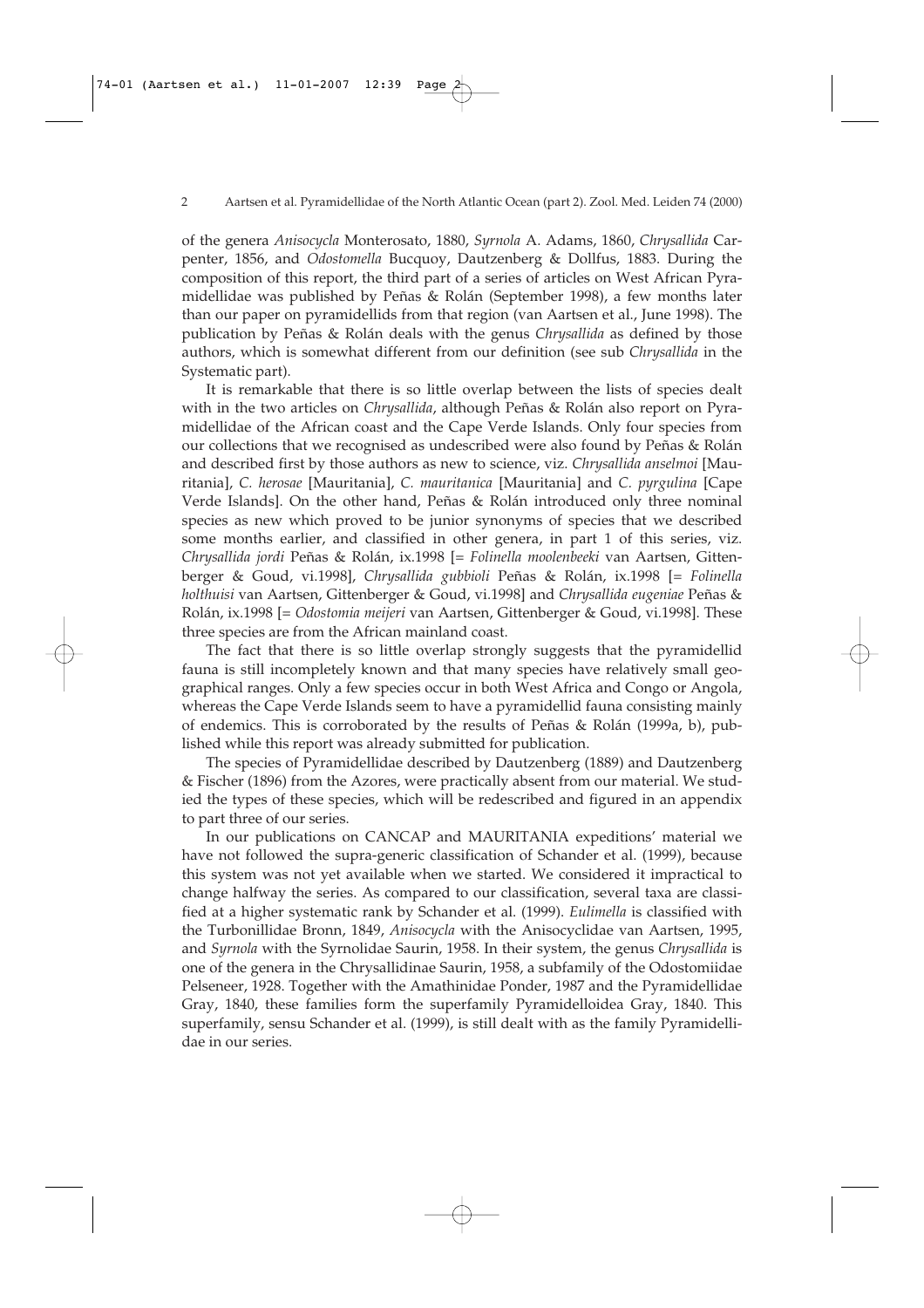### **Material and methods**

Additions to the chapter with the same heading in part 1 of this series (van Aartsen et al., 1998): RMNH stands for Nationaal Natuurhistorisch Museum (formerly Rijksmuseum van Natuurlijke Historie), Leiden; ANSP for Academy of Natural Sciences of Philadelphia.

### **Systematic part**

Genus *Eulimella* Forbes & MacAndrew, 1846 [supplementary to part 1 of this series]

In shells of *Eulimella angeli* Peñas & Rolán, 1997, *E. boydae* spec. nov., *E. endolamellata* Schander, 1994, and *E. vanhareni* van Aartsen, Gittenberger & Goud, 1998, there may be list-like teeth in the aperture on the inside of the outer lip. Such teeth have never been found in the majority of the *Eulimella* species. We see no reason to introduce a new genus (or subgenus) for species occasionally possessing such teeth in the shell aperture as long as so many nominal genera are only poorly known (see Schander et al., 1999). Apart from that, the presence of such teeth, sometimes in only a minority of the specimens in a population (see *E. angeli*), is not associated with additional characters. See also van Aartsen et al. (1998).

For authorship and date of publication of *Eulimella*, see van Aartsen (1988), who demonstrated that Forbes & MacAndrew (1846) are to be considered the authors of *Eulimella*, instead of Gray (1847), as was indicated incorrectly in the past and recently by Peñas & Rolán (1999b: 156).

> *Eulimella scillae* (Scacchi, 1835) (figs 1, 2)

*Melania scillae* Scacchi, 1835: 11, pl. 2 fig. 2.

*Eulima macandrei* Forbes, 1844: 412, pl. 10 fig. 2.

*Eulimella scillae*; Schander, 1994: 31, pl. 3 fig. g; van Aartsen, 1994: 98, 108, fig. 17; Peñas et al., 1996: 29, 34, figs 66-68; Peñas & Rolán, 1997: 90.

Material.— Mauritania: M.034/3, M.035/2, B2/3.

Distribution.— This well-known species, the type species of the genus *Eulimella* has already been reported from the Canary Islands, Madeira, the Cape Verde Islands and the west coast of Africa by Jeffreys (1884: 361) and Watson (1897: 298). In addition, it has been indicated from the Azores by Dautzenberg & Fischer (1896: 469).

Notes.— The figured shell (fig. 1) is from M.035  $[2.6 \times 1.1 \text{ mm}]$ . For comparison we also figure a specimen from Sletvik, Norway, 50 m depth (fig. 2) [3.7 × 1.2 mm].

Depth range.— 99-200 m.

*Eulimella schlumbergeri* (Dautzenberg & Fischer, 1896)

*Turbonilla schlumbergeri* Dautzenberg & Fischer, 1896: 472, pl. 20 fig. 2.

Material.— Azores: 5.051/8 + several fragments.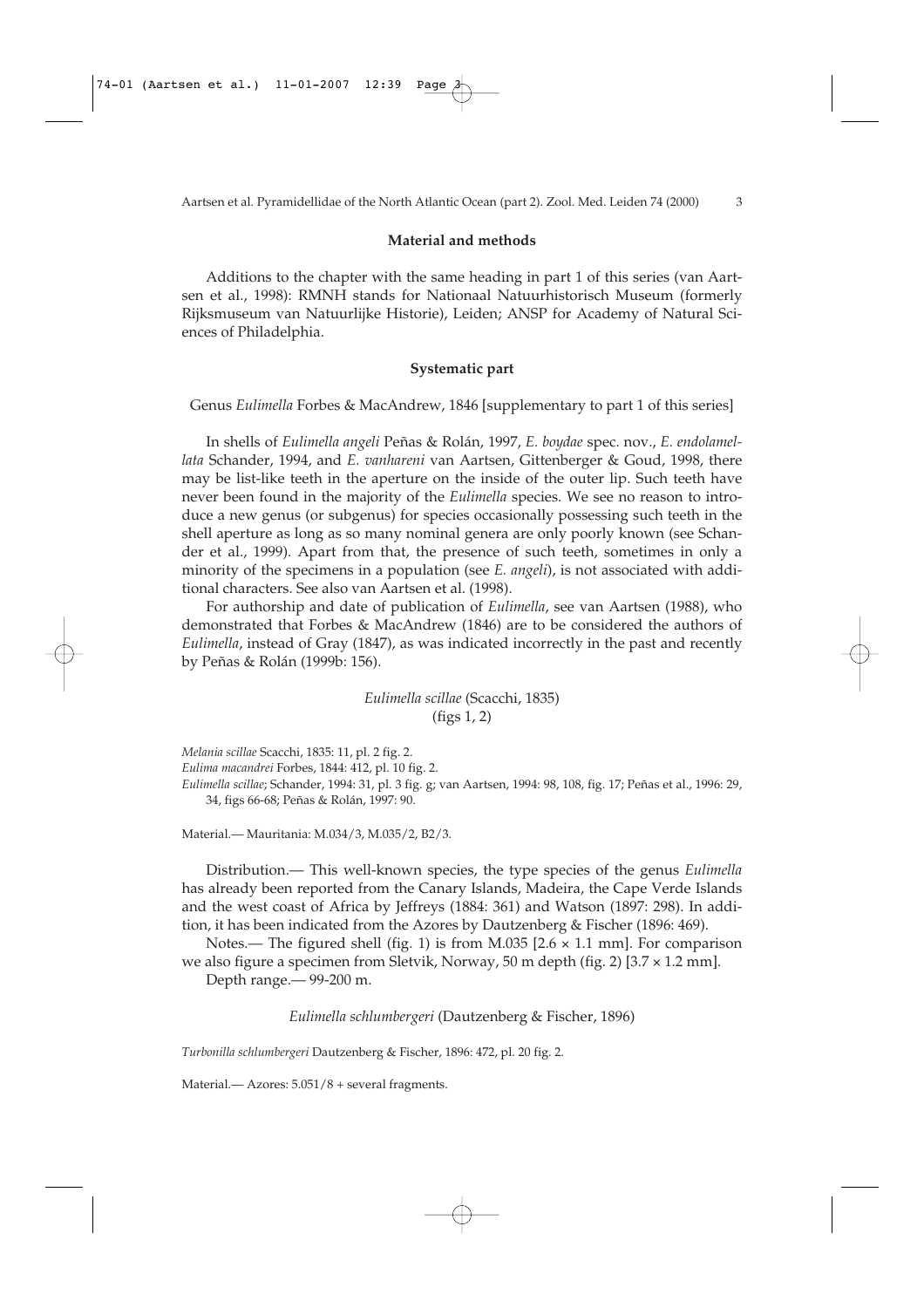4 Aartsen et al. Pyramidellidae of the North Atlantic Ocean (part 2). Zool. Med. Leiden 74 (2000)

Nomenclature.— On the basis of a study of the type series, consisting of 6 syntypes, we concluded that this species belongs to *Eulimella*, not *Turbonilla* Risso, 1826.

Distribution.— *Eulimella schlumbergeri* is only known from the Azores. The specimen described from the Mediterranean ("St. Raphael") as *E. schlumbergeri continentalis* by Nordsieck (1972: 120, pl. 7 fig. 6), from the collection Fasseaux, turned out to be a well-preserved shell of *E. acicula* (Philippi, 1836) (van Aartsen & Menkhorst, submitted).

Depth.— 620 m.

*Eulimella acicula* (Philippi, 1836)

*Melania acicula* Philippi, 1836: 135.

*Eulima subcylindrica* Dunker, in Weinkauff, 1862: 342, pl. 13 fig. 7.

*Eulimella commutata* Monterosato, 1884: 98.

*Eulimella laevis* (Brown, 1844); Warén, 1991: 113, fig. 39E, F; Schander, 1994: 29, pl. 4 fig. d.

*Eulimella acicula*; van Aartsen, 1994: 96, pl. 108 fig. 15; Peñas et al., 1996: 33, 35, figs 69, 75; Peñas & Rolán, 1997: 86.

Material.— Canary Islands: 2.075/1, Mauritania: B2/1.

Distribution*.— Eulimella acicula* is by far the most common *Eulimella* species in North Atlantic European and Mediterranean waters. It is apparently very rare in our study area, from where it has been mentioned before only by Peñas & Rolán (1997: 86), from the Canary Islands.

Nomenclature.— We follow van Aartsen (1994: 97) in considering *Pyramis laevis* Brown, 1827, a nomen dubium, and *Eulima subcylindrica* Dunker, in Weinkauff, 1862, a synonym of *E. acicula*. The name *Eulimella commutata* was introduced by Monterosato (1884: 98) as "= *Melania acicula*, Ph.– ... . Non *Auricula acicula* Lk.1815, specie di *Eulimella* del bacino di Parigi.". Therefore we do not understand the comment by Schander (1994: 32) about the doubtful synonymization of *Melania acicula* and *Eulimella commutata*. *Auricula acicula* Lamarck, 1804 (not 1815) does not belong to *Eulimella* and, consequently, is not a secondary homonym of *Melania acicula*. It is the typespecies of the genus *Puposyrnola* Cossmann, 1921, by original designation.

Depth range.— 99-550 m.

*Eulimella trewae* spec. nov. (fig. 3)

Material.— Holotype (RMNH 59158): 3.133, off Mauritania; 18°59'N 16°37'W; depth 75 m, sandy mud with shells; van Veen grab; 29.x.1978.

Paratypes (RMNH 59159-59177; ZMA 3.99.023-027). Mauritania: M.030/2, M.031/>25, M.032/4, M.033/5, M.034/2, M.035/2, M.077/2, M.078/2, M.079/10, M.085/6, M.086/5, M.087/5, M097/1, M.099/14, M.135/20, 3.113/1, 3.123/1, 3.133/>25, 3.194/>25, B1/3, B2/9, B5/20, B7/>25, B8/3.

Description.— Shell white, very slender conical, with a blunt top. Embryonic whorls helicoid, measuring 300-350 µm in diameter. Teleoconch with six to seven flat whorls, separated by a moderately deep suture. There is a prominent spiral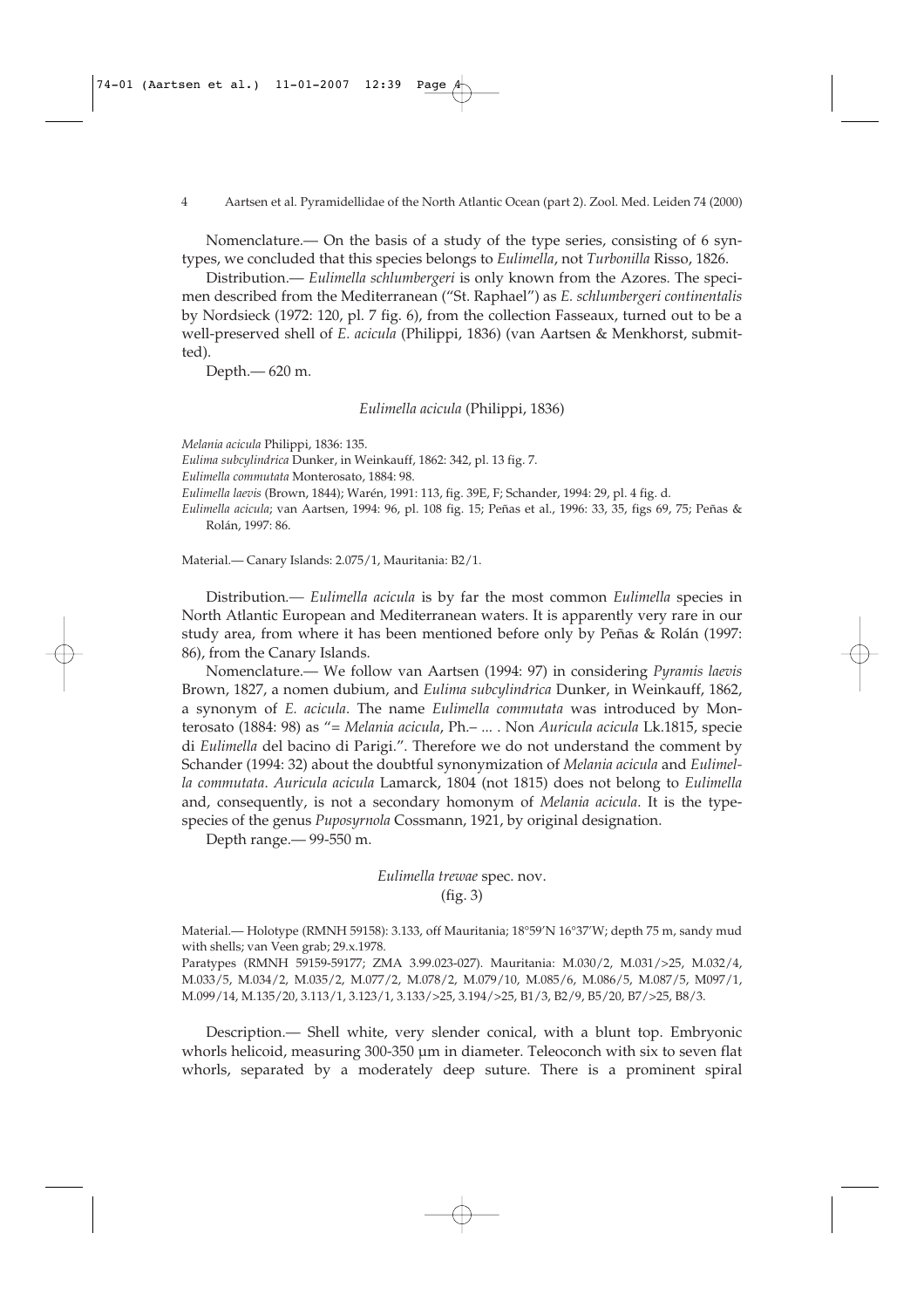microsculpture. Some irregular axial folds may also be present. The growthlines are orthocline. There is no umbilicus but a very vague fold on the columella may be discernible. The inside of the outer lip is smooth.

Dimensions: H. 2.7-3.5 mm, W. 0.8-1.0 mm; holotype 2.7 × 0.8 mm.

Differentiation.— Because of the helicoid protoconch, the flat whorls and the spiral microsculpture, this species is most similar to *Eulimella acicula*. However, in comparison to that species the microsculpture of *E. trewae* spec. nov. is much more pronounced, the protoconch is clearly larger, and the shells are more clearly cylindrical, with growthlines that are orthocline instead of slightly prosocline*.*

Depth range.— 26-200 m.

Etymology.— This species is named after Mrs A. Trew, curator in charge of the molluscan collection at the National Museum of Wales at Cardiff.

> *Eulimella vanderlandi* spec. nov. (fig. 4)

Material.– Holotype (RMNH 59178): 6.077, Cape Verde Islands, SW of Boa Vista; 15°56'N 23°06'W; depth 171-179 m, sand and fine shell gravel; van Veen grab; 13.vi.1982. Paratypes (RMNH 59179-59180). Cape Verde Islands: 6.077/2, 7.048/1.

Description.— Shell whitish, slender conical. Embryonic whorls helicoid, measuring 250-300 µm in diameter. Teleoconch consisting of four to five flat whorls, separated by a moderately incised suture. Growthlines opisthocline, sometimes forming axial folds resembling faint axial striae. There is only a rather vague spiral microsculpture. Outer lip straight, smooth inside. An umbilicus is lacking. A tooth or fold is absent.

Dimensions: H. 2.0-2.7 mm, W. 0.7-0.8 mm; holotype 2.7 × 0.8 mm.

Differentiation*.— Eulimella vanderlandi* spec. nov. reminds of *E. acicula* (Philippi, 1836) because of the spiral microsculpture, which is less prominent, however. The growthlines are opisthocline instead of slightly prosocline; the embryonic whorls are smaller than in *E. acicula*.

Depth range.— 166-179 m.

Etymology.— This species is named after Dr J. van der Land, scientific coordinator of the CANCAP expeditions, at the Nationaal Natuurhistorisch Museum, Leiden, The Netherlands.

# *Eulimella variabilis* de Folin, 1870 (fig. 5)

*Eulimella variabilis* de Folin, 1870: 211, pl. 28 fig.12; Schander, 1994: 29, pl. 4 fig. B; Peñas & Rolán, 1997: 90, 93, 95, figs 249, 250, 260, 261.

*Obeliscus gracillima* Smith, 1872: 734, pl. 5 fig.16. Lectotype (design. nov.): BMNH 1870.1.12.23. *Eulimella chasteri* Dautzenberg, 1912: 58, pl. 2 figs 20, 21.

Material.— Mauritania: M.002/4, M.005/2, M.014/4, M.029/2, M.043/2, M.044/2, M.045/3, M046/3, M.064/3, M.065/3, M.077/3, M.078/1, M.084/2, M.097/1, M.113/3, M.122/1, 3.109/>25, 3.113/1, 3.172/2, I/14, II/6, III/3, V/1, VII/4, IX/5, B7/2, B8/>25.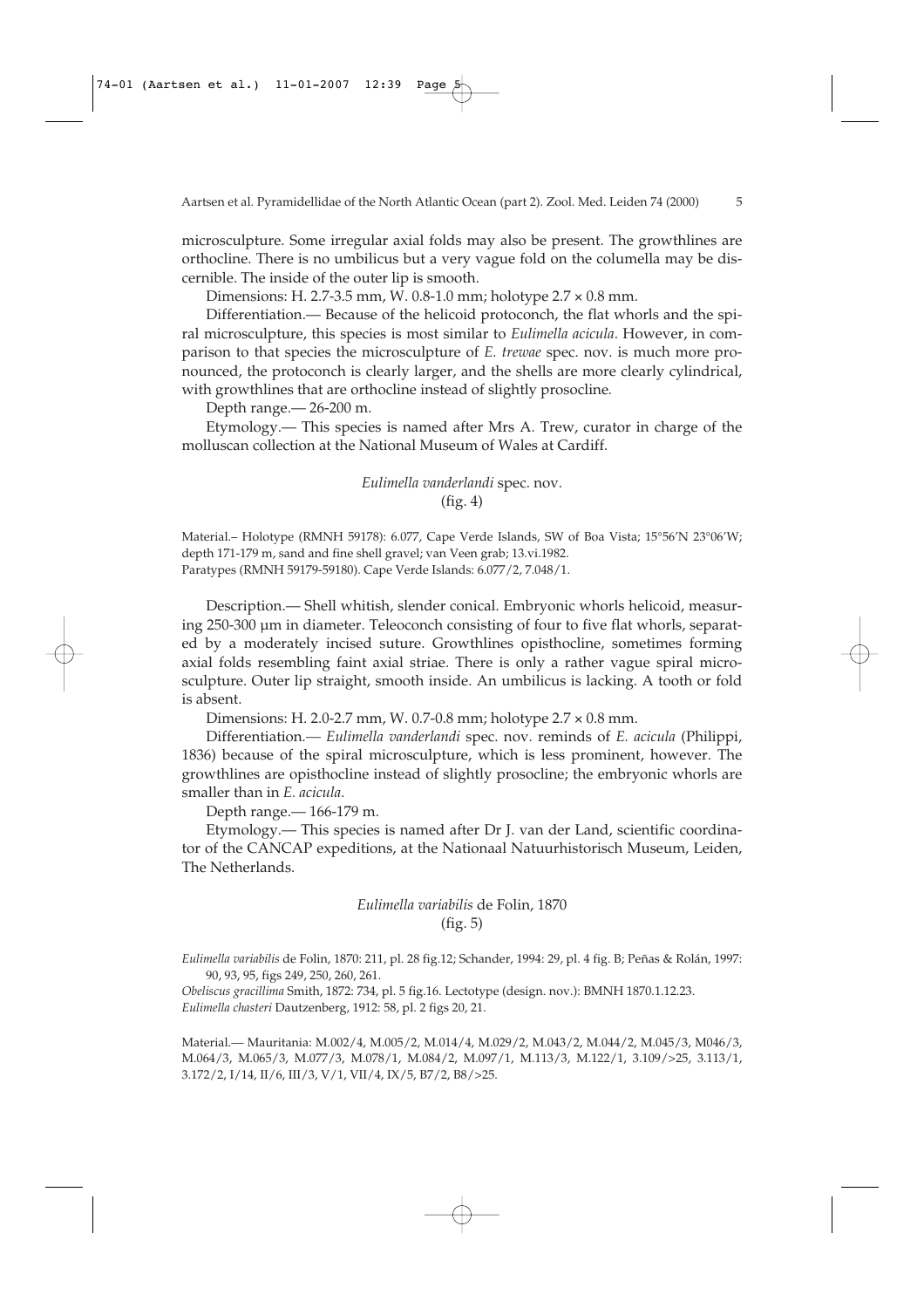#### 6 Aartsen et al. Pyramidellidae of the North Atlantic Ocean (part 2). Zool. Med. Leiden 74 (2000)

Nomenclature.— *Eulimella variabilis* is a very variable species indeed. We agree with Peñas & Rolán (1997) in synonymizing *Eulimella chasteri* Dautzenberg, 1912, with this species. We studied syntypes of *Obeliscus gracillima* Smith, 1872 (BMNH 1870.1.12.23). There are fifteen shells in this sample, eleven of which correspond exactly with the current interpretation of *E. variabilis*. We have chosen the originally figured specimen as lectotype  $[5.9 \times 1.2 \text{ mm}]$  (fig. 5). Three syntypes belong to other *Eulimella* species. One specimen seems to belong to the genus *Aclis* Lovén, 1846 (Aclididae).

Depth range.— 0-62 m.

### *Eulimella ignorabilis* Peñas & Rolán, 1997 (figs 6, 51)

*Eulimella ignorabilis* Peñas & Rolán, 1997: 92, 93, figs 251-253.

Material.— Mauritania: M.013/2, M.030/1, M.043/2, M.044/1, M.084/1, M.106/2, M.109/1, M.111/1, M. 113/1, M.115/1, M.118/4, M.121/6, 3.133/1, 3.172/13, 3.179/1, 3.181/1, 3.189/3, 3.194/2, III/4, IX/2, B6/4.

Differentiation.— Our largest specimen, from Station  $3.172$  [5.2  $\times$  1.7 mm], is figured (fig. 6). *Eulimella ignorabilis* is similar to *E. variabilis* de Folin, 1870, but the whorls are somewhat more convex and much higher at the same width, whereas the fold on the columella is much less pronounced.

Depth range.— 0-75 m.

### *Eulimella bogii* van Aartsen, 1994

*Eulimella bogii* van Aartsen, 1994: 89, 90, fig. 5; Peñas et al., 1996: 33, 35, 37, figs 74 - 78.

Material.— Canary Islands: 2.011/1, 2.075/1, 4.044/1, 4.139/1.

Note.— This species has not been reported before from our study area. Depth range.— 100-550 m.

> *Eulimella zornikulla* Schander, 1994 (figs 7, 52)

*Eulimella zornikulla* Schander, 1994: 31, pl. 3 fig. h; Peñas & Rolán, 1997: 86, 87, figs 229-231.

Material.— Mauritania: M.013/1, M.030/3, M.046/1, M.077/3, M.078/1, M.079/1, M.084/1, M.085/1, M.097/2, M.115/2, 3.128/1, 3.133/2, 3.189/2.

Differentiation.— Because of its helicoid protoconch and the convex whorls, this species can easily be recognised. Our largest specimen measures 4.4 mm, which is considerably larger than the 2.3 mm high holotype.

Depth range.— 19-75 m.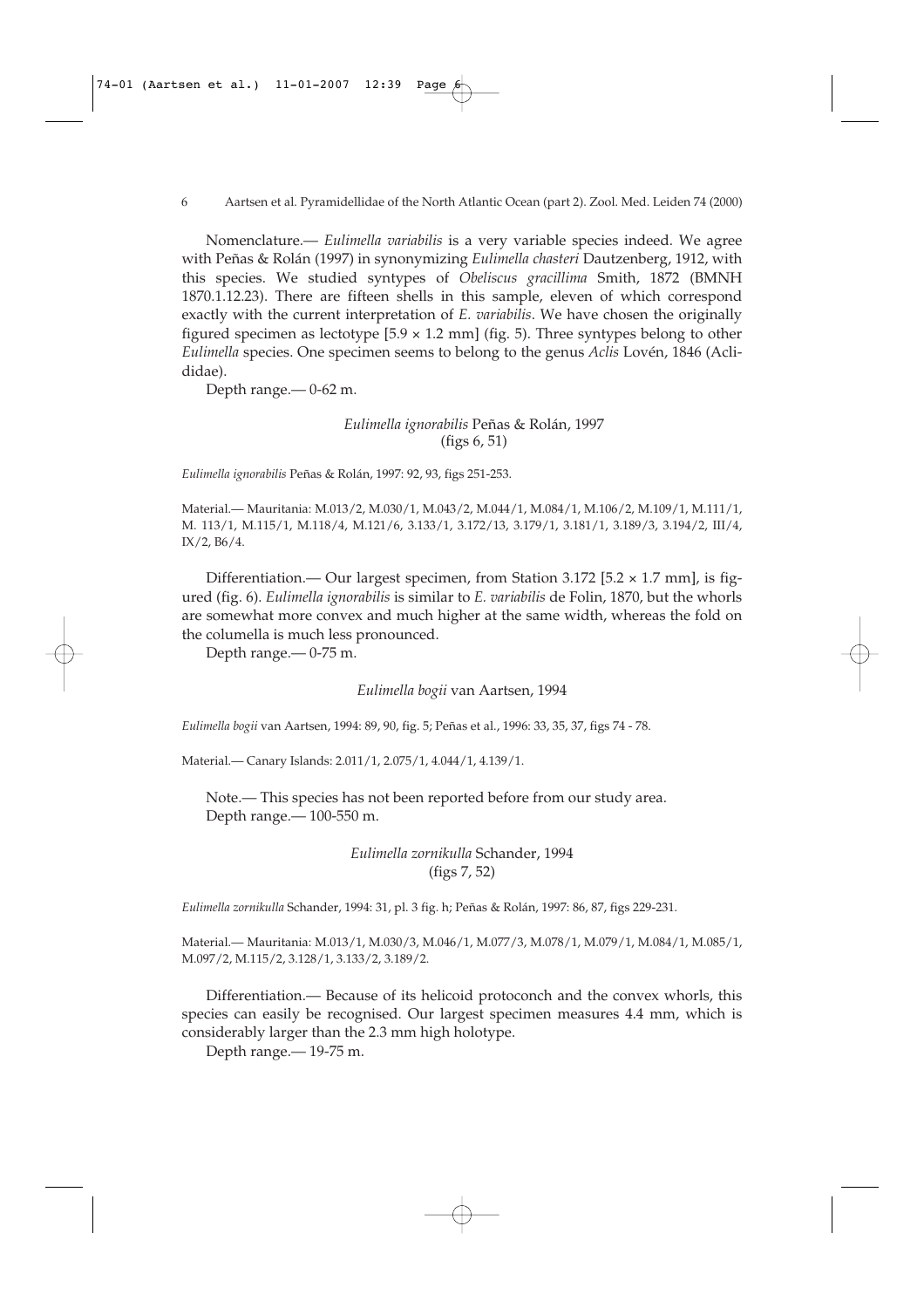

Figs 1-7. *Eulimella* species. 1, *E. scillae* (Scacchi), 2.6 mm, sta. M.035, off Mauritania, 18°45'N 16°42'W, depth 200 m, 9.vi.1988; 2, *E. scillae*, 4.5 mm, Trondheimsfjord, Norway, coll. van Aartsen (AD16832); 3, *E. trewae* spec. nov., holotype (RMNH 59158), 2.7 mm, sta. 3.133, off Mauritania, 18°59'N 16°37'W, depth 54 m, 29.x.1978; 4, *E. vanderlandi* spec. nov., holotype (RMNH 59178), 2.7 mm, sta. 6.077, Cape Verde Islands, SW of Boa Vista, 15°56'N 23°06'W, depth 171-179 m, 23.vi.1982; 5, *E. variabilis* de Folin, 5.9 mm, lectotype of *Obeliscus gracillima* Smith (BMNH 1870.1.12.23), Whydah, West Africa; 6, *E. ignorabilis* Peñas & Rolán, 5.2 mm, sta. 3.172, off Mauritania, 20°21'N 17°17'W, depth 34 m, 1.xi.1978; 7, *E. zornikulla* Schander, 3.1 mm, sta. M.030, off Mauritania, 18°49'N 16°24'W, depth 36 m, 9.vi.1988.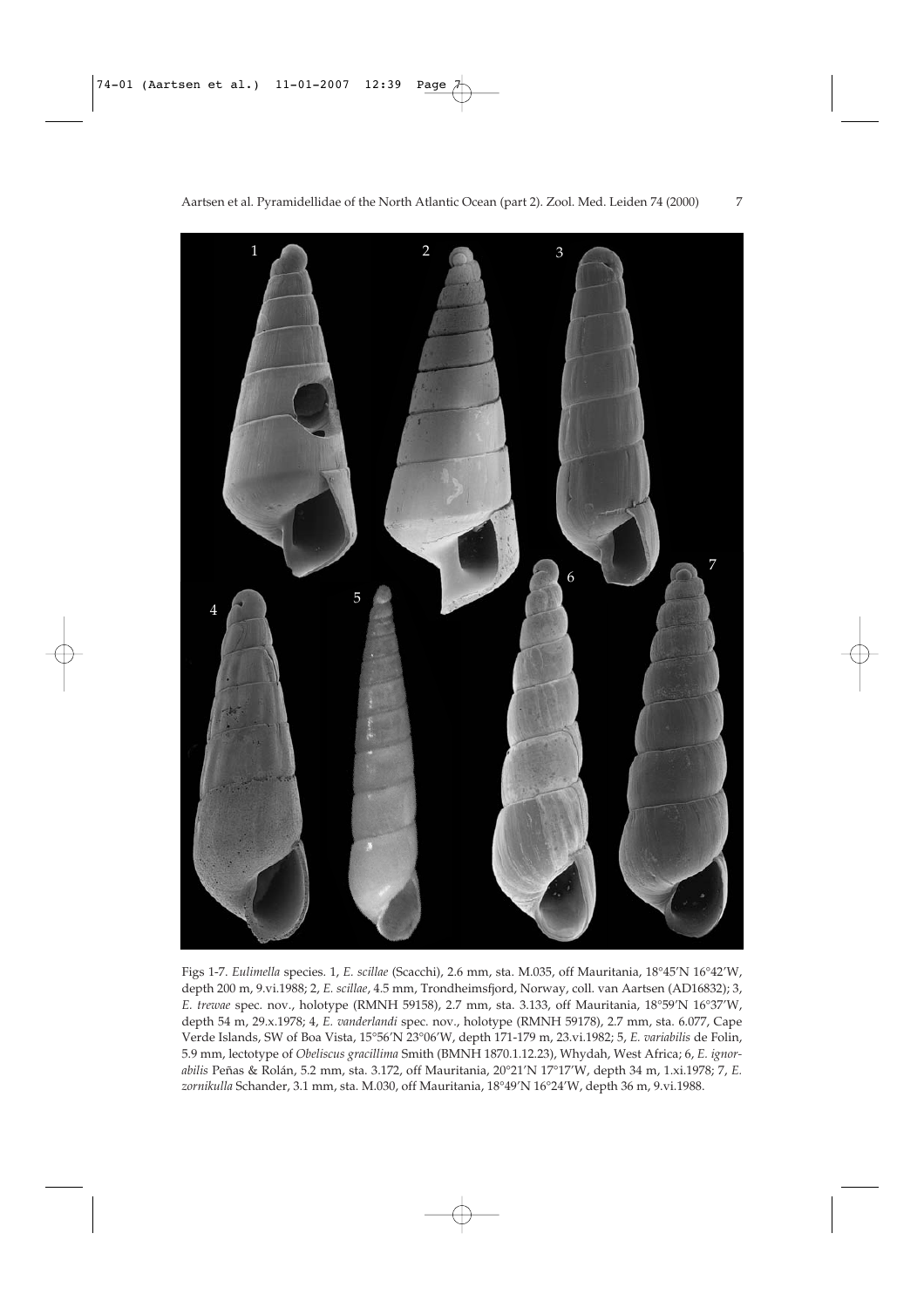*Eulimella buijsi* spec. nov. (figs 8, 53)

Material.— Holotype (RMNH 59181): 6.013, Cape Verde Islands, S of São Tiago; 14°52'N 23°31'W; depth 710 m, grey clay; van Veen grab; 5.vi.1982. Paratypes (RMNH 59182). Cape Verde Islands: 6.013/2.

Description.— Shell whitish to slightly cream-coloured, forming a slender cone. Embryonic whorls planorbid, type AI; diameter about 400 µm. Teleoconch with four and a half to five and a half slightly convex whorls. The first teleoconch whorl somewhat covers the embryonic ones. Suture well-marked, somewhat incised. Growthlines nearly orthocline. Shell smooth, without a spiral microsculpture. Outer lip evenly rounded, smooth inside. There is neither an umbilicus, nor any tooth or fold on the columella.

Dimensions: H. 3.0-3.6 mm, W. 1.0-1.2 mm; holotype 3.7 × 1.2 mm.

Differentiation.— This species is somewhat like *Eulimella robusta* van Aartsen, Gittenberger & Goud, 1998, from Mauritania. However, that species is larger, has flat or even slightly concave whorls, and a less clearly inclined suture; unlike in *E. buijsi* spec. nov., there is also a vague fold on the columella.

In one of the paratypes the first whorl of the teleoconch is corroded in such a way that all the embryonic whorls are exposed (fig. 53); the intact apex of the shell looks quite different (fig. 8, showing the holotype).

Depth.— 710 m.

Etymology.— This species is named after Mr J.P. Buijs, Den Haag, The Netherlands, fellow-malacologist.

*Eulimella angeli* Peñas & Rolán, 1997

*Eulimella angeli* Peñas & Rolán, 1997: 88, 91, figs 239-246.

Material.— Mauritania: M.031/2, M.033/2, M.034/1, M.035/2, M.044/1, M.079/2 fragm., M.087/2, M.088/1, M.135/7, 3.128/1, 3.133/1, 3.194/3 fragm., B1/1, B2/2, B7/3.

Variation.— Only three of our shells have list-like teeth on the inside of the outer lip. Nearly all the specimens are of the type depicted by Peñas & Rolán (1997: fig. 240), with a very pronounced carina at the base of the last whorl. The growthlines, inverted-S-shaped, are always discernible. See also the notes with the next species.

Depth range.— 18-200 m.

*Eulimella paucisulcata* Peñas & Rolán, 1997

*Eulimella paucisulcata* Peñas & Rolán, 1997: 89, 93, figs 247, 248.

Material.— Mauritania: IX/1.

Differentiation.— According to Peñas & Rolán, *Eulimella angeli* and *E. paucisulcata* can be distinguished by the protoconchs. The protoconch is completely free from the first teleoconch whorl only in *E. paucisulcata.* Furthermore, the growthlines are opisthocline and inverted-S-shaped in *E. angeli*, and straight and orthocline in *E. pau-*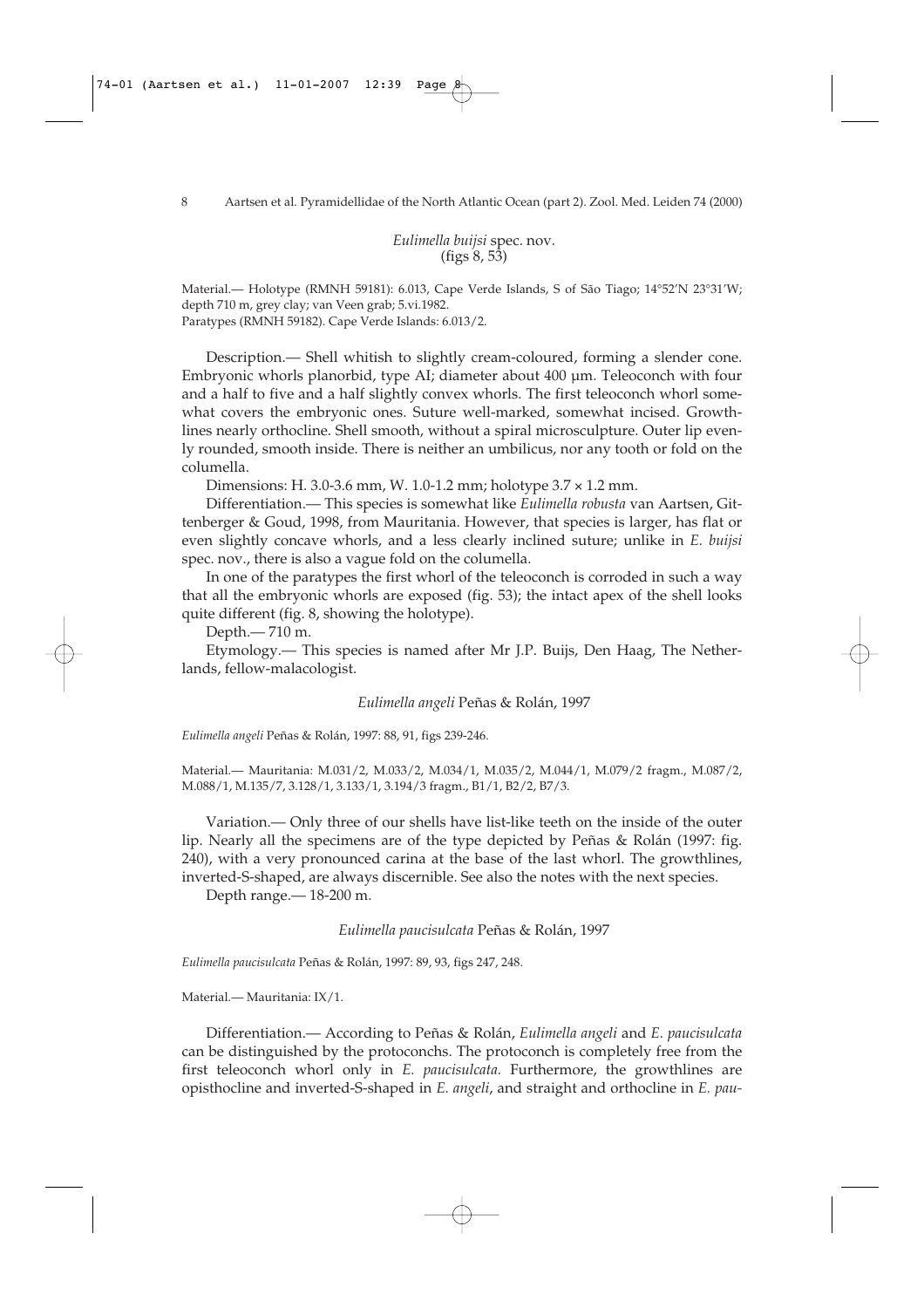*cisulcata*. Only in *E. angeli* there may be list-like teeth inside the outer lip. However, these teeth are present only occasionally and, therefore, this character cannot be used in most cases. The protoconch-teleoconch boundary of *E. paucisulcata* as figured by Peñas & Rolán (1997: 93, fig. 248) is most characteristic. We found it in one shell only. Depth.— 0 m.

> *Eulimella endolamellata* Schander, 1994 (figs 9, 54)

*Eulimella endolamellata* Schander, 1994: 28, pl. 3 fig. d.

Material.— Mauritania: M.035/1, M.046/1, M.087/1, 3.128/3, 3.133/5, 3.194/1, B1/3, B2/2, B7/3.

Differentiation.— This species can be recognised immediately by its very low whorls. There are four or five list-like teeth on the inside of the outer lip. Such teeth are only rarely found in *Eulimella* species (see the note with *Eulimella*).

Note.— Peñas & Rolán (1999a: 134) place this species in *Syrnola* but we agree with Schander and leave it in *Eulimella* s. l.

Depth range.— 30-200 m.

*Eulimella boydae* spec. nov. (fig. 10)

Material.— Holotype (RMNH 59183): 6.061, Cape Verde Islands, SE of Boa Vista; 15°55'N 22°45'W; depth 80 m, coarse sand, calcareous algae and shells; van Veen grab; 12.vi.1982. Paratypes (RMNH 59184). Cape Verde Islands 7.080/4.

Description.— Shell white and shiny, elongated conical, somewhat cyrtoconoid in older specimens, without a spiral microsculpture. Embryonic whorls helicoid, measuring about 250 µm in diameter and somewhat inclined towards the mouth of the shell. Teleoconch with eight to nine, relatively low whorls; the initial ones flat and the younger ones slightly convex. Suture clearly marked and rather horizontal. Growthlines orthocline to somewhat opisthocline; without additional sculpture. Outer lip evenly curved; with several list-like teeth inside, two of which clearly above the middle of the lip. There is a clear fold on the columella, but neither an umbilicus nor a prominent columellar tooth are present.

Dimensions: H. 2.8-3.1 mm, W. 0.7-0.8 mm; holotype 3.1 × 0.8 mm.

Differentiation.— *Eulimella boydae* spec. nov. is very similar to *E. endolamellata* Schander, 1994. However, in *E. boydae* the embryonic whorls pass into the first teleoconch whorls much more gradually (compare figs 10 and 9) and the initial teleoconch whorls are flat, not pagoda-like as in *E. endolamellata*. The shells are more slender in *E. boydae* spec. nov.; at a length of 3.0 mm the width is 0.8 mm, whereas the corresponding width in *E. endolamellata* is 1.0 mm*.*

Depth range.— 74-80 m.

Etymology.— This species is named after Ms S. E. Boyd, curator of Mollusca at the Museum of Victoria, Australia.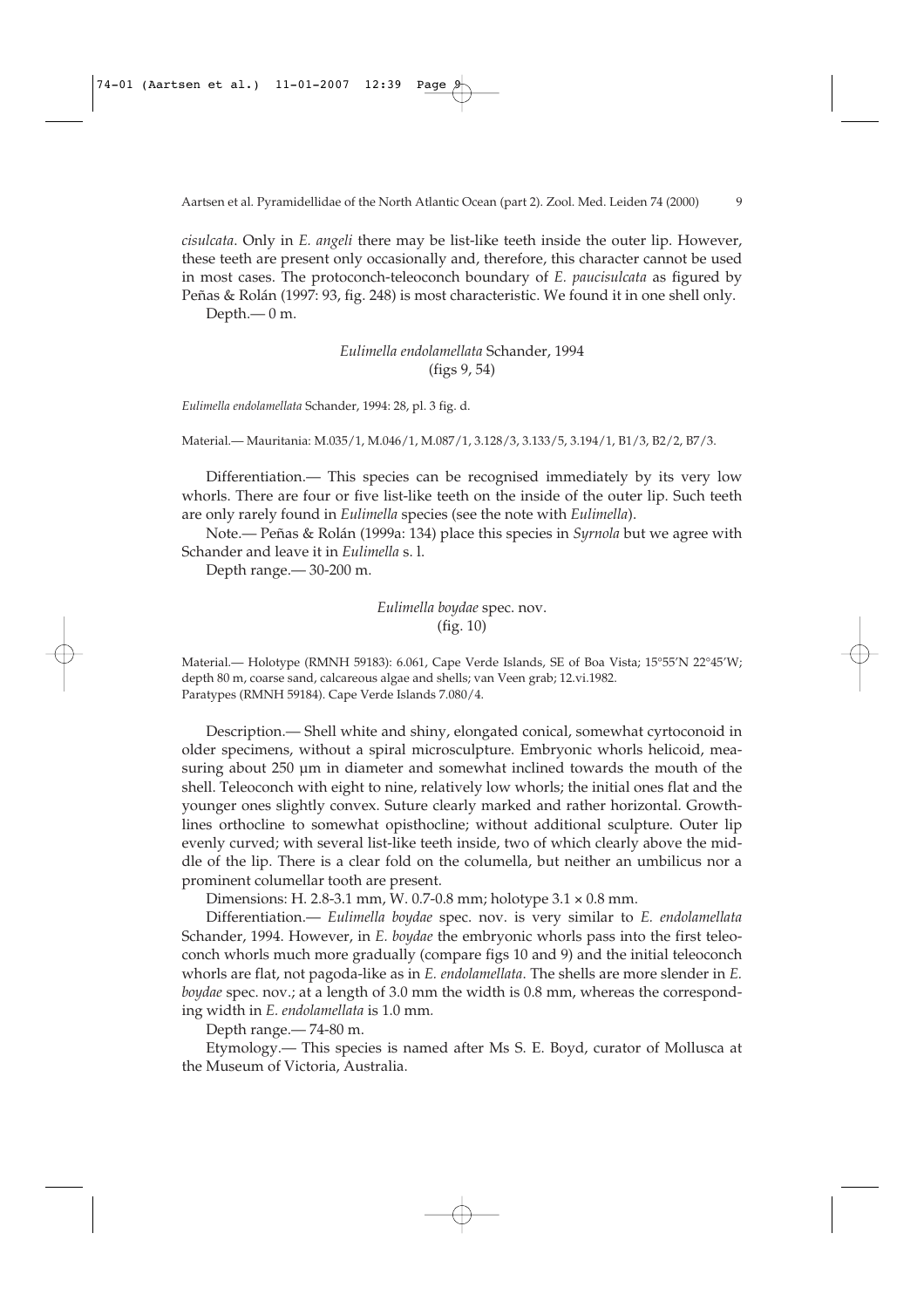*Eulimella kobelti* (Dautzenberg, 1912)

*Turbonilla kobelti* Dautzenberg, 1912: 64, pl. 3 figs 11, 12. *Eulimella kobelti*; Peñas & Rolán, 1997: 82, 85, figs 221-224.

Material.— Mauritania: M.064/1.

Differentiation.— We found only a single, not quite full-grown shell which differs from shells of *Eulimella polygyrata* Dautzenberg, 1912, by its flat whorls, less inclined suture and slightly larger protoconch. We tentatively classify this specimen with *E. kobelti* sensu Peñas & Rolán (1997).

Depth.— 24 m.

*Eulimella polygyrata* Dautzenberg, 1912

*Eulimella polygyrata* Dautzenberg, 1912: 59, pl. 2 figs 16, 17; Schander, 1994: 32, pl. 4 fig. a. *Eulimella acusangusta* Peñas & Rolán, 1997: 82, 84, figs 219, 220. Probably not *Eulimella polygyrata*; Peñas & Rolán, 1997: 80, 84, figs 216, 217.

Material.— Mauritania: M.013/4, M.014/2, M.043/3, M.046/3, B8/2.

Differentiation.— We have carefully compared our specimens with the holotype of *Eulimella polygyrata* (in MNHN), which, also according to Dautzenberg (1912: 59), measures 4.9 × 0.9 mm. The holotype of *E. acusangusta* measures 4.6 × 0.86 mm, as calculated from the photograph (4.9 × 1.8 mm according to Peñas & Rolán, 1997: 82). The figures of *E. polygyrata* published by Dautzenberg (1912: pl. 2 figs 16, 17) and those of *E. acusangusta* by Peñas & Rolán (1997: figs 219, 220) are so similar that we consider them without doubt of the same species, which implies that in our view *E. acusangusta* Peñas & Rolán, 1997, is a junior synonym of *E. polygyrata* Dautzenberg, 1912. The specimen figured as *E. polygyrata* by Peñas & Rolán (1997: figs 216, 217) most probably belongs to a different species. Our largest specimen measures  $4.6 \times 0.9$  mm and has about ten whorls.

Depth range.— 15-33 m.

*Eulimella ventricosa* (Forbes, 1844)

*Parthenia ventricosa* Forbes, 1844: 188.

*Eulimella ventricosa*; van Aartsen et al., 1984: 50, 123, fig. 242; Warén, 1991: 111, fig. 37B; Van Aartsen, 1994: 100, 109, fig. 21; Peñas, 1996: 36, 35, figs 72, 73, 77; Peñas & Rolán, 1997: 97.

Material.— Canary Islands: 2.012/1, 2.075/1, 2.114/2, 4.038/1, 4.041/1, 4.044/2 fragm., 4.090/7, 4.092/6 fragm., 4.158/1 fragm., B2/3.

Distribution.— This species was reported from Madeira and the Cape Verde Islands by Jeffreys (1884: 363) and Watson (1897: 298), and from Tenerife (Canary Islands) by Nordsieck & Talavera (1979: 190).

Depth range.— 65-480 m.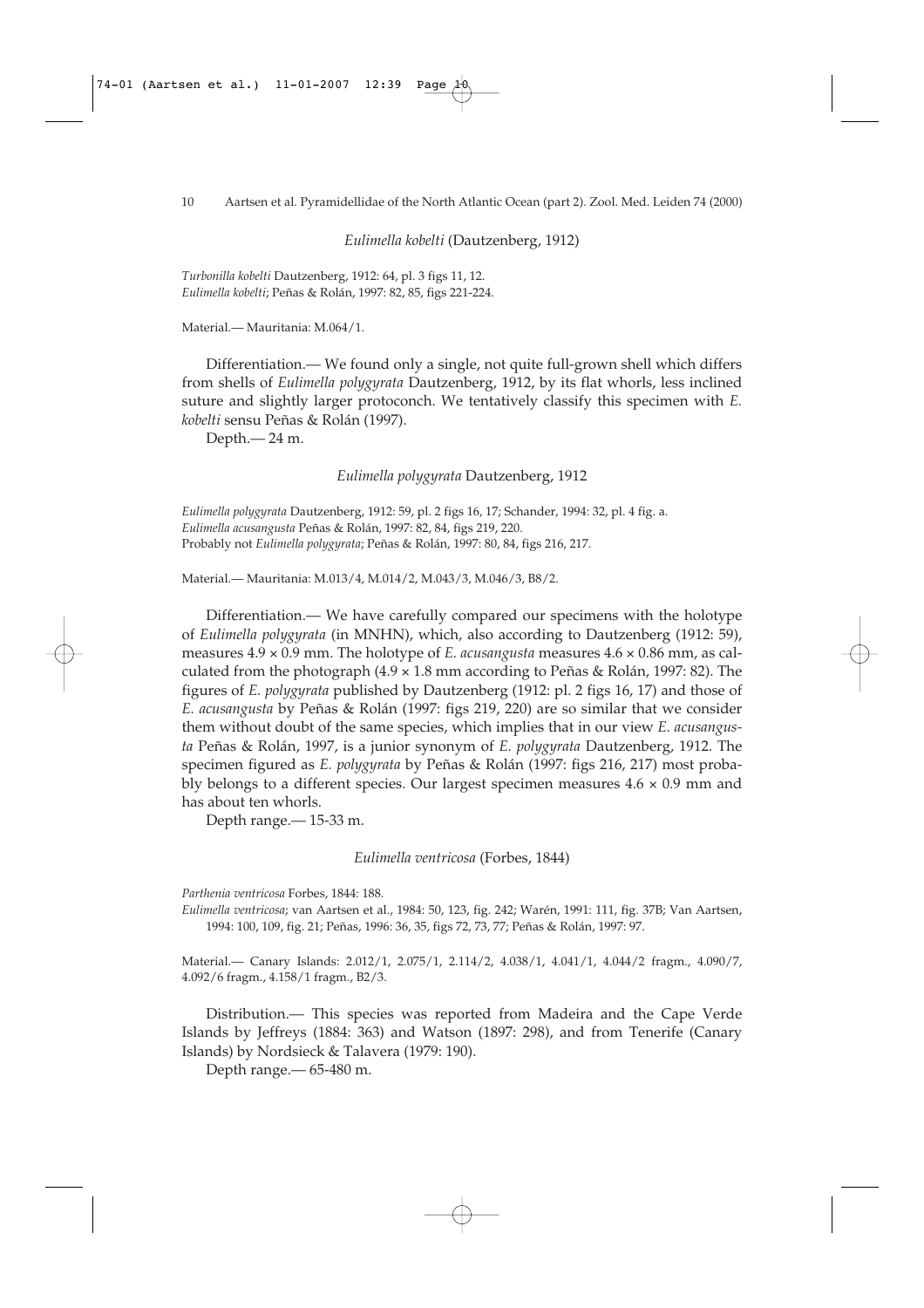*Eulimella ventricosa* var. (figs 11, 12)

? *Eulimella protofunis* Peñas & Rolán, 1999b: 160, figs 18-22.

Material.— Cape Verde Islands: 6.011/7, 6.012/1, 6.035/1, 6.039/2, 6.103/2, 6.105/5, 6.134/>25, 6.138/1, 6.149/3, 6.164/12, 7.007/1, 7.028/3, 7.050/15, 7.061/1, 7.080/7, 7.119/7, 7.121/6, 7.128/3, 7.129/7.

Notes.— We found several specimens with a planorbid protoconch, and smooth, convex whorls with orthocline to slightly prosocline growthlines. Most of these shells are less slender than the European representatives of *Eulimella ventricosa.* Two shells are figured to show the range of variation of the Cape Verde material (figs 11, 12).

Maybe *Eulimella protofunis* Peñas & Rolán (1999b: 160, figs 18-22) belongs to this form.

Depth range.— 67-605 m.

*Eulimella cerullii* (Cossmann, 1915)

*Odostomia praelonga* Jeffreys, 1884: 350, pl. 26 fig. 6. Not *O. praelonga* Deshayes, 1861.

*Syrnola cerullii* Cossmann, 1915: 60. New name for *Odostomia praelonga* Jeffreys, 1884.

*Eulimella cerullii*; van Aartsen, 1994: 100, pl. 109 fig. 20; Peñas, 1996: 34, 35, figs 64, 65; Peñas & Rolán, 1997: 97.

Material.— Madeira: 3.051/9.

Distribution.— *Eulimella cerullii* has been reported from the African west coast (Jeffreys, 1884: 350). We found only one sample of this well-known pyramidellid from deeper water. A similar species from the Azores is described below as *E. fontanae* spec. nov.

Depth.— 1100 m.

*Eulimella fontanae* spec. nov. (fig. 13)

Material.— Holotype (RMNH 59185): 5.122, Azores, N of São Jorge; 38°39'N 27°54'W; depth 400 m, muddy mixed sand with shell gravel; van Veen grab; 4.vi.1981. Paratypes (RMNH 59186-59187 & ZMA 3.99.009). Azores: 5.051/6, 5.122/5.

Description.— Shell white, slender conical. Embryonic whorls planorbid, with a diameter of 250-300 µm. Teleoconch consisting of six to seven flat whorls which are relatively high with respect to their width, and are separated by a moderately deep suture. Growthlines inverted-S-shaped, about orthocline. Without additional sculpture. Mouth oval. Outer lip nearly straight adapically and evenly curved lower down. Without an umbilicus. There is a prominent fold on the columella.

Dimensions: H. 3.5-4.3 mm, W. 1.0-1.2 mm; holotype 3.6 × 1.0 mm.

Differentiation.— This species may be confused with *Eulimella digenes* (Dautzen-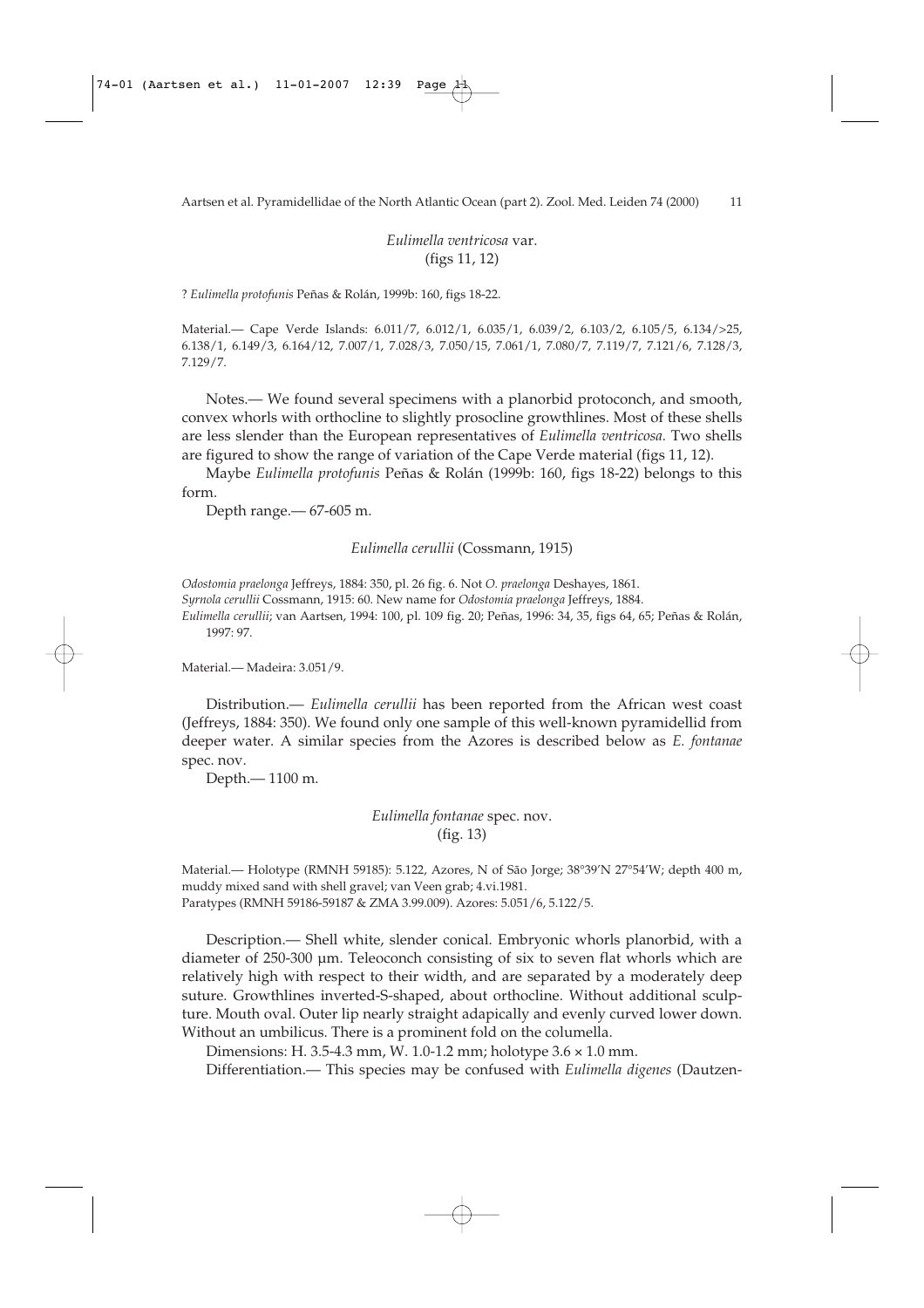

Figs 8-13. *Eulimella* species. 8, *E*. *buijsi* spec. nov., holotype (RMNH 59181), 3.7 mm, Cape Verde Islands, S of São Tiago, 14°52'N 23°31'W, depth 710 m, 5.vi.1982; 9, *E. endolamellata* Schander, 4.3 mm, sta. 3.133, off Mauritania, 18°59'N 16°37'W, depth 54 m, 29.x.1978; 10, *E. boydae* spec. nov., holotype (RMNH 59183), 3.1 mm, sta. 6.061, Cape Verde Islands, SE of Boa Vista, 15°55'N 22°45'W, depth 80 m, 12.vi.1982; 11 & 12, *E. ventricosa* var., 2.3 & 2.2 mm, sta. 6.134, Cape Verde Islands, S of São Vicente, 16° 45'N 25°02'W, depth 110-120 m, 19.vi.1982; 13, *E. fontanae* spec. nov., holotype (RMNH 59185), 3.6 mm, sta. 5.122, Azores, N of São Jorge, 38°39'N 27°54'W, depth 400 m, 4.vi.1981.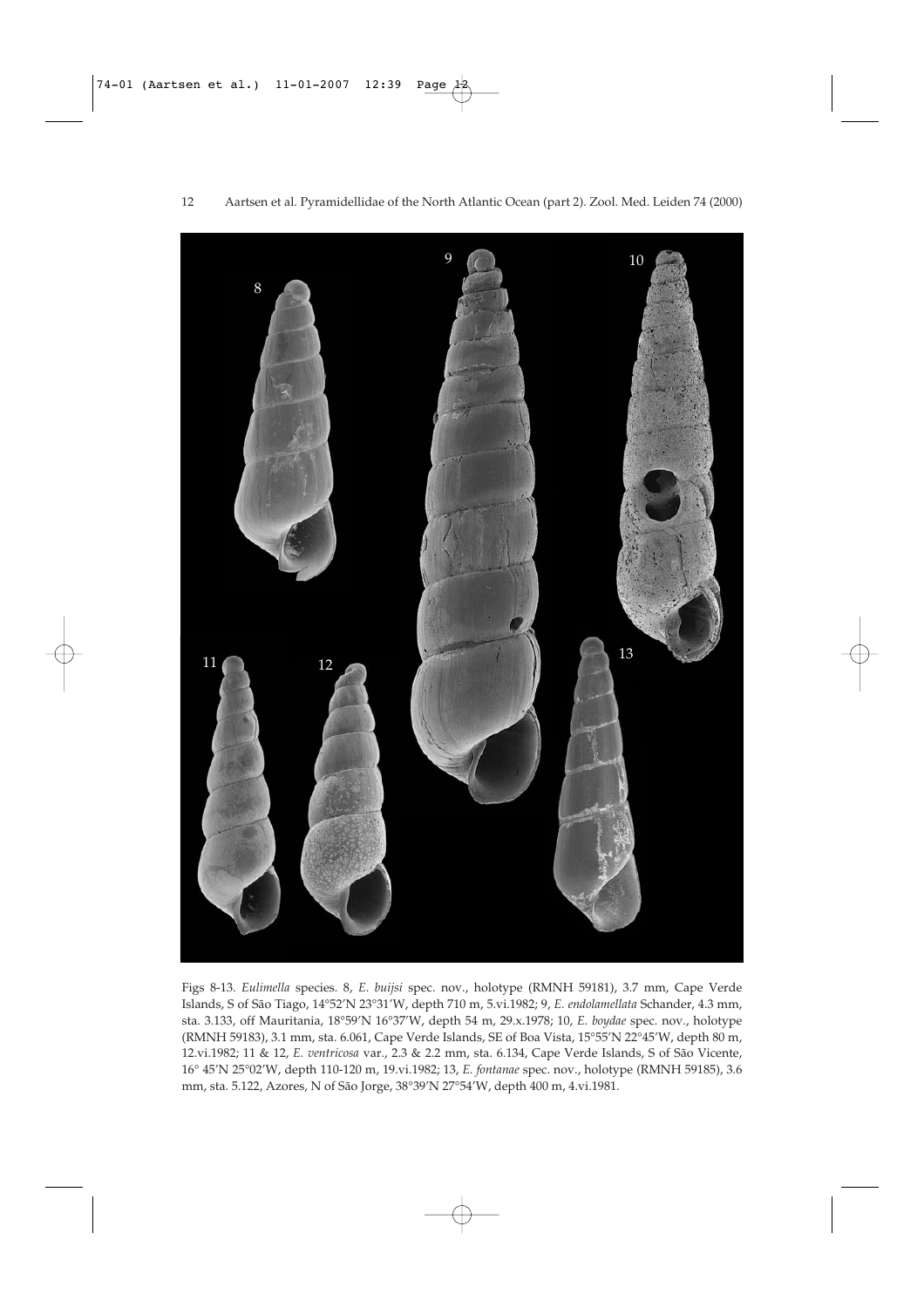berg & Fischer, 1896) but its shell is more slender, with perfectly flat whorls and a clear fold on the columella, absent in *E. digenes.*

Compared with *E. cerullii* Cossman, 1915, *E. fontanae* spec. nov. has much smaller protoconch whorls and one whorl more in shells of the same length.

Depth range.— 400-620 m.

Etymology.— This species is named after Mrs M.A. Fontana Angioy, editor of the journal La Conchiglia.

> *Eulimella herosae* spec. nov. (fig.14)

Material.— Holotype (RMNH 59188): 6.024, Cape Verde Islands; bay on W coast of São Tiago; 15°00'N 23°44'W; depth 540 m, muddy volcanic sand; van Veen grab; 7.vi.1982. Paratypes (RMNH 59189-59191), Cape Verde Islands: 6.105/1, 7.048/2, 7.102/1.

Description.— Shell slender conical with a very blunt apex and slightly convex sides. Embryonic whorls planorbid, somewhat intorted. Boundary between the embryonic whorls and the first teleoconch whorl brown; apart from that, shell white to light cream. Five to six, flat to slightly concave and somewhat turreted teleoconch whorls. Suture clearly marked. Growthlines prosocline, crossed by a very vague spiral microsculpture. Neither a tooth on the columella nor teeth at the inside of the outer lip are discernible.

Dimensions: H. 2.9-4.3 mm, W. 1.0-1.3 mm; holotype 2.9 × 1.0 mm.

Differentiation.— This species may be confused with *Eulimella tydemani* van Aartsen, Gittenberger & Goud, 1998, from which it can be distinguished by the brown borderline between the whitish embryonic and the teleoconch whorls, the absence of a brown spiral band on the teleoconch whorls, the prosocline growthlines and the absence of a columellar fold.

Depth range.— 165-540 m.

Etymology.— This species is named after Mrs V. Héros of the MNHN, Paris, France.

> *Eulimella digenes* (Dautzenberg & Fischer, 1896) (fig. 15)

*Turbonilla digenes* Dautzenberg & Fischer, 1896: 470, pl. 20 fig. 6.

Material.— Cape Verde Islands: 6.095/1.

Differentiation.— We found only a single shell of this species, measuring  $3.0 \times 0.9$ mm (fig. 15). It corresponds well with *Eulimella digenes* by its planorbid embryonic whorls, the slightly convex teleoconch whorls, the inverted-S-shaped, orthocline growthlines, and the columella without any tooth or fold.

Distribution.— *Eulimella digenes* is known from deep water (1385 m depth) off the Azores, after only two shells. We identify a specimen from the Cape Verde Islands with it, collected at 930 m depth. This implies a considerable extension of its range. It is unclear why this species is not mentioned by Peñas & Rolán (1999b: 197, 198).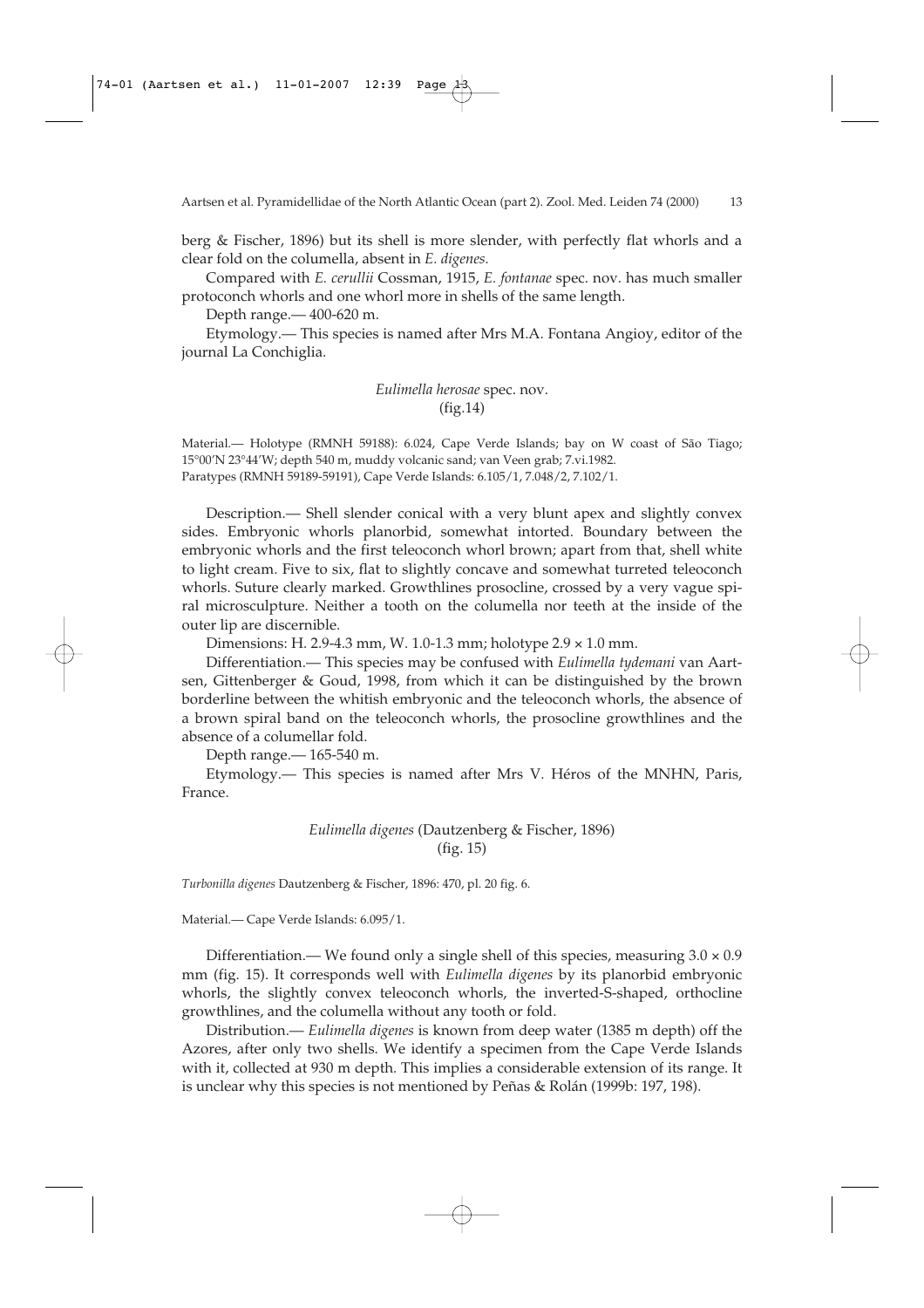*Eulimella shelaghae* spec. nov. (fig. 16)

Material.— Holotype (RMNH 59192): 2.038, Morocco, W of Cape Yubi; 28°03'N 13°26'W, depth 1100 m; van Veen grab; 26.viii.1977.

Paratypes (RMNH 59193-59195). Morocco: 2.038/1, Canary Islands: 2.062/1 fragment, 4.087/1.

Description.— Shell white with a slight tinge of cream, slender conical with slightly concave sides and a very obtuse apex. Embryonic whorls planorbid of type B, nearly completely hidden by the first teleoconch whorl, measuring at least 500 µm in diameter. There are c. five, moderately convex, teleoconch whorls in the three shells available for study. Suture determined by only the general curvature of the adjoining whorls, not additionally indented.

Apart from the orthocline growthlines there is neither a micro- nor a macrosculpture. Mouth oval; outer lip evenly curved, smooth inside. There is no umbilicus. A columellar tooth is absent.

Dimensions: H. 3.3-3.5 mm, W. 0.9-1.1 mm; holotype 3.4 × 0.95 mm.

Differentiation.— *Eulimella shelaghae* spec. nov. is clearly most similar to *E. nana* Locard, 1897, a species from deep water, from which only the holotype is known. *Eulimella nana* Locard, 1897, however, has nearly eight, rather flat teleoconch whorls at a length of 3.8 mm (measured on the holotype), whereas *E*. *shelaghae* spec. nov. has only five whorls at 3.5 mm. The embryonic whorls of *E. nana* measure barely 400 µm in diameter, whereas those of *E. shelaghae* spec. nov. reach 500 µm or more. The protoconch whorls of *E. shelaghae* spec. nov. are nearly completely hidden within the first teleoconch whorl, whereas these whorls can clearly be seen in *E. nana* (Peñas & Rolán, 1997: 97, 89, fig. 238).

A specimen from 900 m depth off Morocco, figured by Schander (1994: 63, fig. 4e) as *E. nana*, may belong to *E. shelaghae* spec. nov. as well.

Depth range.— 700-1520 m.

Etymology.— This species is named after Mrs Shelagh M. Smith, associated with the National Museums of Scotland, Edinburgh.

> *Eulimella polita* de Folin, 1870 (fig. 17)

*Eulimella polita* de Folin, 1870: 208, pl. 28 fig. 7; Schander, 1994: 28, pl. 3 fig. c; Peñas & Rolán, 1997: 84, 87, figs 225-228.

Material.— Mauritania: M.030/5, M.032/1, M.033/5, M.045/1, M.113/1, 3.133/3, B1/1, B2/1.

Note.— The continuous peristome sets this species (and the next one) apart from most of the other species of *Eulimella.* We agree with Schander (1994) and Peñas & Rolán (1997) to keep it in the present genus. Our largest specimen measures  $2.1 \times 0.7$ mm, which is larger than the dimensions reported in the literature.

Depth range.— 36-152 m.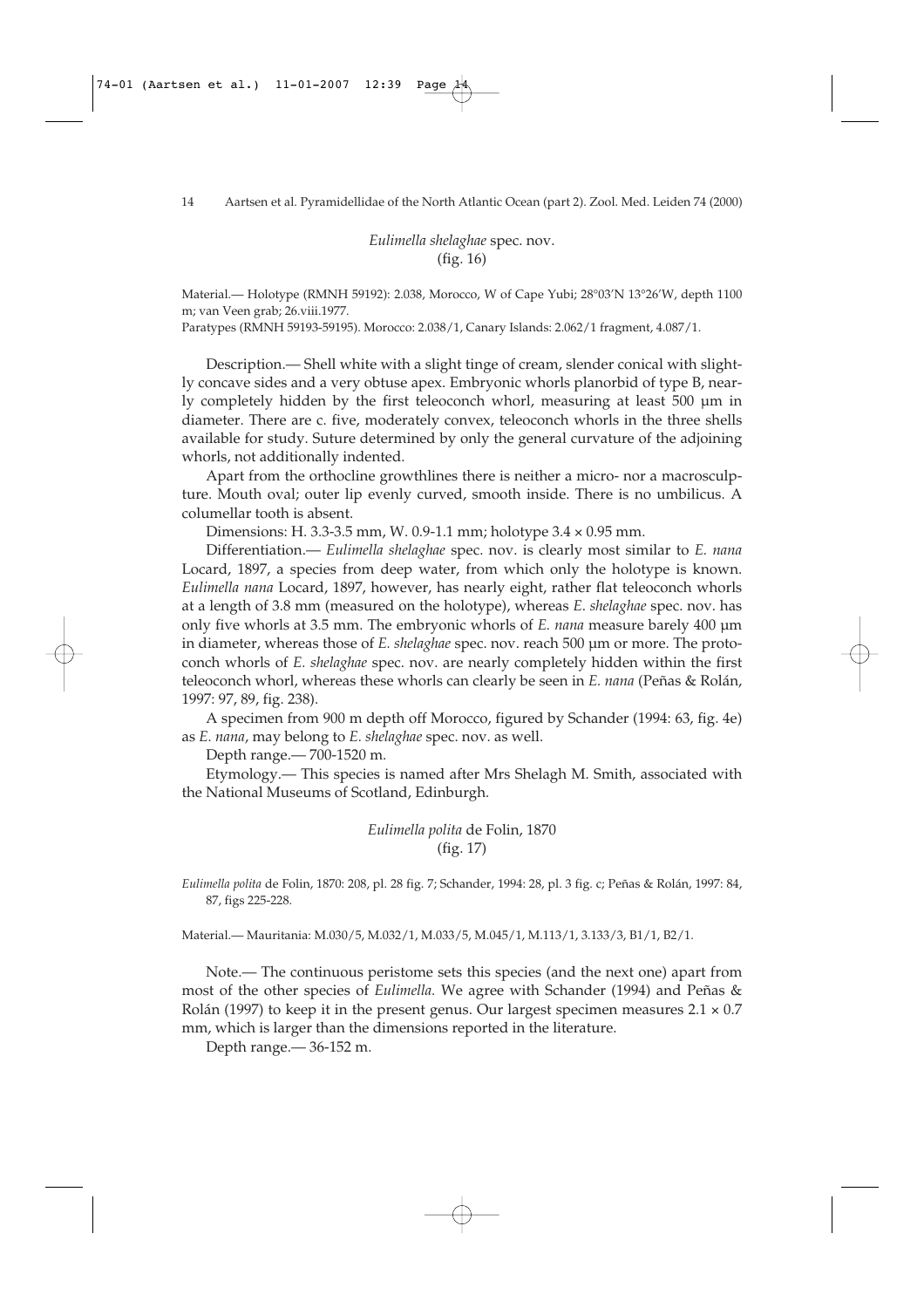*Eulimella alia* (Peñas & Rolán, 1999) (fig. 18)

*Odostomia alia* Peñas & Rolán, 1999a: 48, figs 106, 107.

Material.— Mauritania: M.030/17.

Description.— Shell white, relatively small, slender ovoid. Embryonic whorls helicoid. With about four, turreted, smooth and shiny, teleoconch whorls. The last whorl occupies two-thirds of the total shell height. The growthlines are prosocline. The mouth has a continuous peristome without any fold on the columella. The inside of the outer lip is also smooth.

Dimensions: H. 1.6-1.7 mm, W. 0.7-0.8 mm.

Note.— Because of the continuous peristome, *Eulimella alia* is somewhat similar to *E. polita* de Folin, 1870. It differs from that species, however, by its less slender shape, the absence of a fold on the columella, and the turreted whorls. Shells of *E. alia* are also smaller.

As did Peñas & Rolán (1999a: 48), we noted small differences between the shells from Ghana and Congo, and those from Mauritania. We agree in regarding these differences as intraspecific variation.

Depth.— 36 m.

*Eulimella gofasi* (Schander, 1994)

*Bacteridella* [sic!] *gofasi* Schander, 1994: 14, 60, 68, figs 1b, 9d. *Eulimella gofasi*; Peñas & Rolán, 1997: 79, 81, figs 205-207. *Eulimella monolirata*; Peñas & Rolán, 1997: 80, 83, figs 212-215. Not *Eulimella monolirata* de Folin, 1874.

Material.— Mauritania: M.013/1, M.030/4, M.046/1, M.079/1, M.135/1, 3.133/5, B2/1.

Variation.— Several of our specimens correspond exactly with the description and figures published by Schander (1994), and with the figures of Peñas & Rolán (as *Eulimella gofasi*). These shells show four or five incisions on each of the whorls. Our largest specimen measures  $3.0 \times 0.6$  mm, which is larger than the size mentioned in the literature. Several shells of exactly the same form and in our view conspecific, have nearly smooth whorls. Sometimes there is one incised spiral line just below the adapical suture. These specimens are very similar to the ones figured by Peñas & Rolán (1997) as *E. monolirata* de Folin, 1874 (see Nomenclature). We suppose that the sculpture of the whorls may vary in prominence and suggest that these shells also belong to *E. gofasi*.

Nomenclature.— *Aclis monolirata* de Folin (1873: 178, pl. 7 fig. 6), the type species of *Ebalina* Thiele (1929: 236, fig. 241), has a prominent spiral cord below the adapical suture and, moreover, originates from Hong Kong. It is very improbable that this Indo-Pacific species also occurs along the West African coast.

According to Kisch (1959: 101) there are two syntypes of *Eulimella monolirata* (de Folin, 1873) from Hong Kong in the de Folin collection (MNHN) and, therefore, we cannot accept the neotype designation by Peñas & Rolán (1997).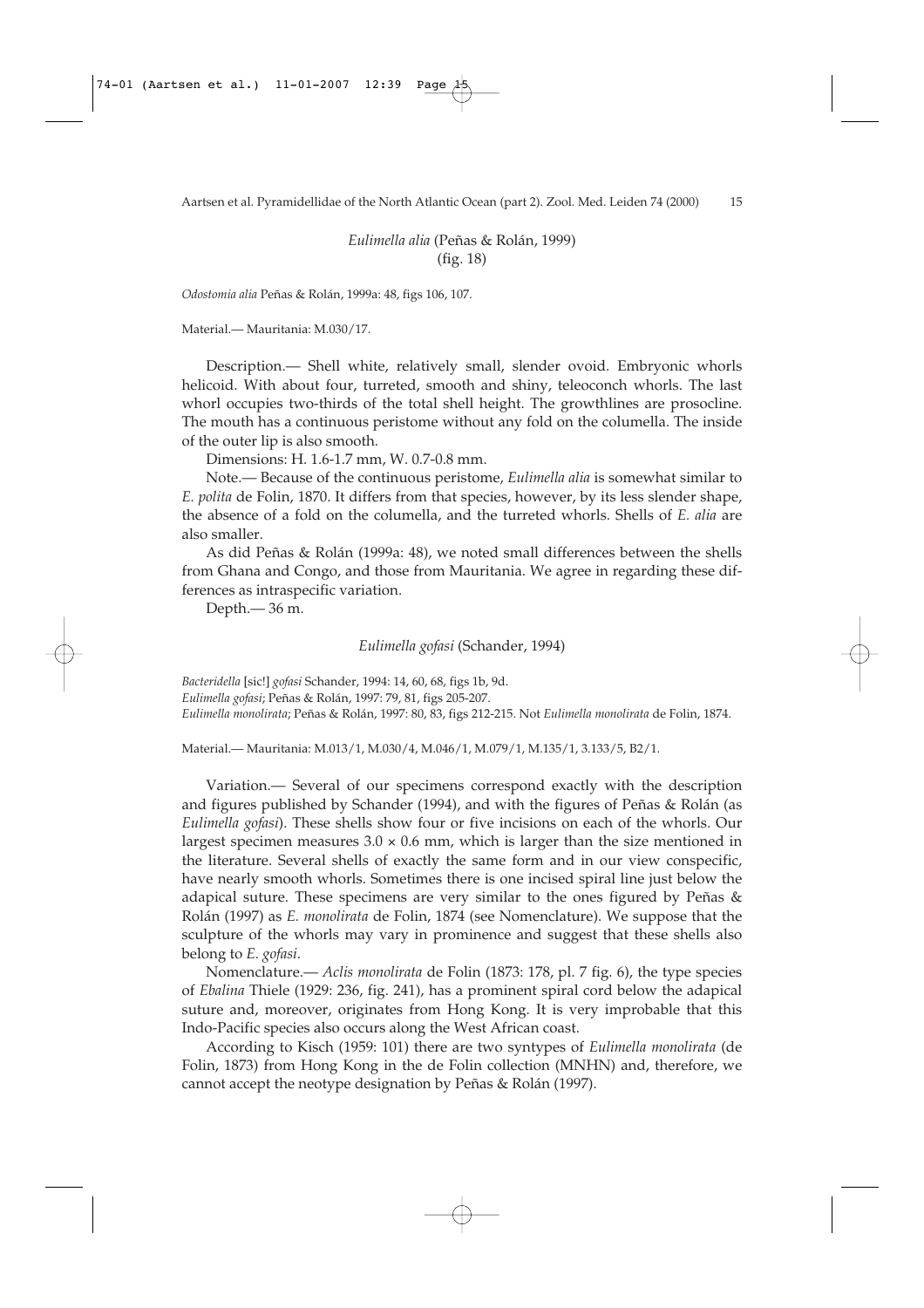The genus *Bacteridiella* Saurin (1959: 274) is described as "Coquille très petite, cylindrique, lisse, à embryon volumineux. Ressemble à *Bacteridium* Thiele (1931) (!), mais en diffère par l' absence des stries spiral.". The type species (by monotypy) is figured by Saurin (1959: pl. 9 figs 18,19) and does not at all agree with the drawing of the "holotype" by Schander (1994: 75, fig. 16). Consequently, we do not use the generic name *Bacteridiella* (not *Bacteridella* as written by Schander) Saurin, 1959, but tentatively place this species in *Eulimella*, where it is aberrant because of its sculpture.

Depth range.— 20-152 m.

# *"Eulimella" pyrgidium* (Tomlin & Shackleford, 1915) (fig. 19)

*Turbonilla pyrgidium* Tomlin & Shackleford, 1915: 309, pl. 5 fig. 3; Peñas & Rolán, 1997: 6, 7, figs 3-5. *Oceanida graduata* de Folin; Gofas et al., 1985: 102, pl. 42 fig. a.

Material.— Mauritania: M.011/5, M. 064/4, IX/2.

Variation.— The shells described from São Thomé by Tomlin & Shackleford (1915) as *Turbonilla pyrgidium* and those figured with that name by Peñas & Rolán (1997) have axial ribs, whereas our material as well as the shell figured by Gofas et al. (1985) as *Oceanida graduata* do not show any sculpture. In our view, *Oceanida graduata* de Folin, 1871, is a Caribbean species belonging to the Aclididae (van Aartsen, 1984: 133).

Because it is known that shells of *Eulimella* species may have rather regular axial folds or ribs (maybe ecophenotypical variation in relation to depth), and in view of the characteristic form of the whorls, we prefer to classify this species in *Eulimella* s.l. rather than in *Turbonilla*.

Depth range.— 0-24 m.

### Genus *Anisocycla* Monterosato, 1880

Type species (designated by Gougerot & Feki, 1980): *Aciculina scalarina* Deshayes, 1861.

In accordance with van Aartsen (1995) we use *Anisocycla* Monterosato, 1880, instead of *Ebala* Leach in Gray, 1847. We agree with Warén (1994) that the species of this group are very different from those classified in *Eulimella* and warrant a separate genus or even family. This is not only apparent from the characters mentioned by Warén, but is supported additionally by the totally different structure of their protoconchs (van Aartsen et al., 1984: 50, 123, figs 243-245).

We do not accept the (sub)genus *Bacteridium* Thiele, 1929, based on only a spirally striated shell, like in *A. striatula* (Jeffreys, 1856).

*Anisocycla nitidissima* (Montagu, 1803)

*Turbo nitidissima* Montagu, 1803: 299, pl. 12 fig. 1.

*Eulimella striata* de Folin, 1870: 210, pl. 28 fig. 10.

*Ebala nitidissima*; Rodriguez Babio & Thiriot-Quiévreux, 1974: 542, pl. 6 fig. C; Peñas et al., 1996: 41, 74,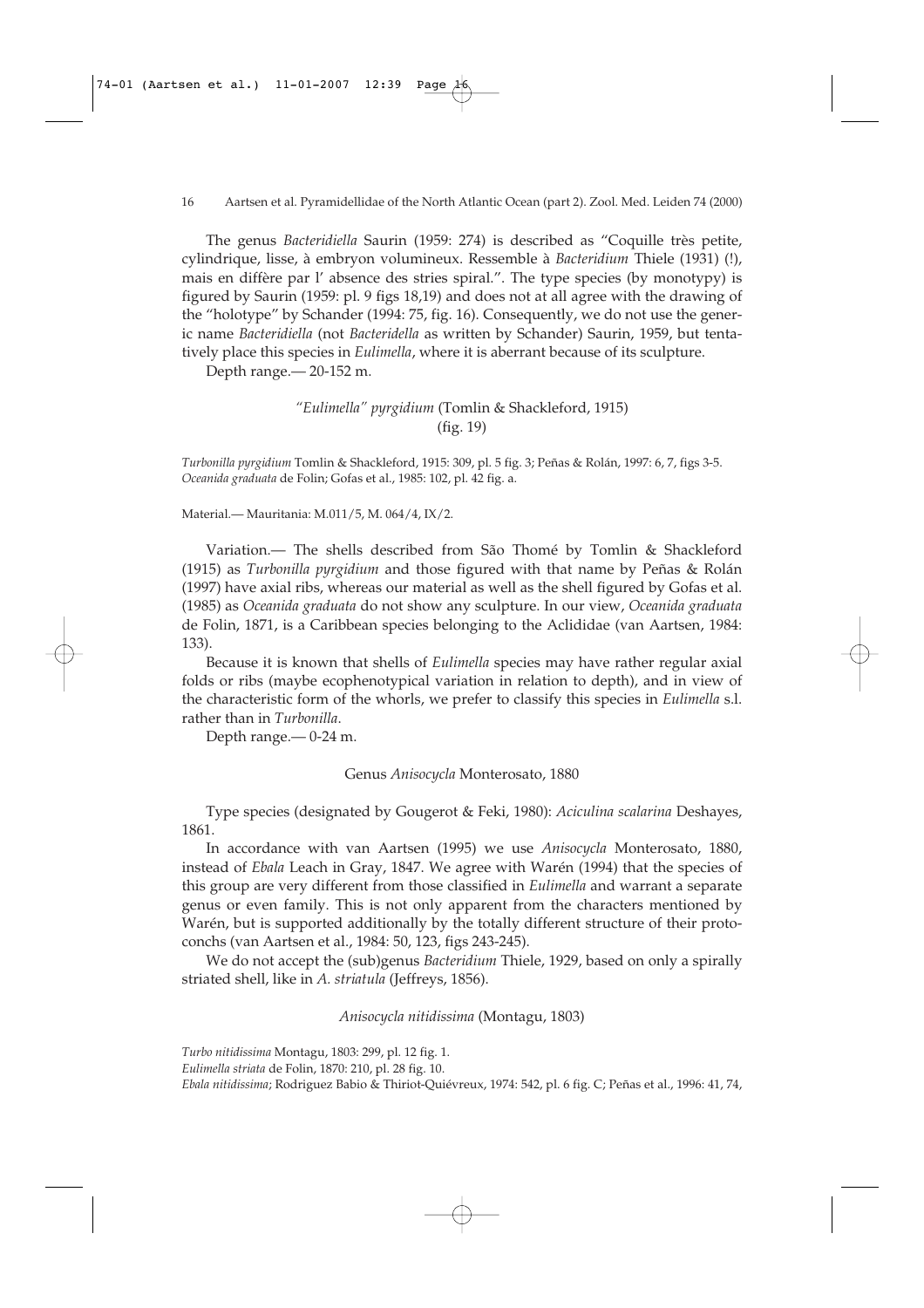

Figs 14-19. *Eulimella* species. 14, *E. herosae* spec. nov., holotype (RMNH 59188), 2.9 mm, sta. 6.024, Cape Verde Islands, W of São Tiago, 15°00'N 23°44'W, depth 540 m, 7.vi.1982; 15, *E. digenes* (Dautzenberg & Fischer), 3.0 mm, sta. 6.095, Cape Verde Islands, SW of Razo, 16°35'N 24°37'W, depth 930 m, 15.vi.1982; 16, *E. shelaghae* spec. nov., holotype (RMNH 59192), 3.4 mm, sta. 2.038, Morocco, W of cape Yubi, 28°03'N 13°26'W, depth 1100 m, 26.viii.1977; 17, *E. polita* de Folin, 2.2 mm, sta. M.033, off Mauritania, 18°47'N 16°34'W, depth 114 m, 9.vi.1988; 18, *E. alia* Peñas & Rolán (RMNH 59196), 1.6 mm, sta. M.030, off Mauritania, 18°49'N 16°24'W, depth 36 m, 9.vi.1988; 19, *"E". pyrgidium* (Tomlin & Shackleford), 3.1 mm, sta. M.064, Mauritania, off Banc d'Arguin, 20°00'N 17°11'W, 13.vi.1988.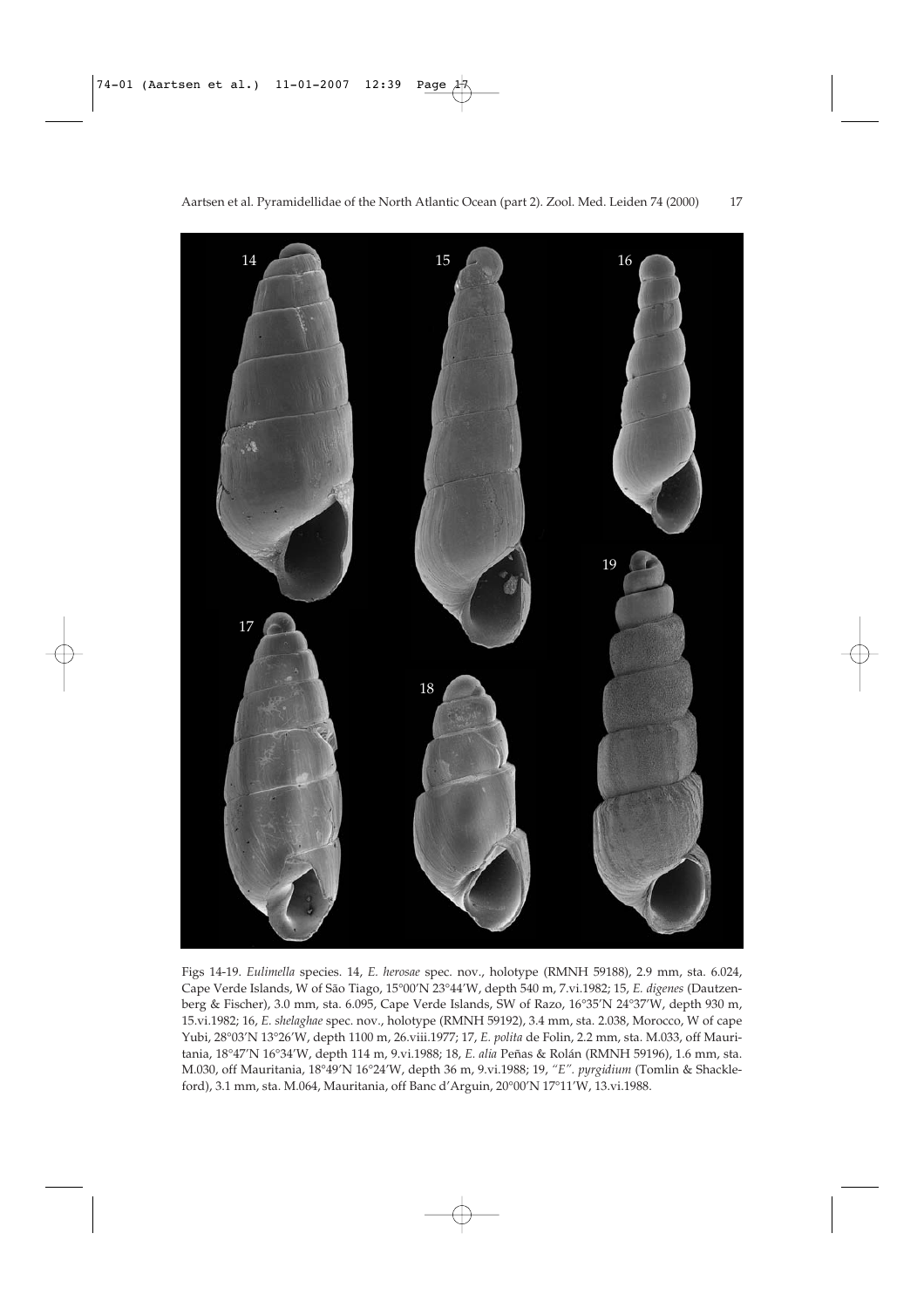18 Aartsen et al. Pyramidellidae of the North Atlantic Ocean (part 2). Zool. Med. Leiden 74 (2000)

figs 87, 92.

*Anisocycla nitidissima*; van Aartsen et al., 1984: 50, 123, fig. 243; van Aartsen, 1994: 94, 108, fig. 121.

Material.— Mauritania: M.046/2, I/7, III/3, VII/3. Canary Islands: Gran Canaria (25/84)/1 [in ZMA]. Azores: 5.054/5.

Distribution.— This well-known European species has been reported before from Mauritania (Baie du Lévrier) by de Folin (1870: 210), from Madeira by Watson (1897: 297), and from the Canary Islands by Nordsieck & Talavera (1979: 190).

Nomenclature.— Study of the syntypes of *Eulimella striata* de Folin,1870 (four shells in MNHN) did not show any appreciable differences between that species and the wide-spread *Anisocycla nitidissima*. Consequently, we regard both names as synonyms.

Depth range.— 0-110 m.

*Anisocycla pointeli* (de Folin, 1868)

*Turbonilla pointeli* de Folin, 1868: 100, pl. 11 fig. 4. *Anisocycla pointeli*; van Aartsen, 1994: 94, 108, fig. 13. *Ebala pointeli*; Peñas et al., 1996: 37, 75, figs 82, 83.

Material.— Canary Islands: Gran Canaria (25/84)/4 [in ZMA].

Distribution.— Previously, this well-known Mediterranean species has been reported only once from our research area, viz. from Madeira (Watson, 1897: 297). Depth.— 0 m.

# *Anisocycla* cf*. carinata* (de Folin, 1870) (fig. 20)

*Eulimella carinata* de Folin, 1870: 209, pl. 28 fig. 8; Schander, 1994: 14, 60, fig. 1c. *Bacteridium carinatum*; Peñas et al., 1996: 37, 73, fig. 81.

Material.— Cape Verde Islands: 6.059/12, 6.066/2, 7.065/12, 7.066/23, 7.067/2, 7.068/1, 7.079/3, 7.080/7.

Nomenclature.— According to Kisch (1959: 99) there should be three syntypes in MNHN. We found only two poorly preserved apical fragments. The form of these fragments is very much like that of the topwhorls in *Anisocycla striatula* (Jeffreys, 1856), as discussed by van Aartsen (1994: 95, 108, fig. 14), but the fragments are smooth like our shells from the Cape Verde Islands. We figure a specimen  $[1.4 \times 0.4]$ mm] from Station 6.059 (fig. 20). The imperfect specimen from Angola figured by Schander (1994) does not help to characterise this species.

Distribution.— *Anisocycla carinata* has only been reported before from West Africa and Angola. Because of the uncertainty in the interpretation of the original description of this species and the syntypes, and the high degree of endemism in the Cape Verdian fauna, we are not completely sure of our identification.

Depth range.— 39-74 m.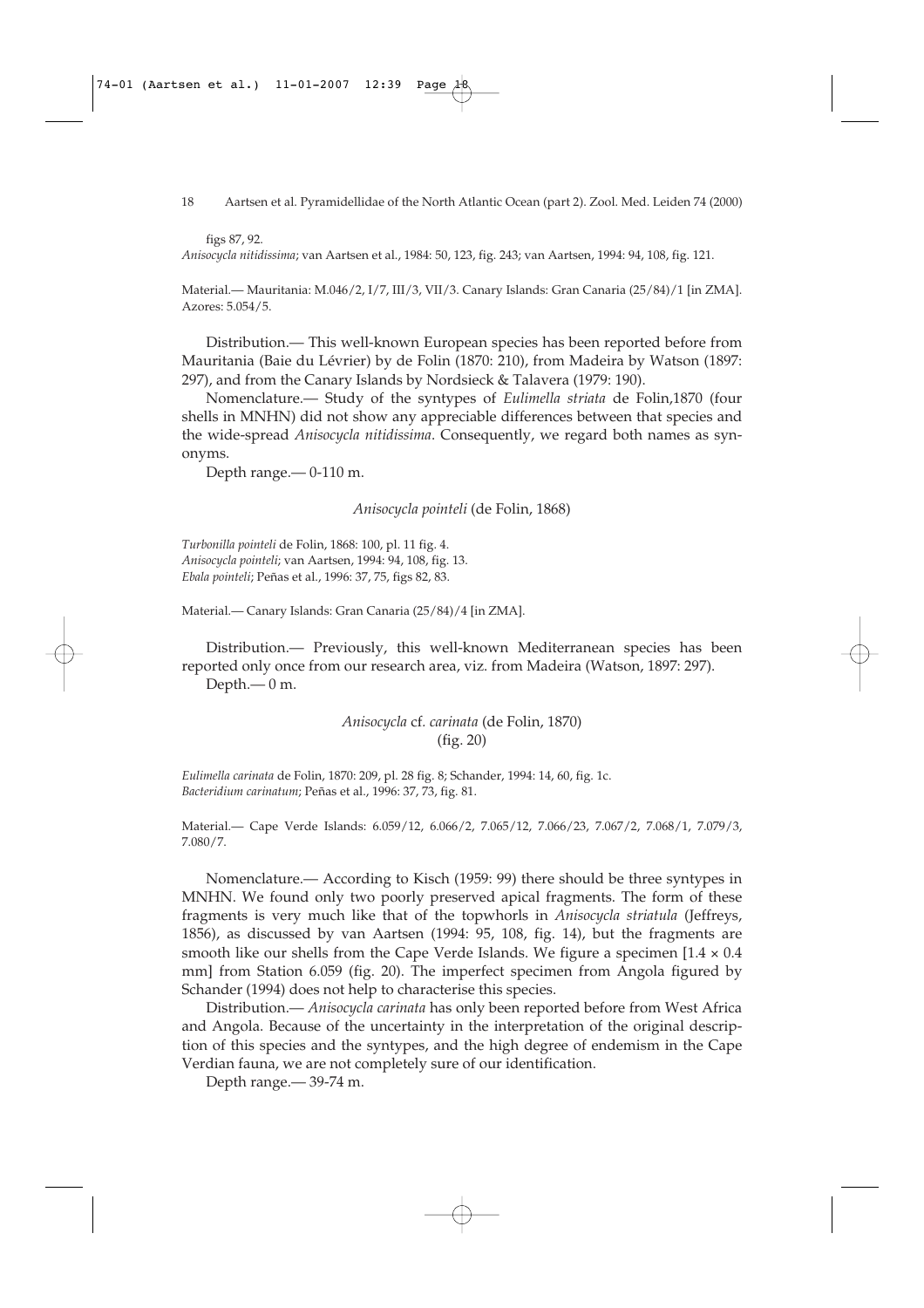#### Genus *Syrnola* A. Adams, 1860

Type species (by monotypy): *Syrnola gracillima* A. Adams, 1860.

This generic name was used in different ways by authors in the past, mainly because its type species cannot be identified unequivocally. There seems to be no type specimen left. The original diagnosis is as follows (A. Adams, 1860: 405):

"Testa subulata, recta, vitrea, polita; anfractibus planis; suturis impressis. Apertura oblonga; labio in medio plica obliqua instructo; labro simplici, acuto.

This genus bears the same relation to *Obeliscus* [e.g. *Pyramidella* Lamarck,1799] that *Chrysallida* does to *Pyramidella* [e.g*. Otopleura* Fischer, 1885], and will include all the slender species of the former group with a single plait on the columella. It differs from *Monoptygma* [e.g. *Adelactaeon* Cossmann, 1895] in being vitreous and polished, and from *Odostomia* in texture and in its subulate or aciculate form".

From this text we deduce that the species of this genus should have smooth, slender shells with a clearly defined tooth on the columella. Whether this combination of characters defines a natural entity is unknown. Pending further study, we do not agree with Peñas & Rolán (1999a: 131, 134), who include *Eulimella endolamellata* Schander, 1994, and *E. vanhareni* van Aartsen et al., 1998, in *Syrnola*. In shells of these two species there is only a fold, not a tooth on the columella.

Boyd & Phillips (1985: 62) indicate the presence of a potential syntype of *Syrnola gracillima* in the Museum of Victoria [F31357], bought from the Adams collection. We studied this shell, which consists of the lower whorls only, so that the important protoconch is absent. Moreover, there is no trace of a tooth on the columella. Evidently, this specimen does not conform to the original description and cannot be considered a syntype.

The genus *Syrnola* is used here for species characterised by very slender shells, i.e. much more aciculate than in the *Odostomia* species, with smooth whorls, and a prominent columellar tooth.

> *Syrnola candida* (de Folin, 1870) (figs 21, 22)

*Turbonilla candida* de Folin, 1870: 207, pl. 28 fig. 13. *Odostomia etiennei* Dautzenberg, 1912: 57, pl. 2 figs 28, 29. *Odostomia lamothei* Dautzenberg, 1912: 57, pl. 2 figs 22, 23.

Material.— Mauritania: M.030/4, M.033/1, M.046/1, M.065/1, M.077/1, M.078/7, M.084/1, M.085/>25, M.086/1, M.087/5, M.097/2, M. 099/>25, 3.133/2, B1/9.

Nomenclature.— Having studied the lectotypes (designated by Peñas & Rolán, 1999a: 136) of *Turbonilla candida*, *Odostomia etiennei* and *O. lamothei*, all in MNHN, we are convinced that these three specific names denote only a single, variable species.

*Turbonilla candida* (A. Adams, 1855) was described as a *Chemnitzia* species and thus the name *Turbonilla candida* de Folin, 1870, is a secondary and, contrary to what has recently been suggested (Peñas & Rolán, 1999a: 136), not a primary homonym. It "has not been replaced" because of "secondary homonymy" and "the relevant taxa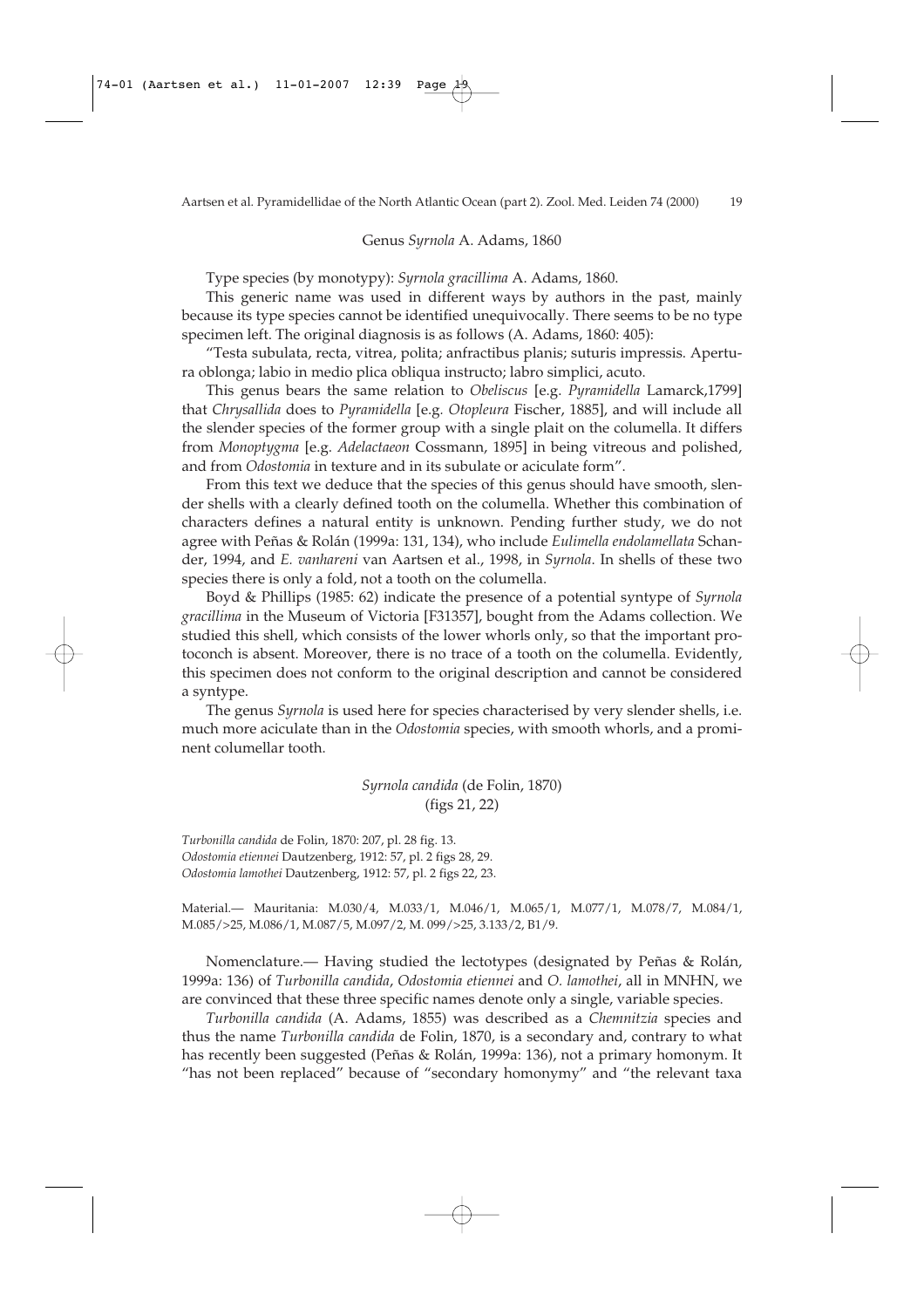

Figs 20-22. *Anisocycla* and *Syrnola* species. 20, *Anisocycla* cf. *carinata* (de Folin), 1.4 mm, sta. 6.059, Cape Verde Islands, SE of Boa Vista, 15°57'N 22°44'W, depth 50 m, 12.vi.1982; 21, *Syrnola candida* (de Folin), 5.3 mm, sta. M.078, Mauritania, off Banc d'Arguin, 20°00'N 17°21'W, depth 41 m, 14.vi.1988; 22, *S. candida*, 4.7 mm, sta. M.085, Mauritania, off Banc d'Arguin, 19°35'N 16°51'W, depth 35 m, 15.vi.1988.

are no longer considered congeneric"; therefore, the name can be used for this species (ICZN Art. 59.2).

Our largest specimen is  $4.0 \times 1.2$  mm (fig. 21). Figure 22 represents a shell which is very similar to the form described as *Odostomia etiennei*. The specimen figured by Schander (1994: 64, fig. 5e) as *Odostomia etienni* (sic!) seems to belong to an *Odostomia* species indeed.

Distribution.— *Syrnola candida* has been reported by de Folin (1870) as well as by Dautzenberg (1912) from along the West African coast.

Depth range.— 19-114 m.

### Genus *Chrysallida* Carpenter, 1856

Type species: *Chemnitzia communis* C.B. Adams, 1852, by original designation.

The species of the genus *Chrysallida* are characterised by rissoid shells with intorted protoconch whorls, with or without a tooth on the columella, and with axial and spiral ribs of about equal strength. It should be noted that we follow Palmer (1958: 244) with respect to the type species. Peñas & Rolán (1998: 4) date this genus from 1857 and cite Carpenter as its author. They cite only one article by Carpenter (1857a) in which the genus *Chrysallida* is not mentioned, however. Several authors in the past have also assigned this genus, erroneously, to Carpenter (1857b). The correct reference (Carpenter, 1856) is given here.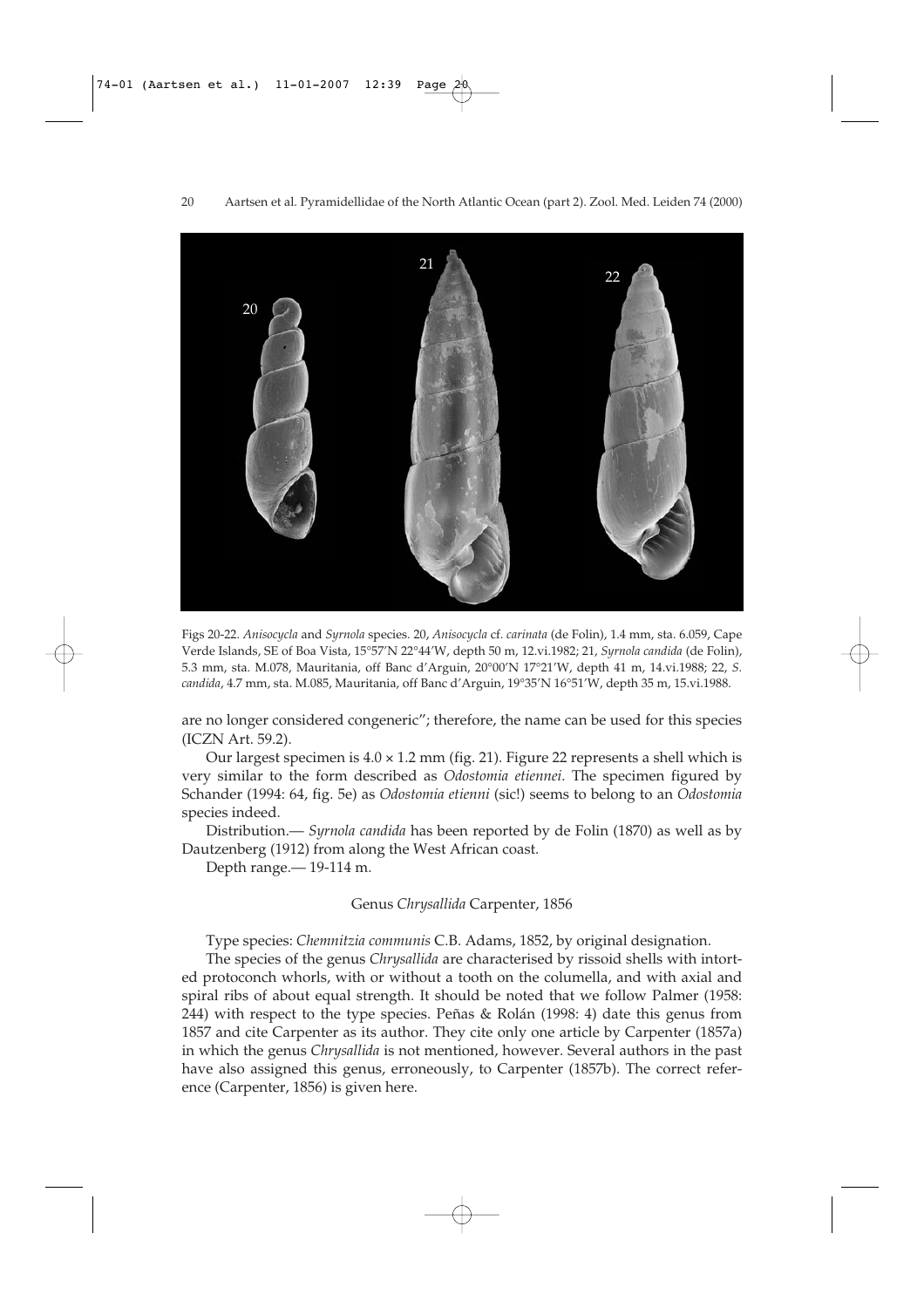None of the many species from European Atlantic and Mediterranean waters currently included in *Chrysallida* conforms exactly to the description of the genus sensu stricto. Apparently, only a group of species from the Cape Verde Islands, which we describe here, as well as *Chrysallida canariensis* Nordsieck & Talavera, 1979, belong to it. Several of the species mentioned in this report are the type species of alleged genus group taxa that are at least closely related to *Chrysallida*. The status of those nominal taxa is impossible to decide at present. We provisionally use the names in question as subgeneric, viz. *Parthenina* Bucquoy, Dollfus & Dautzenberg, 1883 (= *Besla* Dall & Bartsch, 1904), *Pyrgulina* A. Adams, 1863, *Partulida* Schaufuss, 1869 (= *Spiralina* Chaster, 1898, = *Spiralinella* Chaster, 1901), *Tragula* Monterosato, 1884, *Trabecula* Monterosato, 1884, and *Strioturbonilla* Sacco, 1892. See also Schander et al. (1999). We refrain from indicating subgeneric names for all *Chrysallida* species.

### *Chrysallida* (*Chrysallida*) *canariensis* Nordsieck & Talavera, 1979 (figs 23, 55)

*Chrysallida canariensis* Nordsieck & Talavera, 1979: 185, pl. 45 fig. 9; Amati, 1987: 5 fig. 10; Oliverio & Vega-Luz, 1997:13-18, figs 2-4; Peñas & Rolán, 1998: 10, 11, figs 14-21.

Material.— Canary Islands: 4.K01/1, El Hierro, various localities/>50, Fuertaventura (S. of Puerto del Rosario)/1, Tenerife, various localities/>100, Isla de la Palma/1, Lanzarote, various localities/14 [in ZMA]. Mauritania: M.030/2, M.031/1, B1/9.

Note.— This is one of the very few *Chrysallida* species in which the shells have decorated instead of smooth embryonic whorls. In this species the sculpture consists of six or seven spiral riblets. Similar riblets have been reported for the Caribbean species *C. (C.) nioba* (Dall & Bartsch, 1911). Although described as decorated with "three strong spiral threads" (Dall & Bartsch, 1911: 286), we have counted five to six spirals on shells of *C. (C.) nioba* in ZMA, one of which figured by de Jong & Coomans (1988: 122, pl. 6 fig. 643). *C. (C.) canariensis* is very similar to *C. (C.) nioba*, but the shells are smaller, with more clearly prosocline axial ribs. For the time being we consider the two taxa separate species.

Several species from the west coast of North America have shells with a similar protoconch sculpture, e.g. *C. vicola* Dall & Bartsch, 1909, *C. pulcia* Dall & Bartsch, 1909*, C. promeces* Dall & Bartsch, 1909, all described and figured by Dall & Bartsch (1909). All these species have evenly rounded embryonic whorls, in contrast to the carinated ones in *C. (C.) minutissima* (Dautzenberg & Fischer, 1906) and related species here described from the Cape Verde Islands.

Oliverio & Vega-Luz (1997) published data on the hosts of *Chrysallida (C.) canariensis*. That kind of information is lacking completely for the overwhelming majority of the pyramidellid species.

Distribution.— *Chrysallida canariensis* has been reported before from Senegal and Mauritania (Peñas & Rolán, 1998), and the Canary Islands (Nordsieck & Talavera, 1979). The figured specimen originates from Tenerife [coll.AD18655].

Depth range.— 0-70 m.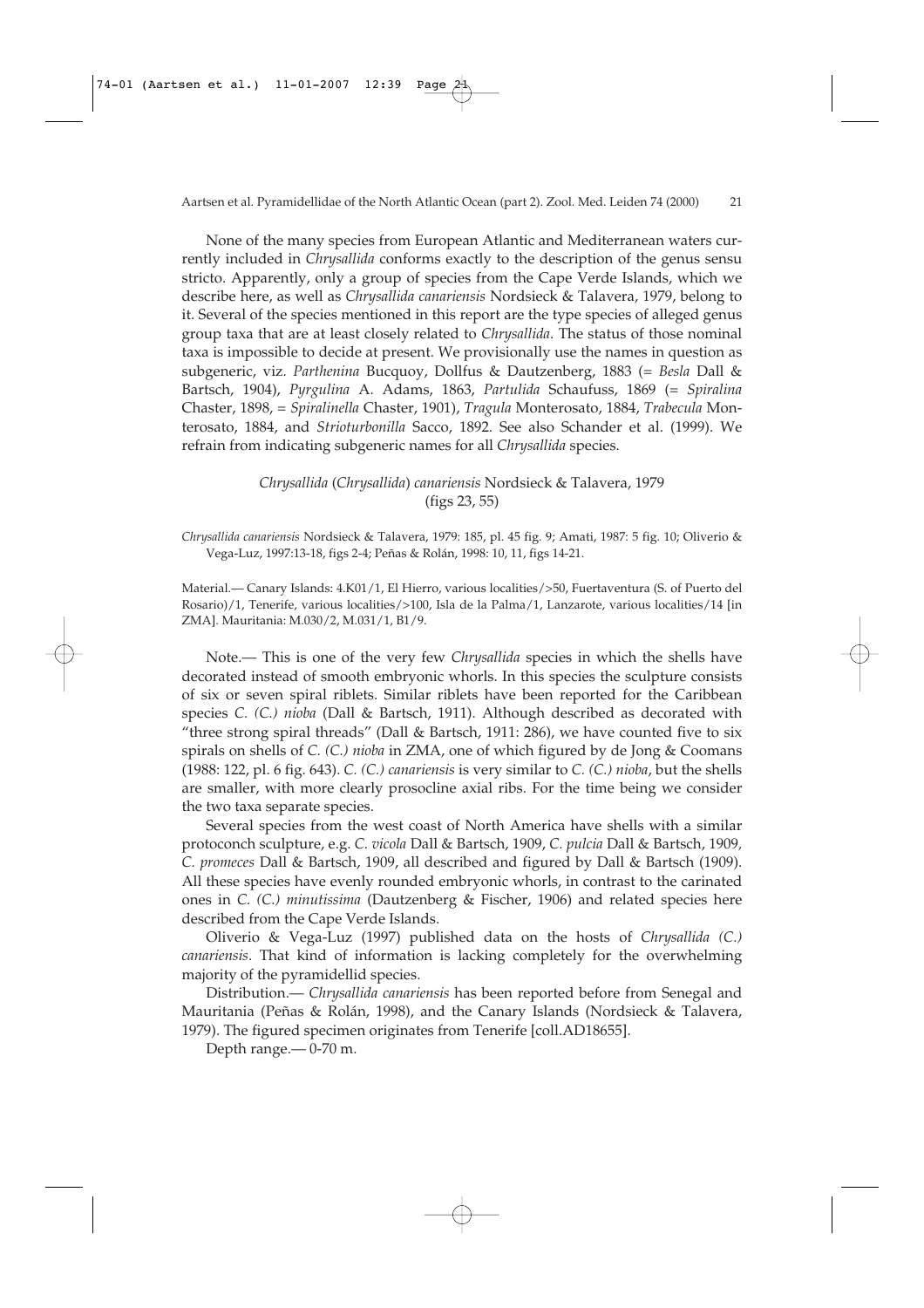*Chrysallida* (*Chrysallida*) *minutissima* (Dautzenberg & H. Fischer, 1906) (figs 24, 25)

*Actaeopyramis minutissima* Dautzenberg & H. Fischer, 1906: 55, pl. 3 figs 11, 12. *Chrysallida minutissima*; Peñas & Rolán, 1998: 5. *Chrysallida manonegra* Peñas & Rolán, 1998: 10, 13, figs 22-30.

Material.— Cape Verde Islands: 6.085/5, 6.093/3, 6.095/3, 6.103/19, 6.105/22, 6.132/4, 6.134/>25, 6.138/12, 6.147/10, 6.149/19, 6.164/16, 7.028/2, 7.030/10, 7.038/3, 7.115/14, 7.116/2, 7.119/>25, 7.120/2, 7.121/>25, 7.122/3, 7.128/7, 7.129/25, 7.145/1, 7.161/9.

Distribution.— Described after only a single shell from off the Cape Verde Islands, this species, together with two others, viz. *Chrysallida* (*C.*) *mcmillanae* spec. nov. and *C.* (*C.*) *carpinei* spec. nov., is among the most common *Chrysallida* species of the Cape Verde Islands.

Nomenclature.— The holotype (fig. 24) is not well-preserved, but can nevertheless be recognised. It is in the collection of the Monaco Oceanographic Museum, together with all other material from the dredgings of the "Hirondelle" and the "Princesse Alice" during the "Campagnes Scientifique..par Albert I ...". Therefore, we cannot agree with Peñas & Rolán (1998: 5) who designated a neotype for this species. Moreover, we consider this neotype (Peñas & Rolán, 1998: 7, fig. 1) representative of the new species *Chrysallida* (*C.*) *mcmillanae* spec. nov., instead of belonging to *C. (C.) minutissima.* The latter species is described as *C. manonegra* by Peñas & Rolán, 1998.

Differentiation.— A specimen from our collection is figured here (fig. 25). The spiral sculpture is diagnostic. It starts with three spirals on the initial teleoconch whorls. The most adapical spiral broadens during growth and splits into two spirals on the later whorls, so that there are four (exceptionally five) spirals above the suture of the last whorl. There are sixteen to twenty rather prosocline axial ribs per whorl on the four and a half to five, somewhat convex, teleoconch whorls. Our largest specimen measures  $2.5 \times 1.0$  mm.

Two other species which are described here are differentiated from *C. (C.) minutissima* mainly on the basis of the different development of the spiral sculpture. See *C.* (*C.*) *mcmillanae* spec. nov. and *C.* (*C.*) *carpinei* spec. nov. All three species mentioned, as well as *C.* (*C.*) *horii* spec. nov., *C.* (*C.*) *menkhorsti* spec. nov. and *C.* (*C.*) *hoenselaari* spec. nov., have the same type of protoconch. This is also the case in the species *C. verdensis* and *C. sixtoi*, both recently described and figured by Peñas & Rolán (1998), and not encountered in our material. The embryonic whorls do not have prominent spiral ribs, as in *C. (C.) canariensis*, but are strongly carinated at the upper side. Within the sharp carina nearer to the axis of the shell, there is a spiral depression or even a groove, which is decorated with numerous axial riblets, maybe growthlines (fig. 59). Sometimes a few vague spirals are present too, as e.g. figured by Peñas & Rolán (1998: figs 26-30), but these are not always easily discernible. In this respect these species are quite different from the Caribbean *Chrysallida* (*C.*) species which they resemble conchologically, apart from the generally smooth and evenly rounded embryonic whorls.

We studied typical specimens of some of these Caribbean species. *Chrysallida* (*C.*) *gemmulosa* (C.B. Adams, 1850) has a spiral sculpture which starts with only two spi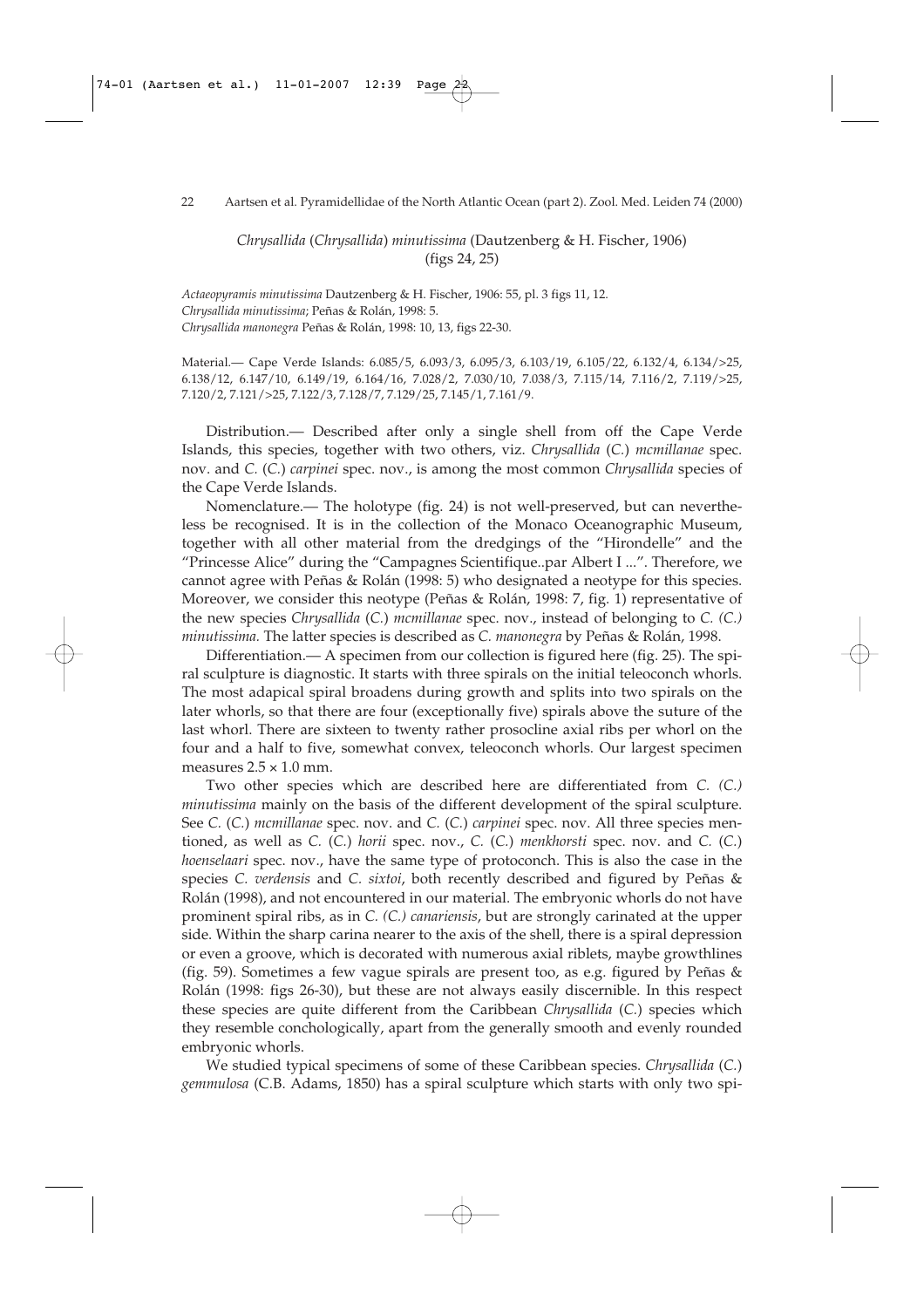rals, a third one develops adapically from these two. The axial ribs are orthocline. In *C.* (*C.*) *cancellata* (d'Orbigny, 1842) the spiral sculpture starts with three spirals; a fourth one develops just adapically from the most abapical one. In *C.* (*C.*) *nioba* (Dall & Bartsch, 1911) the sculpture starts with four spirals and there are no additional ones. The embryonic whorls of this species have a sculpture of four to six spiral riblets. According to its description and figure (Henderson & Bartsch, 1914: 417, pl. 13 fig. 2), *C.* (*C.*) *toyatani* (Henderson & Bartsch, 1914) has nine spirals on the shell base, which is more than any of our Cape Verdian species, and four spiral riblets on the teleoconch whorls between the sutures. The axials are slightly prosocline.

We have not been able to study well-preserved specimens of *C.* (*C.*) *jadisi* (Olsson & McGinty, 1958) which has four to five spiral ribs on the teleoconch whorls and the same number of additional spirals on the base of the shell. The axials are slightly prosocline, as is usually the case in *Chrysallida* species. The Atlantic North American species *C.* (*C.*) *seminuda* (C.B. Adams, 1839) is larger and more conical and, therefore, less similar to the species of the Cape Verde Islands.

Depth range.— 67-930 m.

# *Chrysallida* (*Chrysallida*) *mcmillanae* spec. nov. (figs 26, 56)

*Chrysallida minutissima*; Peñas & Rolán, 1998: 7, figs 1-3.

Material.— Holotype (RMNH 59198): 6.015, Cape Verde Islands; S of São Tiago; 14°53'N 23°30'W; depth 150 m, coarse sand and shell gravel; van Veen grab; 5.vi.1982.

Paratypes (RMNH 59199-59223 & ZMA 3.99.011). Cape Verde Islands: 6.001/3, 6.004/6, 6.005/9, 6.006/>25, 6.007/3, 6.008/>25, 6.009/5, 6.010/>25, 6.015/>25, 6.016/2, 6.017/4, 6.027/7, 6.031/1, 6.054/2, 6.077/4, 6.105/3, 7.004/5, 7.005/4, 7.008/15, 7.038/4, 7.068/3, 7.100/6, 7.101/4, 7.102/12, 7.129/3.

Description.— Shell white, elongated conical with a blunt apex. Embryonic whorls intorted and strongly carinated. Teleoconch consisting of five to five and a half rather flat whorls, which are somewhat shouldered at the upper suture. Sculpture formed by twelve to sixteen, slightly prosocline, axial ribs per whorl. Spiral sculpture starting with only three spiral ribs which are relatively far apart. The number of spirals remains three although sometimes the suture is somewhat lower than usual and in such cases there seem to be four spirals. Shell base with four to five additional spiral ribs. No umbilicus. With a small but conspicuous columellar tooth.

Dimensions: H. 2.4 -2.6 mm, W. 0.9-1.0 mm; holotype 2.4 × 1.0 mm.

Differentiation.— In *Chrysallida* (*C.*) *mcmillanae* spec. nov. the spiral sculpture starts with three spirals on the first teleoconch whorl and so it differs from *C.* (*C.*) *carpinei* where four spirals are present throughout. In *C.* (*C.*) *minutissima* the spiral sculpture also starts with three spirals but the most adapical one splits into two, so that the later whorls have four spirals, in contrast with *C*. *(C.) mcmillanae* spec. nov., in which there are three. The specimens figured by Peñas & Rolán (1998: 7, figs 1-3) as *C. (C.) minutissima* most probably belong to this new species.

Depth range.— 15-970 m.

Etymology.— This species is named after Mrs N. McMillan, curator of the Mollusca collection at the Liverpool Museum, U.K.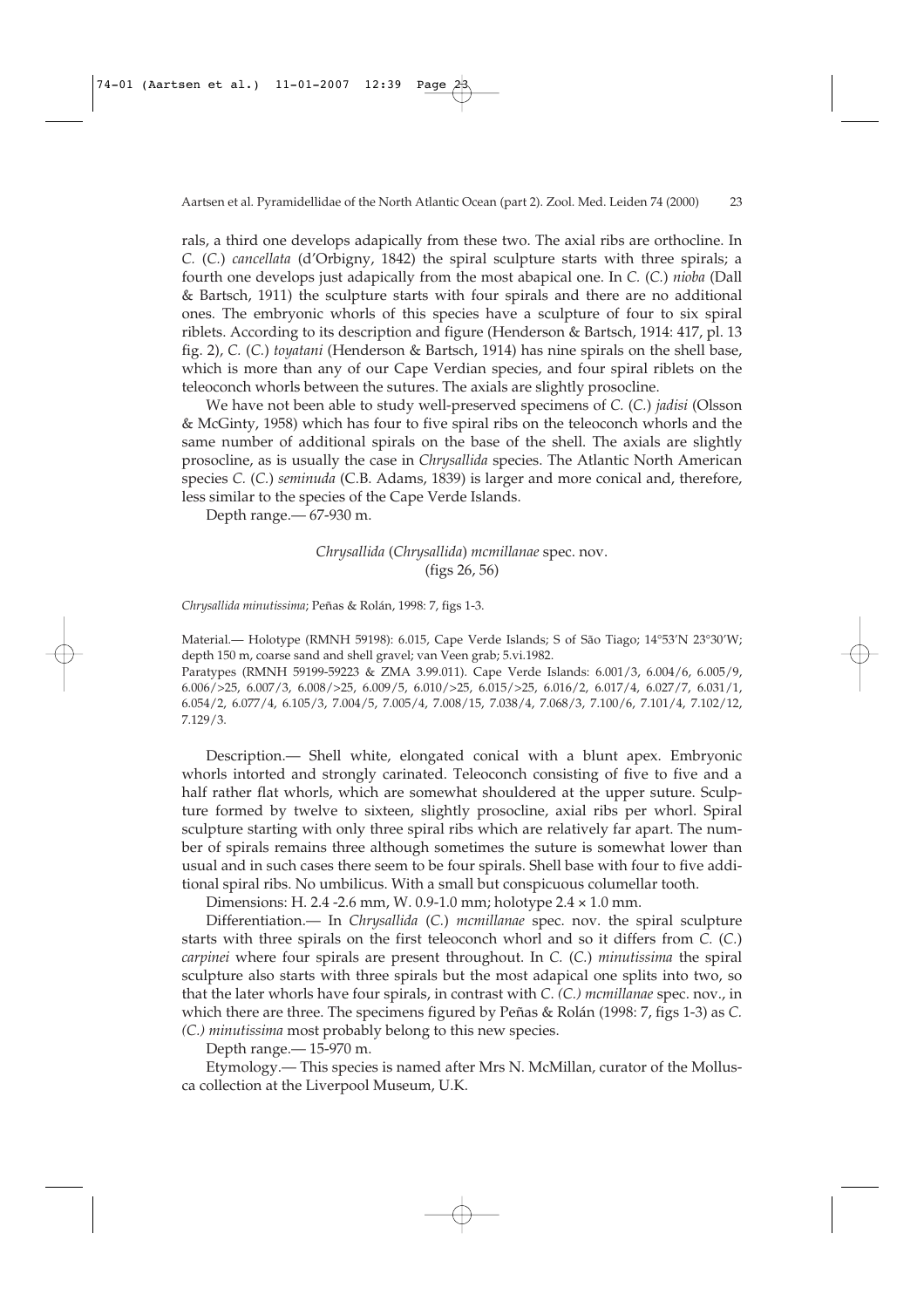24 Aartsen et al. Pyramidellidae of the North Atlantic Ocean (part 2). Zool. Med. Leiden 74 (2000)

*Chrysallida* (*C.*) *carpinei* spec. nov. (figs 27, 57)

*Chrysallida minutissima*; Peñas & Rolán, 1998: 7, fig. 4.

Material.— Holotype (RMNH 59224): Station 7.121: Cape Verde Islands; S of Razo; 16°36'N 24°37'W; depth 200-230 m, muddy calcareous sand; van Veen grab; 1.ix.1986.

Paratypes (RMNH 59225-59252 & ZMA 3.99.012). Cape Verde Islands: 6.006/1, 6.008/1, 6.009/1, 6.010/7, 6.015/**@**, 6.019/1, 6.024/3, 6.027/1, 6.040/20, 6.044/1, 6.093/2, 6.105/1, 6.149/1, 7.005/1, 7.007/8, 7.008/2, 7.015/3, 7.028/13, 7.030/2, 7.038/2, 7.050/3, 7.061/1, 7.080/>25, 7.100/2, 7.101/1, 7.119/>25, 7.120/1, 7.121/>25.

Description.— Shell white, forming a slender cone with a blunt apex. Embryonic whorls intorted and strongly carinated. Teleoconch consisting of about four rather flat whorls. Suture deeply channelled. Teleoconch with twenty to twenty five, strongly prosocline, axial ribs per whorl. Spiral sculpture starting with four narrowly spaced ribs. No additional spirals on the later teleoconch whorls. Shell base with six or seven spiral ribs, the lower ones smaller and much closer than the upper ones. Umbilicus absent. With a small but conspicuous columellar tooth.

Dimensions: H. 1.9-2.5 mm, W. 0.8-1.0 mm; holotype 2.0 × 0.9 mm.

Differentiation.— For differences between *Chrysallida* (*C.*) *carpinei* spec. nov., *C.* (*C.*) *minutissima* and *C.* (*C.*) *mcmillanae* spec. nov., see under those species. Differences with morphologically similar Caribbean species are mentioned under *C.* (*C.*) *minutissima.*

Depth range.— 38-970 m.

Etymology.— This species is named after Mr C. Carpine, curator of Mollusca in the Musée Océanographique de Monaco.

> *Chrysallida* (*C.*) *horii* spec. nov. (figs 28, 58)

Material.— Holotype (RMNH 59253): 7.080: Cape Verde Islands; W of Boa Vista, W of Ilhéu de Sal Rei; 16°10'N 23°01'W; depth 74 m, muddy yellow calcareous sand; van Veen grab; 28.viii.1986. Paratypes (RMNH 59254-59280 & ZMA 3.99.013). Cape Verde Islands: 6.005/1, 6.006/3, 6.008/6, 6.010/1, 6.015/5, 6.040/1, 6.041/1, 6.066/2, 6.093/1, 6.124/1, 6.149/1, 7.004/1, 7.015/1, 7.028/4,7.030/5, 7.031/5, 7.038/2, 7.048/1, 7.050/1, 7.080/6, 7.105/1, 7.110/1, 7.119/>25, 7.120/1, 7.121/28, 7.129/2, 7.143/1.

Description.— Shell white, small and slender, subcylindrical. Embryonic whorls intorted and carinated, without spiral decoration. Teleoconch consisting of four and a half to five rather convex whorls. Suture incised but not deep, formed by the meeting curves of the whorls and seemingly excavated by the presence of the lowest spiral rib. Growthlines straight and prosocline. Sculpture formed by fifteen to twenty straight, prosocline, axial ribs per teleoconch whorl, which are much narrower than the interstices. Usually with four (exceptionally five) spiral ribs on each whorl. On the base of the shell the axials fade away and four or five additional smooth spiral ribs can be detected. Umbilicus absent. Columella with a vague fold only.

Dimensions: H. 2.0-2.5 mm, W. 0.6-0.7 mm; holotype 2.0 × 0.7 mm.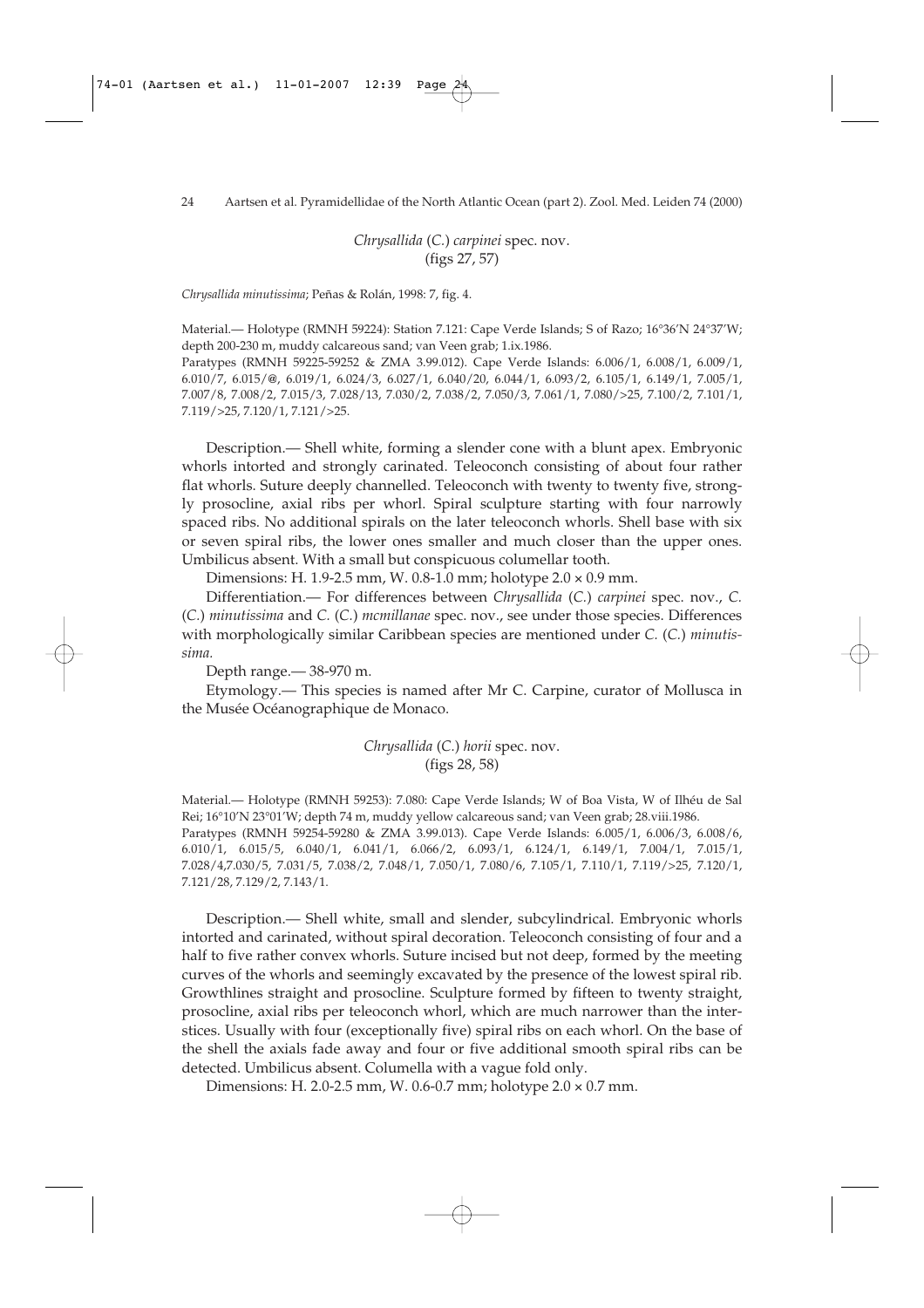Differentiation.— Compared to the other species of *Chrysallida* s.s., e.g. *C.* (*C.*) *minutissima*, *C*. (*C.*) *mcmillanae* spec. nov. and *C*. (*C.*) *carpinei* spec. nov., shells of *C*. (*C.*) *horii* spec. nov. are more slender. Because of the spiral sculpture, which starts already with four spirals at the beginning of the teleoconch, without any additional ones on lower whorls, this species is most similar to *C.* (*C.*) *carpinei* spec. nov. In that species, however, there is a conspicuous tooth on the columella and the whorls are nearly flat. Only in *C. horii* spec. nov. the most adapical spiral frequently fades away on the later whorls.

Depth range.— 60-600 m.

Etymology.— This species is named after Dr S. Hori, Tokyo, Japan, friend of the first author and well-known for his study of the Japanese and Indo-Pacific Pyramidellidae.

> *Chrysallida* (*C.*) *hoenselaari* spec. nov. (fig. 29)

Material.— Holotype (RMNH 59281): 7.007, Cape Verde Islands, SW of São Tiago; 14°54'N 23°38'W; depth 420 m, muddy sand; van Veen grab; 20.viii.1986.

Paratypes (RMNH 59282-59289 & ZMA 3.99.014). Cape Verde Islands: 6.004/1, 6.010/1, 6.015/2, 6.040/3, 6.149/1, 7.007/2, 7.119/2, 7.121/3.

Description.— Shell white, small and conical with slightly convex sides. Embryonic whorls intorted and carinated, without spiral riblets, less tilted than in the other species of this group. Teleoconch formed by three and a half to four nearly flat whorls. Suture channelled by the pronounced lowest spiral rib on each whorl. Growthlines about straight and strongly prosocline. Sculpture consisting of about thirty straight, prosocline, axial ribs per whorl, about as broad as their interstices. Whorls additionally with six to seven spiral ribs of equal strength as the axials between the sutures and six to seven spirals on the shell base. No umbilicus. With a small but conspicuous columellar tooth.

Dimensions: H. 1.7-2.0 mm, W. 0.9-1.0 mm; holotype 1.7 × 0.9 mm.

Differentiation.— Although similar to *Chrysallida* (*C.*) *menkhorsti* spec. nov., this species can be distinguished by the much more numerous axial and spiral ribs. Because of the relatively high number of axial and spiral ribs, this species also differs from *C.* (*C.*) *minutissima*, *C*. (*C.*) *mcmillanae* spec. nov., *C.* (*C.*) *carpinei* spec. nov. and the very slender *C*. (*C.*) *horii* spec. nov.

Depth range.— 38-420 m.

Etymology.— This species is named after Mr H.J. Hoenselaar, Heiloo, The Netherlands, malacologist and friend of the authors.

> *Chrysallida* (*C.*) *menkhorsti* spec. nov. (figs 30, 59)

Material.— Holotype (RMNH 59290): 7.080, Cape Verde Islands, W of Boa Vista, W of Ilhéu de Sal Rei; 16°10'N 23°01'W; depth 74 m, muddy calcareous sand; van Veen grab; 28.viii.1986. Paratypes (RMNH 59291-59293 & ZMA 3.99.015). Cape Verde Islands: 6.005/1, 7.080/3, 7.100/1.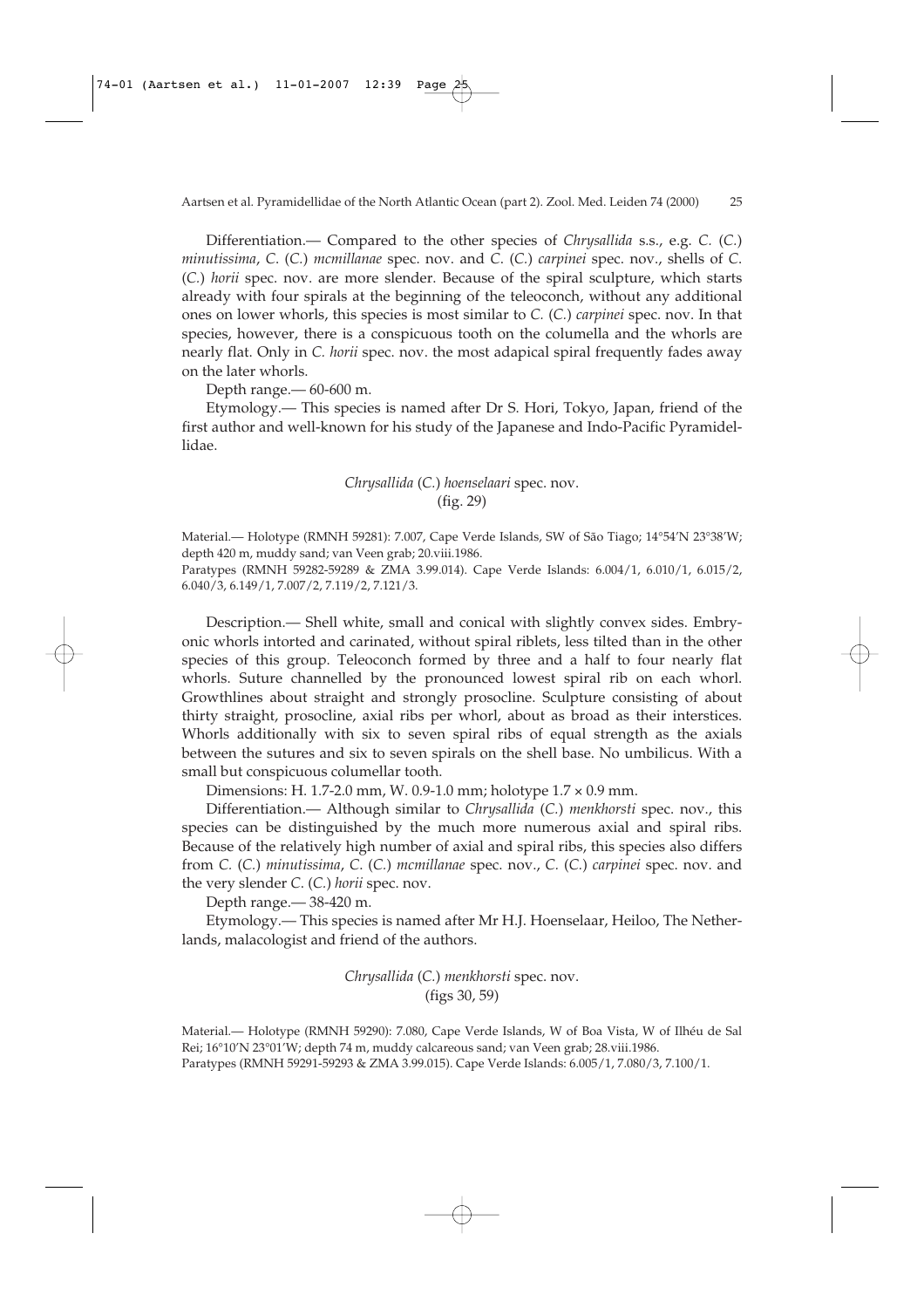

Figs 23-29. *Chrysallida* species. 23, *C. (C.) canariensis* Nordsieck & Talavera, 2.3 mm, Tenerife, Playa de los Americas, coll. van Aartsen (AD18655); 24, *C. (C.) minutissima* (Dautzenberg & Fischer), 2.5 mm, holotype, 'Campagne de 1901' (Stn. sans no., Cap-Vert); 25, *C. (C.) minutissima*, 2.0 mm, sta. 7.128, Cape Verde Islands S of São Nicolau, S.Jorge Bay, 16°33'N 24°17'W, depth 400 m, 2.ix.1986; 26, *C. (C.) mcmillanae* spec. nov., 2.4 mm, holotype, (RMNH 59198), sta. 6.015, Cape Verde Islands, S of São Tiago, 14°53'N 23°30'W, depth 150 m, 5.vi.1982; 27, *C. (C.) carpinei* spec. nov., 2.0 mm, holotype, (RMNH 59224), sta. 7.121, Cape Verde Islands, S of Razo, 16°36'N 24°37'W, depth 200-230 m, 1.ix.1986; 28, *C. (C.) horii* spec. nov., 2.0 mm, holotype, (RMNH 59253), sta. 7.080, Cape Verde Islands, W of Boa Vista, W of Ilhéu de Sal Rei, 16°10'N 23°01'W, depth 74 m, 28.viii.1986; 29, *C. (C.) hoenselaari* spec. nov., 1.7 mm, holotype, (RMNH 59281), sta. 7.007, Cape Verde Islands, SW of São Tiago, 14°54'N 23°38'W, depth 420 m, 20.viii.1986.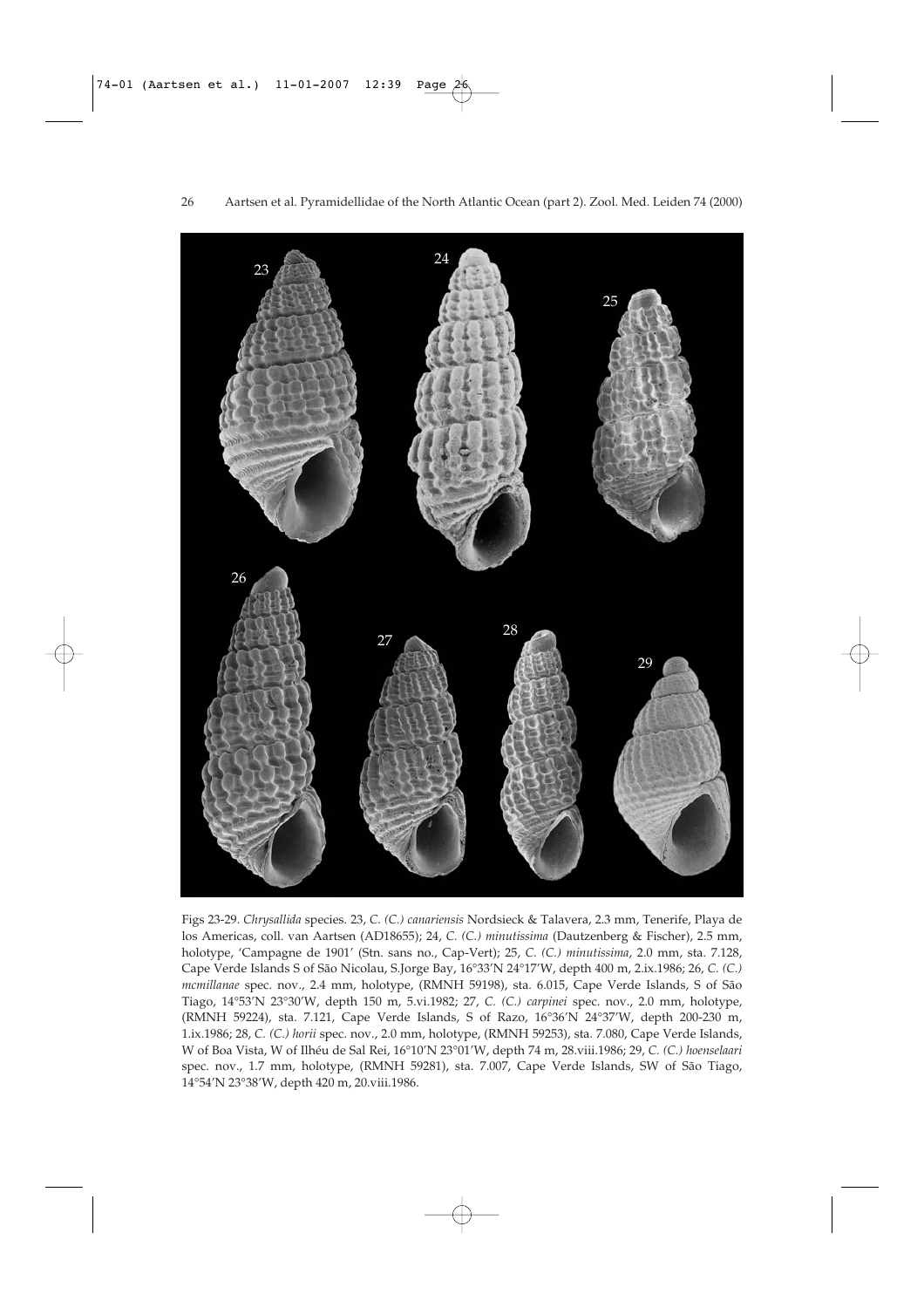Description.— Shell white, very small, short-conical with slightly convex sides. Embryonic whorls intorted, strongly carinated but without spirals. Teleoconch formed by about three whorls. Suture strongly channelled. Growthlines prosocline, coinciding with the axial ribs. Sculpture consisting of ten to fourteen strongly prosocline and nearly straight axial ribs, crossed by three equally strong spiral ribs. There are prominent knobs at the crossings of both types of ribs. Four additional spirals are discernible on the base of the last whorl: the three most abapical of these are smooth. An umbilicus is lacking. No tooth or fold on the columella.

Dimensions: H. 1.1-1.2 mm, W. 0.5-0.6 mm; holotype: 1.1 × 0.6 mm.

Differentiation.— The spiral sculpture of this species starts with three equally strong spirals and as such *Chrysallida* (*C.*)*. menkhorsti* spec. nov. can be compared with *C.* (*C.*) *mcmillanae* spec. nov*.,* which is a larger and more slender species, however. The embryonic whorls are of the same type, but those of *C.* (*C.*) *menkhorsti* spec. nov. are c. 20% smaller.

Depth range.— 68-354 m.

Etymology.— This species is named after Jr H.P.M.G. Menkhorst, Krimpen aan de IJssel, The Netherlands, malacologist, and friend of the authors.

> *Chrysallida epitonoides* spec. nov. (figs 31, 60)

Material.— Holotype (RMNH 59294): 7.129, Cape Verde Islands, S of São Nicolau, S. Jorge Bay; 16°33'N 24°16'W; depth 405 m, muddy bottom; rectangular dredge; 2.ix.1986. Paratypes (RMNH 59295-59296). Cape Verde Islands: 6.149/1, 7.122/1.

Description.— Shell white, slender conical. Embryonic whorls smooth, intorted and slightly carinated. Teleoconch consisting of four to four and a half strongly convex whorls. Suture only slightly incised. Growthlines rather prosocline. There are about twelve prosocline ribs per whorl, and three spiral ones of nearly equal strength, evenly distributed over the total height of each whorl. Shell base with two or three spirals. Umbilicus absent. With a small columellar tooth, situated deeply inside the aperture.

Dimensions: H. 1.8-2.3 mm, W. 0.8-1.0 mm; holotype 1.8 × 0.8 mm.

Differentiation.— At first sight this species reminds one of a species of the genus *Papuliscala* Boury, 1911 (Epitoniidae), but its intorted protoconch and the (small) columellar tooth point to the Pyramidellidae. We know of no other species of the East Atlantic and Mediterranean region with which this species could be confused. There is a vague resemblance to *Chrysallida ornatissima* (Haas, 1943) from California, but that species has four to five, closer spiral ribs, and more than five additional ones on the base. It is also larger than *C*. (C.) *epitonoides* spec. nov.

Depth range.— 100-405 m.

Etymology.— The epithet *epitonoides* refers to the similarity with species of the Epitoniidae.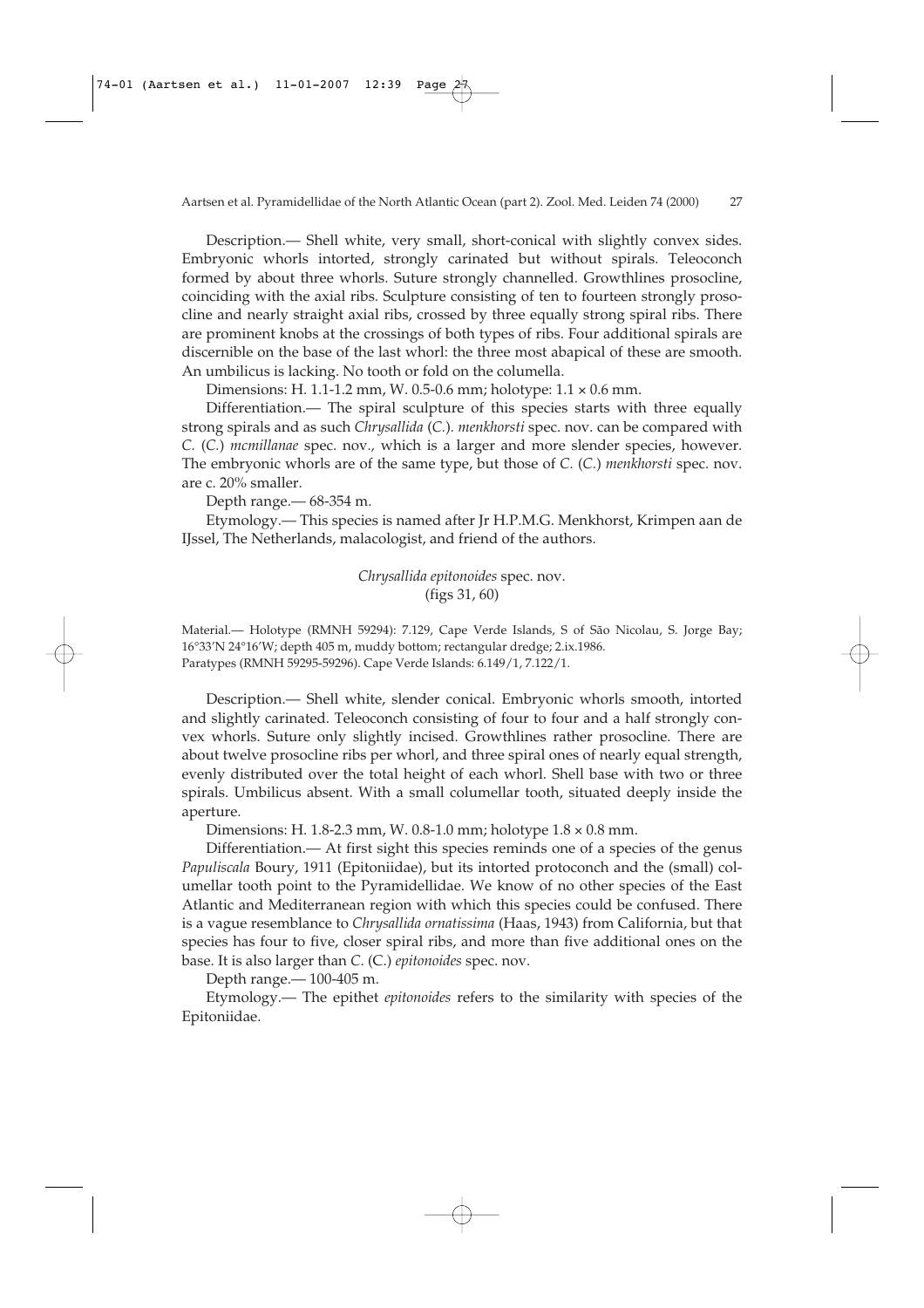*Chrysallida* spec. (fig. 32)

Material.— Two specimens from the Cape Verde Islands (7.030), but both got lost during handling.

Description.— Shell small and slender conical with a blunt apex; whorls convex. Embryonic whorls intorted, with vague indications of a fine spiral sculpture. Teleoconch consisting of three to three and a half convex whorls, separated by a wellmarked suture. Whorls with four to five narrow spiral ribs, crossed by sixteen to twenty straight, prosocline, axial ones per whorl, which stop at the periphery. Shell base with four to five smooth spirals. Mouth egg-shaped. No umbilicus. Columella smooth.

Dimensions: H. 1.5 mm, W. 0.8 mm.

Depth.— 165 m.

Note.— Unfortunately, the only two specimens got lost during handling. Therefore, we do not propose a name for this undoubtedly new species.

### *Chrysallida* (*Parthenina*) *obtusa* (Brown, 1827) (fig. 33)

*Turbo interstinctus*; Montagu, 1803: 324, pl. 12 fig. 10. Not *Turbo interstinctus* J. Adams, 1797.

*Jaminia obtusa* Brown, 1827: pl. 50 fig. 38. Neotype (**design. nov.)**: Royal Albert Memorial Museum, Exeter, no. 4241 (Warén, 1991: fig. 39C).

*Chrysallida obtusa*; van Aartsen, 1977: 57, pl. 3 fig. 22.

*Chrysallida interstincta* (J. Adams, 1797); Warén, 1991: 95, 96, figs 29A,B, 39C; Peñas et al., 1996: 22, 25, figs 43-46 (not fig. 47), 51; Peñas & Rolán, 1998: 42, 44, figs 118-126.

Material.— Mauritania: M.014/2, M.032/1, M.043/3, M.046/3, M.077/2, M.084/1, M.097/1, M.122/1, I/>25, II/>25, III/>25, V/9, VII/>25. Canary Islands: 2.033/3, 2.035/4, 2.064/1, 4.013/1, 4.014/16, 4.018/3, 4.020/1, 4.024/8, 4.036/2, 4.038/23, 4.041/4, 4.088/>25, 4.090/>25, 4.139/4, Tenerife (El Socorro)/17. Madeira: 3.059/1, 3.087/1, Bay of Funchal/>25. Cape Verde Islands: 6.015/3, 6.059/2, 6.103/2, 6.130/>25, 6.134/1, 7.066/2, 7.075/2, 7.080/20, 7.115/1, 7.116/4, 7.129/1, 7.142/2, 7.160/3.

Nomenclature.— *Turbo interstinctus* [Montagu, 1803] sensu Jeffreys, 1867, is the type species of the subgenus *Parthenina* Bucquoy, Dautzenberg & Dollfus, 1883, by original designation.

Our material belongs to the species called *Turbo interstinctus* by Montagu (1803: 324, pl. 12 fig. 10). However, we do not agree with Warén (1991: 95) in considering *Turbo interstinctus* sensu J. Adams (1797: 66, pl. 13 figs 23, 24) identical with *Turbo interstinctus* sensu Montagu. The original description of Adams reads: "T. testa laevi quinque anfractibus costa tenui interstinctus. Obs. Color albus, apertura subrotunda". Montagu refers to J. Adams, but Adams' description is not applicable to Montagu's shells, as has already been remarked by Jeffreys (1867: 153), who wrote "Our shell [= *Turbo interstinctus* sensu Montagu] is not smooth, nor are the whorls divided by a slight rib; and the mouth is not roundish. That description may have been taken from a worn specimen of *Rissoa semistriata*". The figures published by Adams (1797: pl. 13 figs 23, 24) are unrecognisable, only showing that there are vague spirals and no trace of axial ribs.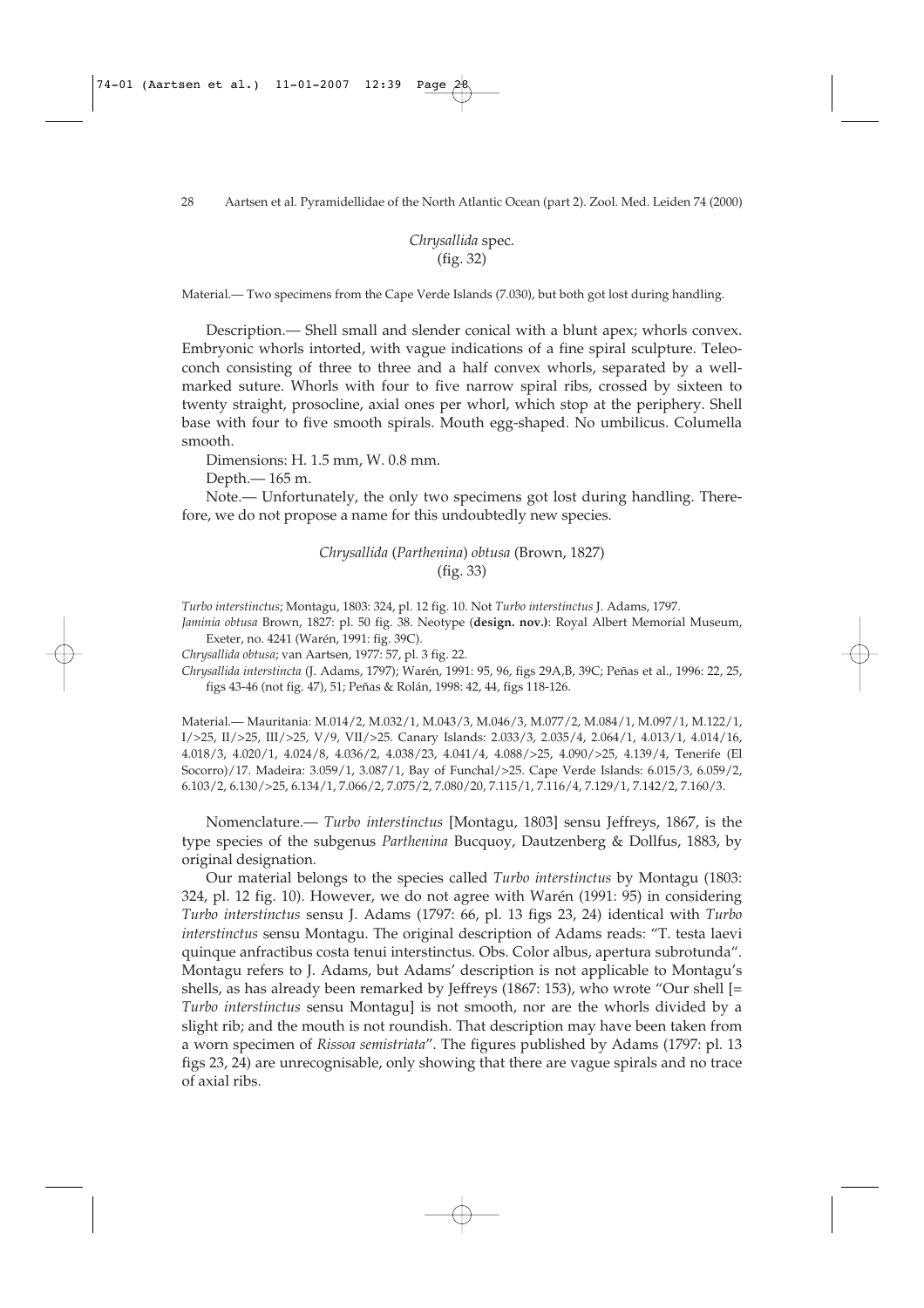We conclude that Montagu misidentified his species as that described by Adams. Therefore, we cannot accept as valid the selection of a neotype of *Turbo interstinctus* J. Adams, 1797, from among the shells in the collection of Montagu, labelled *Turbo interstinctus*, by Warén (1991: 95, 113, fig. 39C).

For the reasons mentioned above and because almost all modern authors agree that the name *Jaminia obtusa* Brown, 1827, is applicable to Montagu's species, we prefer to use that name for it. Unfortunately, we could not trace any syntypes of Brown's species. To promote stability, the specimen selected as lectotype of *Turbo interstinctus* by Warén (1991: 95), is here selected as the neotype of *Jaminia obtusa* Brown, 1827.

Distribution.— *Chrysallida* (*Parthenina*) *obtusa* has been reported before from the Canary Islands and Madeira by Jeffreys (1884: 354), Watson (1897: 297) and others. Bellon-Humbert (1974: 42) reported this species from the Atlantic coast of Morocco. Peñas & Rolán (1998) identified material from the Cape Verde Islands as this species; we tentatively agree with this view (see Variation).

Variation.— Some of the specimens from the Cape Verde Islands are rather similar to the species dealt with next, i.e. *C.* (*P.*) *multicostata*, in their more broadly conical form. However, these shells are smaller and the number of ribs falls within the range of *C. (P.) obtusa*. We provisionally consider them to belong to that species. A specimen from Station 7.080 [1.8  $\times$  0.9 mm] is figured (fig. 33) to enable a comparison with the neotype of *C.* (*P.*) *multicostata* (fig. 34).

Depth range.— 0-405 m.

# *Chrysallida* (*Parthenina*) *multicostata* (Jeffreys, 1884) (fig. 34)

*Odostomia interstincta* var. *multicostata* Jeffreys, 1884: 353. Neotype (design. nov.): Spain, Ria de Arosa; RMNH 59380 (fig. 34).

Material.— Mauritania: M.002/3, M.014/1, M.029/1, M.030/14, M.032/2, M.043/9, M.046/1, M/064/1, M.065/5, M.078/5, M.079/1, M.084/1, M.085/4, M.097/4, M.099/1, M.121/1, 3.109/7, B1/6, B3/1, B7/5, B8/11.

Differentiation and nomenclature.— *Chrysallida* (*Parthenina*) *obtusa* [= *interstinctus* auct.], treated above, is one of the commonest and most variable species of the Pyramidellidae in the East Atlantic-Mediterranean region. Many names have been proposed for so-called varieties, which seem to be connected by intermediate forms, however, and are not dealt with here. Still there is a series of specimens from off Mauritania, very uniform in morphology, and deviating from the forms of *C. (P.) obtusa* in the same area and elsewhere, by their large, more broadly conical form and a (much) higher number of ribs. Full-grown specimens measure 3.0 mm in height and 1.4-1.5 mm in width. The number of ribs varies between 30 and 40. Shells of *Chrysallida* (*Parthenina*) *obtusa* are usually more slender conical and smaller, measuring 2.5 x 0.8-1.0 mm, and have about 20, in some varieties up to 25 ribs.

Our relatively large, conical and rather densely ribbed specimens from off Mauritania are identified here as *Chrysallida* (*Parthenina*) *multicostata* (Jeffreys, 1884). Its original description, viz. "The variety *multicostata* may be distinguished from the typical form and any of the recorded varieties and so-called species by having the shape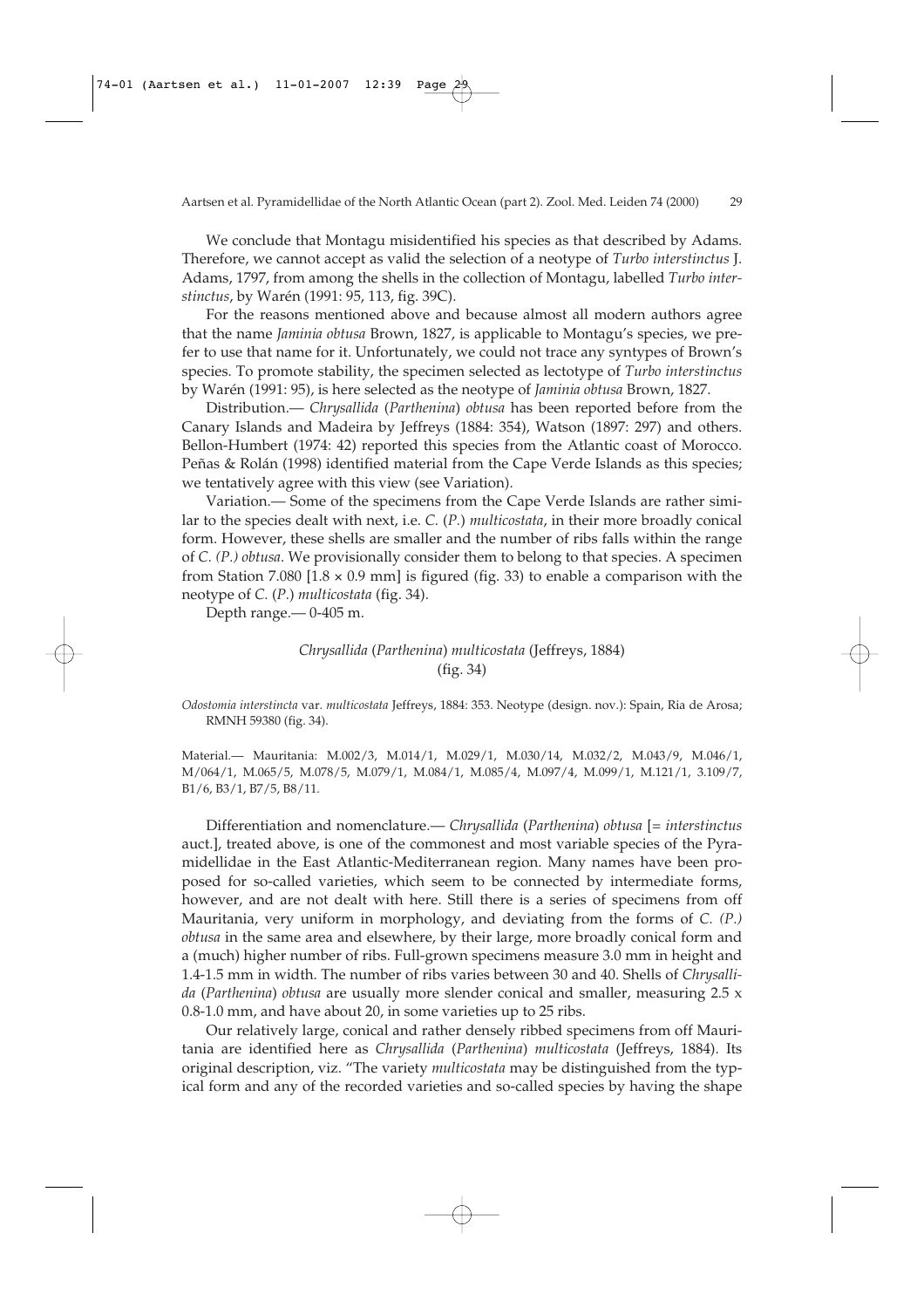of a short cone and much more numerous and straight ribs" (Jeffreys, 1884: 353), is perfectly well in accordance with this material although several specimens have Sshaped ribs instead of straight ones. This identification cannot be verified by a comparison with type material, however, because according to Warén (1980: 38) there is not a single syntype of this species in the Jeffreys collection. Obviously, the same species is found along the Spanish Atlantic coast in the Ria de Arosa [AD3482]. Because that locality is closest to the original type locality, Cabo de Sagres, off the Portuguese coast, we here designate a shell from the Ria de Arosa, dredged between 3 and 85 m, as neotype to stabilise the interpretation of the nominal taxon. This implies that from now on the Ria de Arosa has to be considered the type locality. The neotype is figured here (fig. 34: 2.6 × 1.3 mm).

Variation.— See above, under *Chrysallida* (*Parthenina*) *obtusa.* Depth range.— 8-113 m.

*Chrysallida* (*Parthenina*) *flexuosa* (Monterosato, 1874)

*Odostomia flexuosa* Monterosato, 1874: 267; Jeffreys, 1884: 355, pl. 26 fig. 10.

*Chrysallida flexuosa*; van Aartsen, 1977: 55, not pl. 4 fig. 25; Warén, 1991: 100, 101, figs 32E,F; Micali et al., 1993: 147, 149, fig.1; Peñas et al., 1996: 18, 21, figs 30, 31.

Material.— Canary Islands: 4.060/2, 4.080/2. Azores: 5.021/18, 5.057/>25, 5.120/1, 5.121/2, 5.122/11, 5.132/8, 5.135/13. Cape Verde Islands: 6.010/>25, 6.011/13, 6.015/4, 6.017/2, 6.024/2, 6.044/2, 6.073/1, 6.077/2, 6.105/6, 6.149/1, 7.004/7, 7.005/2, 7.007/9, 7.008/9, 7.030/17, 7.038/1, 7.048/>25, 7.049/7, 7.050/25, 7.100/7, 7.101/6, 7.102/3, 7.121/4, 7.128/>25, 7.129/>25, 7.177/2.

Note.— This species is apparently lives in deeper water. It has only been reported before from off the Azores by Dautzenberg (1889: 59). Micali et al. (1993: 147, fig. 1) selected and figured a lectotype for this species, deposited in the Monterosato collection of the Malacological Section of the Museo Civico di Zoologia del Comune di Roma, Italy.

Depth range.— 90-600 m.

### *Chrysallida* (*Parthenina*) *mauritanica* Peñas & Rolán, 1998 (fig. 35)

*Chrysallida mauritanica* Peñas & Rolán, 1998: 50, 52 figs 142-145.

Material.— Mauritania: M.002/6, M.043/6, M.044/1, M.045/1, M.106/1, 3.109/>25, 3.189/1, 3.194/1, I/16, II/17, III/17, V/9, VII/24.

Differentiation.— Because of the presence of a single spiral rib, *Chrysallida (Parthenina) mauritanica* may be compared with the common *C. (P.) obtusa* (Brown, 1827), which, however, has more axial ribs and always a clear tooth on the columella. The spiral rib in *C. (P.) obtusa* is more abapical too. Our largest specimen measured  $3.5 \times 1.2$  mm.

Depth range.— 0-78 m.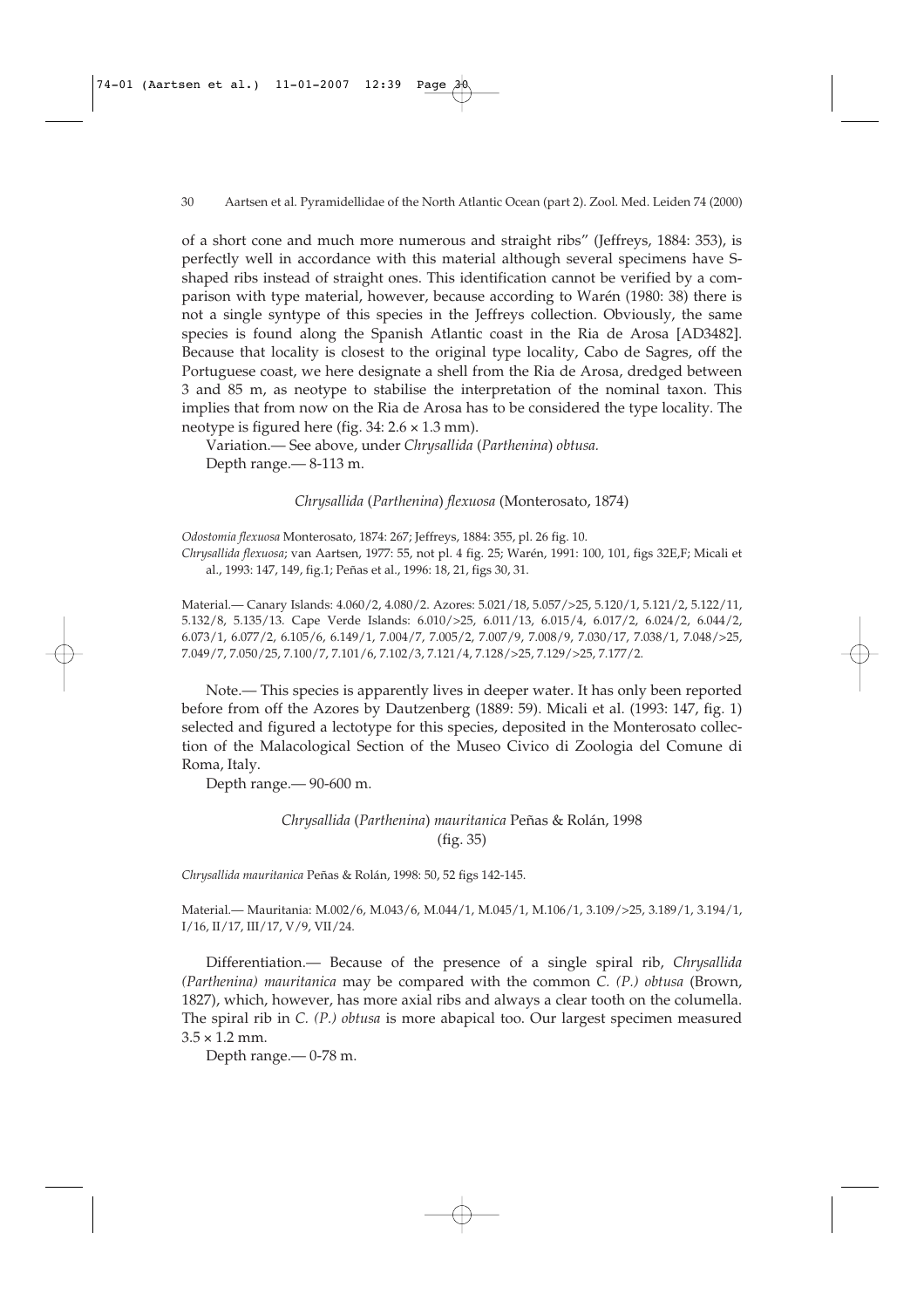*Chrysallida* (*Parthenina*) *anselmoi* Peñas & Rolán, 1998 (figs 36, 61)

*Chrysallida anselmoi* Peñas & Rolán, 1998: 38, 41, figs 107-111.

Material.— Mauritania: M.031/1, M.077/2, M.078/2, M. 079/2, M.085/2, M.097/2, M.099/1, M.113/2, M.135/1, 3.113/1, B7/3, B8/2..

Differentiation.— *Chrysallida (Parthenina) anselmoi* gives the impression of a *Folinella* species by its spiral sculpture of two spiral ribs, one of which on the adapical the other on the abapical side of the whorl. An adapical spiral is only vaguely indicated by the thickening of the axial ribs. This is the main difference with *Folinella excavata* (Philippi, 1836). Compared to *C. (P.) obtusa*, which has only one spiral rib, we note that that species has no spirals on the base of the shell, whereas the axial ribs are usually somewhat flexuous and the whorls not canaliculated.

Depth range.— 26-70 m.

*Chrysallida* (*Parthenina*) *josae* spec. nov. (figs 37, 62)

Material.— Holotype (RMNH 59297): 6.085, Cape Verde Islands, S of São Nicolau; 16°34'N 24°22'W; depth 100 m, coarse yellow foraminifera sand; van Veen grab; 14.vi.1982.

Description.— Shell white, very slender, somewhat pupoid. Embryonic whorls smooth and intorted. Teleoconch formed by three and a half rather flat and relatively high whorls, the last occupying three-fifths of the total height. Suture well-incised, apparently excavated. Growthlines coinciding with the strongly prosocline, relatively broad, axial ribs; c. eleven axial ribs per whorl. On the older whorls there are two spiral ribs at the abapical part of the whorls. Four to five additional spirals can be seen at the base of the shell. Umbilicus absent. Columella smooth.

Dimensions: H. 1.9 mm, W. 0.6 mm.

Differentiation.— Although only a single specimen was found, we do not hesitate to describe this new species. *Chrysallida clathrata* (see fig. 40) is somewhat similar, but that species has more convex whorls, more axial ribs, and only three instead of six or seven spirals on the last whorl.

Depth.— 100 m.

Etymology.— This species is named after Mrs J. Hoenselaar, Heiloo, The Netherlands, to memorize her invaluable help in sorting out the CANCAP samples.

> *Chrysallida* (*Parthenina*) *faberi* spec. nov. (fig. 38)

Material.— Holotype (RMNH 59298): 7.028, Cape Verde Islands, SE of Cima; 14°57'N 24°39'W; depth 225 m, yellow sand with shell gravel; van Veen grab; 23.viii.1986. Paratypes (RMNH 59299-59301 & ZMA 3.99.016). Cape Verde Islands: 7.028/7, 7.120/1, 7.121/2.

Description.— Shell whitish, rather thin and transparent, slender conical with a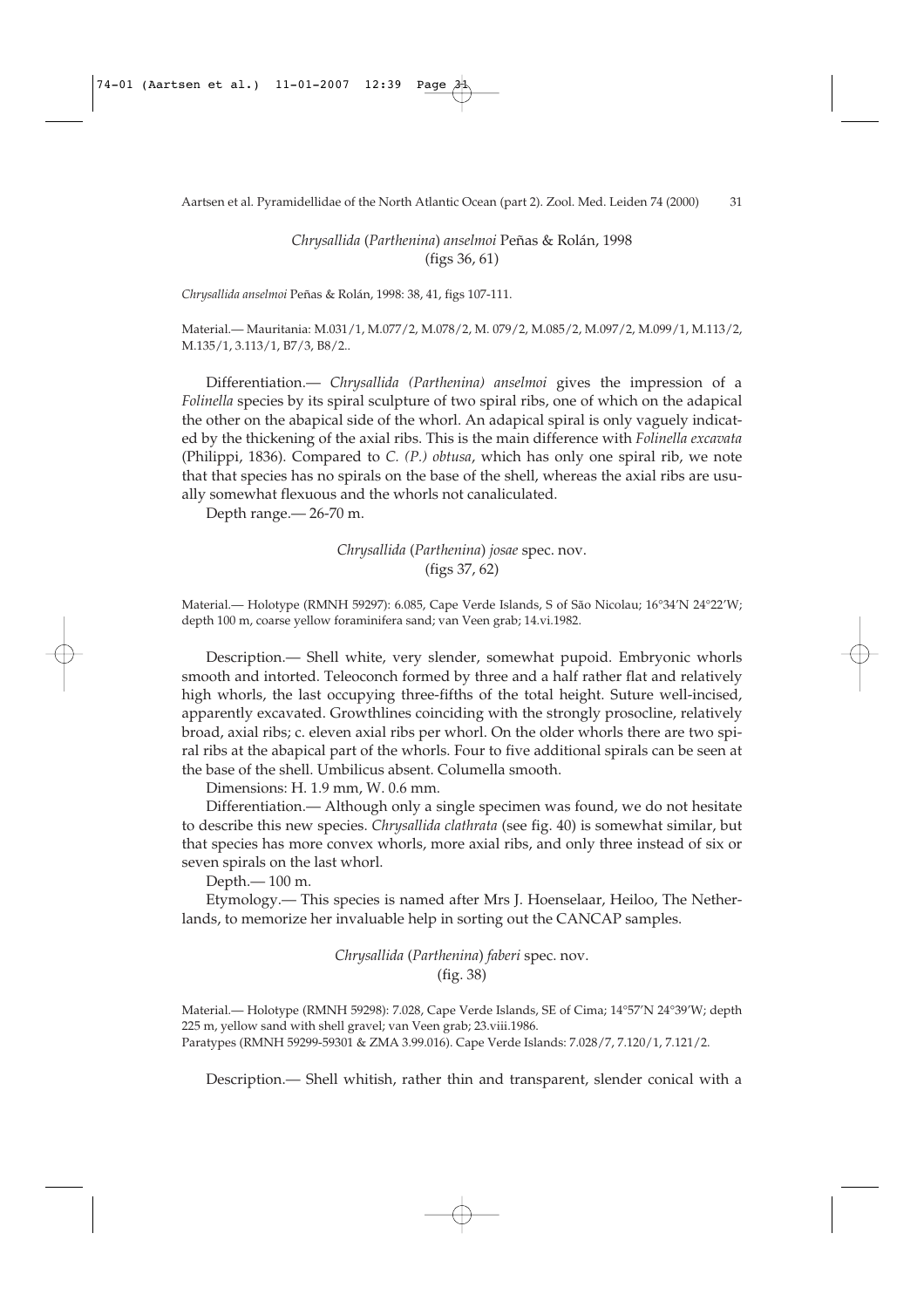

Figs 30-37. *Chrysallida* species. 30, *C. (C.) menkhorsti* spec. nov., 1.1 mm, holotype (RMNH 59290), sta. 7.080, Cape Verde Islands, W of Boa Vista, W of Ilhéu de Sal Rei, 16°10'N 23°01'W, depth 74 m, 28.viii.1986; 31, *C. epitonoides* spec. nov., 1.8 mm, holotype, (RMNH 59294), sta. 7.129, Cape Verde Islands, S of São Nicolau, S. Jorge Bay, 16°33'N 24°16'W, depth 405 m, 2.ix.1986; 32, *Chrysallida* spec., 1.5 mm, sta. 7.030, Cape Verde Islands, SE of Cima, 14°57'N 24°39'W, depth 165 m, 23.viii.1986; 33, *C. (Parthenina)* cf. *multicostata* (Jeffreys), 1.8 mm, sta. 7.080, Cape Verde Islands, W of Boa Vista, W of Ilhéu de Sal Rei, 16°10'N 23°01'W, depth 74 m, 28.viii.1986; 34, *C. (P.) multicostata* (Jeffreys), neotype, 2.7 mm, Spain, Ria de Arosa; 35, *C. (P.) mauritanica* Peñas & Rolán, 2.7 mm, sta. 3.109, Mauritania, Baie du Lévrier, 20°49'N 17°01'W, depth 14 m, 27.x.1978; 36, *C. (P.) anselmoi* Peñas & Rolán, 1.8 mm, sta. M.097, Mauritania, off Banc d'Arguin,19°24'N 16°48'W, depth 26 m, 16.vi.1988; 37, *C. (P.) josae* spec. nov., 1.9 mm, holotype (RMNH 59297), sta. 6.085, Cape Verde Islands, S of São Nicolau, 16°34'N 24°22'W, depth 100 m, 14.vi.1982.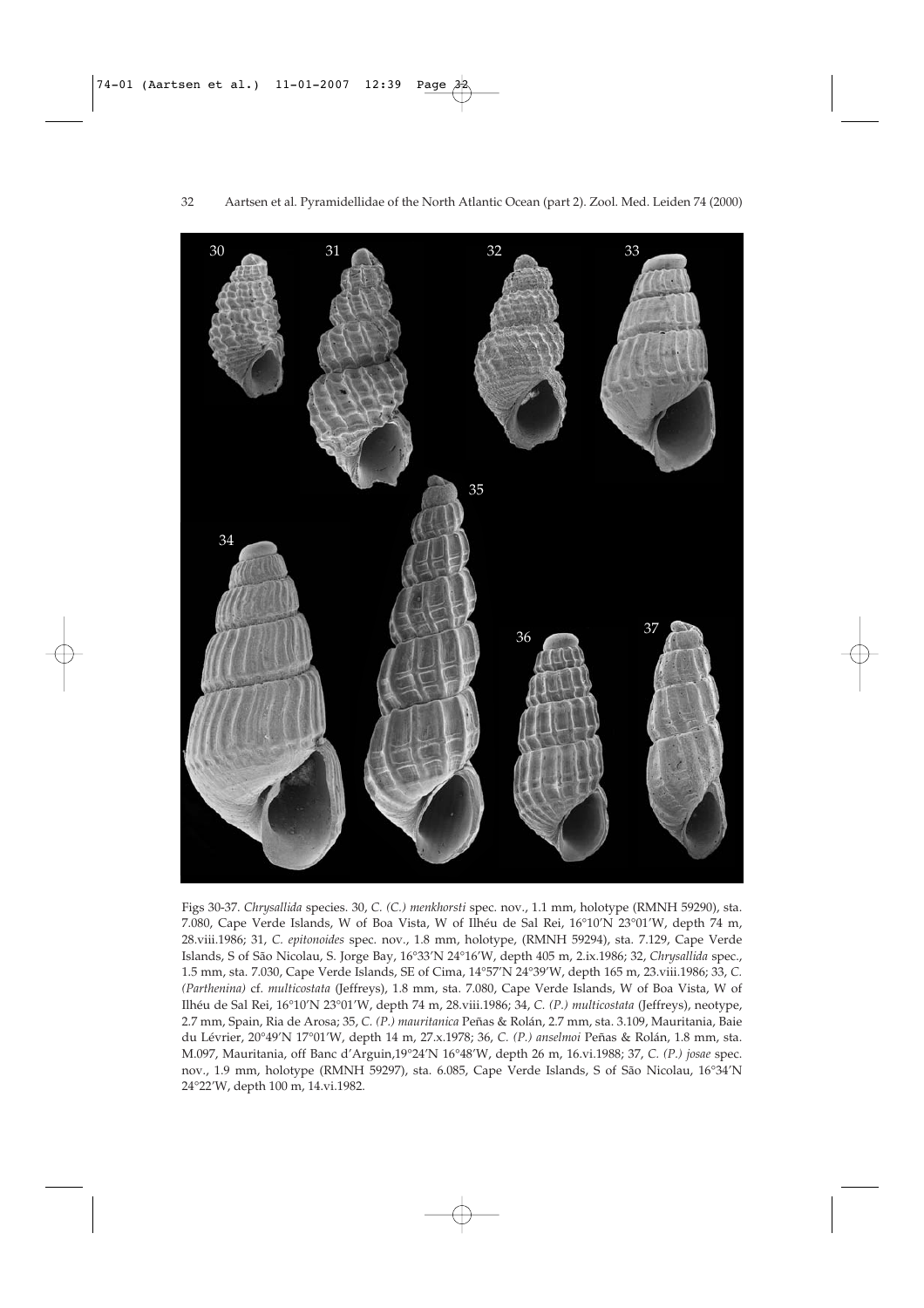somewhat flattened top. Embryonic whorls smooth and intorted, clearly separated from the first teleoconch whorl. Teleoconch consisting of three and a half to four rather convex whorls. Suture incised but not very deep. Growthlines inverted-Sshaped, coinciding with the axial ribs. Teleoconch sculpture formed by fifteen to twenty very sinuous axial ribs per whorl, which are not very prominent. These ribs are narrower than the interstices. Very low on the abapical side of the whorl one spiral rib is present. On the last whorl a second spiral below the first one marks the end of the axial ribs. Below this second spiral the base of the shell is smooth. Without an umbilicus, only a faint chink can sometimes be seen. Columellar tooth hardly perceptible.

Dimensions: H. 1.8 mm, W. 0.8-0.9 mm; holotype 1.8 × 0.9 mm.

Differentiation.— *Chrysallida (Parthenina) faberi* spec. nov. is similar to the very common *C. (P.) obtusa* (Brown, 1827) from which it differs in its sinuous, much less prominent axial ribs and the near absence of a tooth on the columella. Shells of *C. (P.) faberi* spec. nov. are also less slender than those of *C. (P.) obtusa.*

Depth range.— 208-230 m.

Etymology.— This species is named after Mr W. Faber, Den Haag, The Netherlands, fellow-malacologist.

> *Chrysallida* (*Parthenina*) *gabmulderi* spec. nov. (fig. 39)

Material.— Holotype (RMNH 59302): 6.103, Cape Verde Islands, SW of Santa Luzia; 16°43'N 24°46'W; depth 102 m, fine sand, shell gravel and calcareous algae; van Veen grab; 16.vi.1982. Paratypes (RMNH 59903-59310 & ZMA 3.99.017). Cape Verde Islands: 6.085/1, 6.132/1, 6.143/1, 6.149/1, 6.156(1), 7.080/2, 7.116/1, 7.142/1.

Description.— Shell white, slender, somewhat pupoid, with an obtuse top. Embryonic whorls intorted, smooth. Teleoconch consisting of three and a half to four whorls, which are nearly flat and relatively high. The last whorl occupies just over half the total height, the mouth slightly less than one third. Suture somewhat excavated and clearly incised. Growthlines straight and orthocline. Shell with about fifteen slightly inverted-S-shaped, axial ribs per teleoconch whorl; axials smaller than their interstices and nearly orthocline. Two or three spiral ribs are present on the initial teleoconch whorls. The last whorl has six to seven spirals. Umbilicus absent. Columella smooth.

Dimensions: H. 1.9-2.0 mm, W. 0.7-0.8 mm; holotype 1.9 × 0.7 mm.

Differentiation.— *Chrysallida (Parthenina) gabmulderi* spec. nov. is similar to *C. (P.) clathrata* (Jeffreys, 1848) which is more slender and has only three spiral ribs on the last whorl (see fig. 40). The axial ribs fade away on the base of the shell in *C. (P.) clathrata* whereas they continue up to the umbilical region in our species.

Depth range.— 25-293 m.

Etymology.— This species is named after Mr Gabriel Mulder, Zoetermeer, The Netherlands, fellow-malacologist.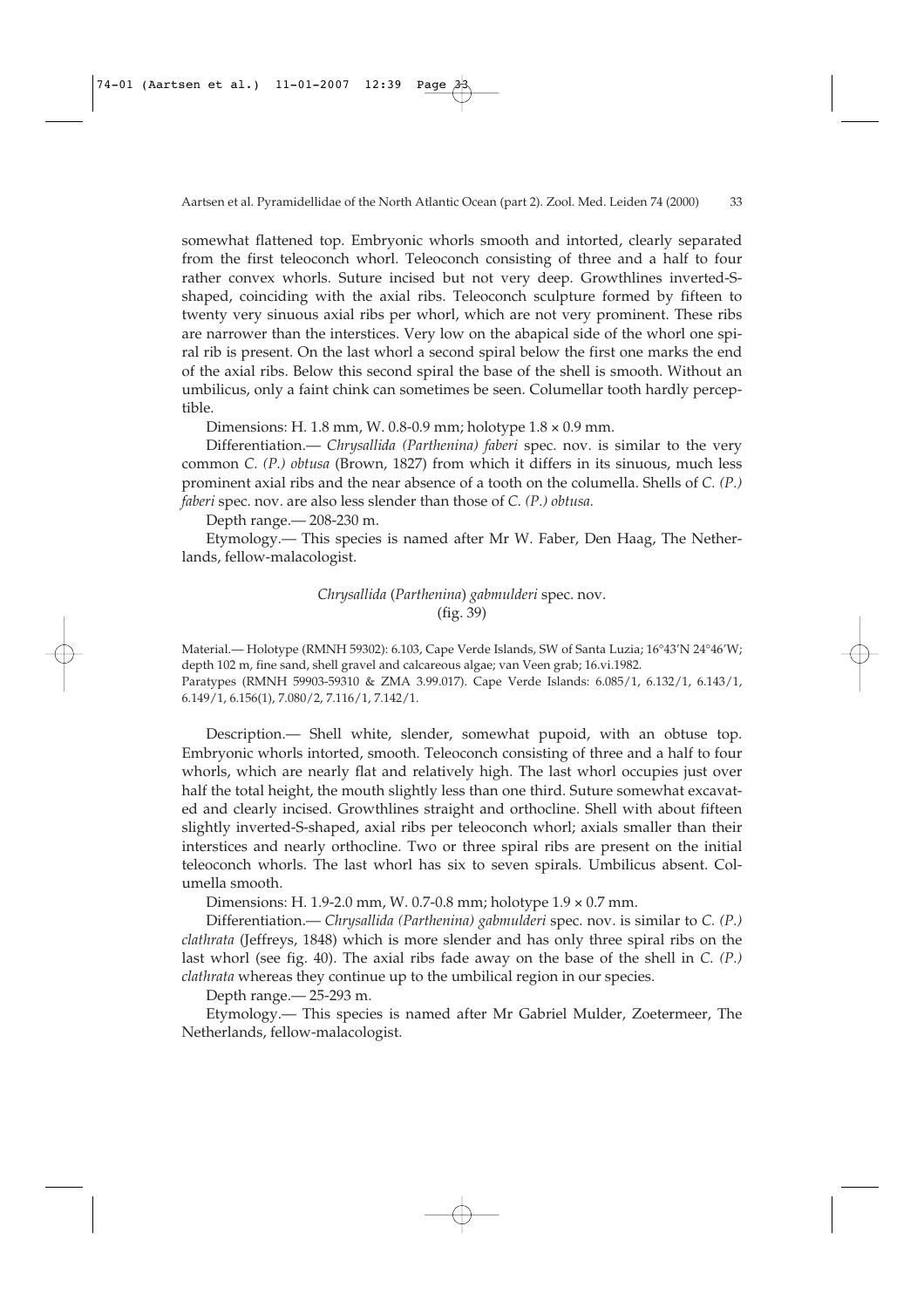#### 34 Aartsen et al. Pyramidellidae of the North Atlantic Ocean (part 2). Zool. Med. Leiden 74 (2000)

*Chrysallida* (*Parthenina*) *clathrata* (Jeffreys, 1848) (fig. 40)

*Odostomia clathrata* Jeffreys, 1848: 345.

*Chrysallida clathrata*; van Aartsen, 1977: 51, pl. 1 fig. 6, Warén, 1980: 37, pl. 6 fig. 28; Peñas et al., 1996: 15, 17 fig. 11; Peñas & Rolán, 1998: 49.

Material.— Canary Islands: 2.073/1, 4.002/1, 4.005/1, 4.013/1, 4.088/5, 4.089/1.

Distribution.— This species has been reported before from the Canary Islands and Madeira by Jeffreys (1884: 355) and Watson (1897: 297). The shell figured under this name by Peñas & Rolán (1998: 50, fig. 140) is clearly less slender than our specimens and the syntype figured by Warén (1980: 37, pl. 6 fig. 28) and might belong to another species.

Depth range.— 20-96 m.

*Chrysallida* (*Parthenina*) *connexa* (Dautzenberg, 1912)

*Pyrgulina connexa* Dautzenberg, 1912: 72, pl. figs 31, 32. *Chrysallida connexa*; Peñas & Rolán, 1998: 48, 49, figs 133-136.

Material.— Mauritania: B7/1, B8/>25.

Distribution.— This species was originally described from Mauritania by Dautzenberg (1912: 72) and subsequently mentioned from Senegal by Peñas & Rolán (1998: 48).

Depth range.— 33-62 m.

*Chrysallida* (*Parthenina*) *dekkeri* spec. nov. (fig. 41)

Material.— Holotype (RMNH 59311): 3.172, Mauritania, off coast; 20°21'N 17°17'W; depth 34 m, sand with shell gravel; triangular dredge; 1.xi.1978.

Paratypes (RMNH 59312-59315 & ZMA 3.99.018). Mauritania: M.106/1, M.111/3, M.121/2, 3.172/5.

Description.— Shell whitish, very small, very slender conical with slightly convex sides and a blunt top. Embryonic whorls smooth and intorted, merging gradually in the first teleoconch whorl. Teleoconch formed by three to three and a half slightly convex whorls. Suture well-incised, marked by the adapical ends of the axial ribs. Teleoconch sculpture of twelve to sixteen axial ribs per whorl; axials inverted-Sshaped, thickened and prosocline near the adapical suture. Growthlines also inverted-S-shaped, coinciding with the ribs. Three spiral ribs are present on the abapical part of the whorls. Shell base smooth. Umbilicus absent. Columellar tooth fairly small but clearly marked.

Dimensions: H. 1.4-1.6 mm, W. 0.6-0.7 mm; holotype 1.4 × 0.6 mm.

Differentiation.— *Chrysallida (Parthenina) dekkeri* spec. nov. differs from *C. (P.) clathrata* (Jeffreys, 1848) by having three spiral ribs instead of two. In *C. (P.) clathrata*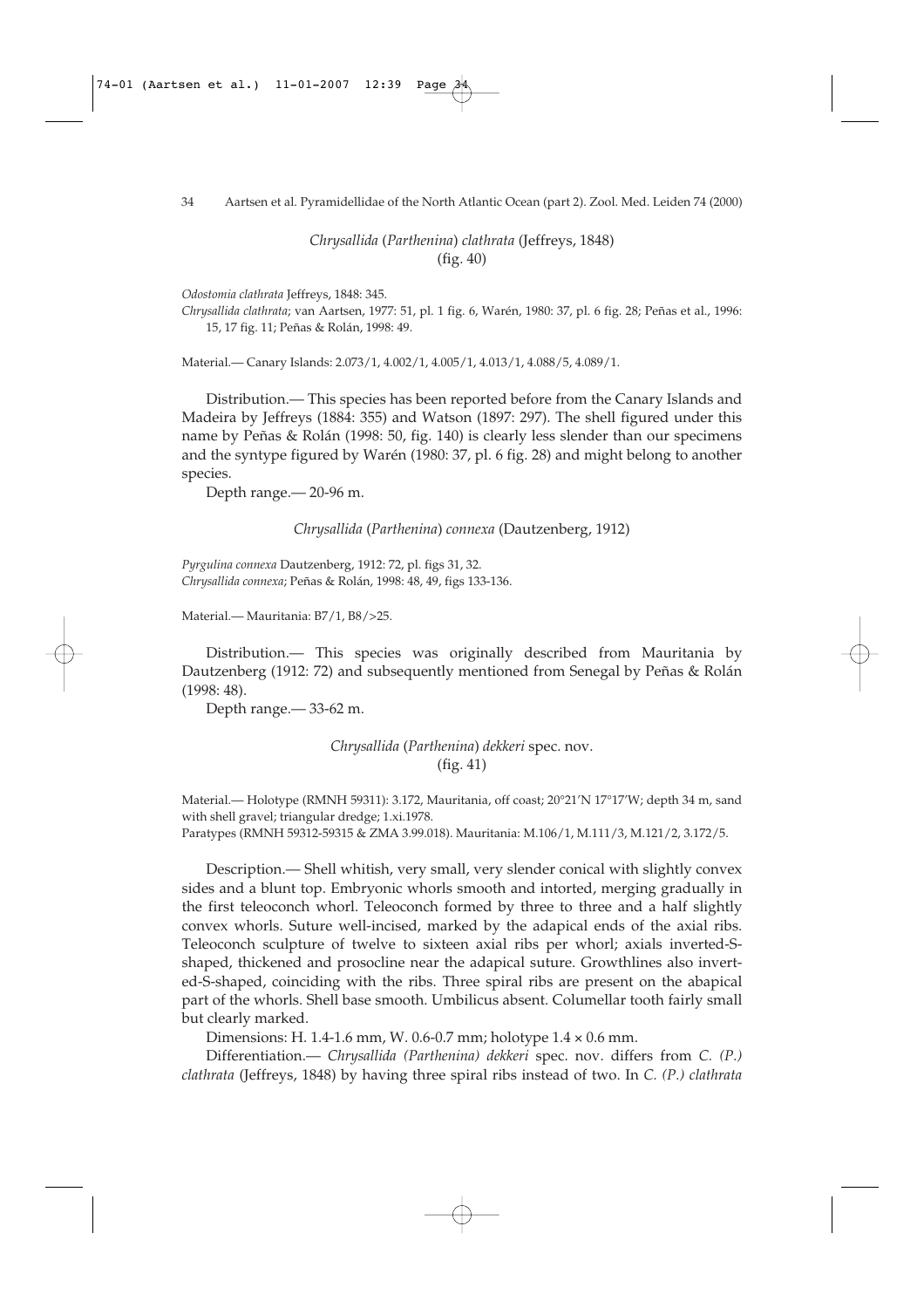the axial ribs also cover the base of the shell whereas the base is smooth in *C*. *(P.) dekkeri* spec. nov.

*C. (P.) dekkeri* spec. nov. is also somewhat similar to *C. intumescens* Schander,1994. The latter species, however, has much more convex whorls, no spiral sculpture on the first teleoconch whorl and no tooth on the columella. One sample [3.189/4] is included here with some doubt, because all shells are bigger, without even a trace of a columellar tooth.

Depth range.— 15-34 m.

Etymology.— This species is named after Mr H. Dekker, Winkel, The Netherlands, fellow-malacologist.

### *Chrysallida* (*Parthenina*) *willeminae* spec. nov. (fig. 42)

Material.— Holotype (RMNH 59316): M.014, Mauritania, off coast; 18°50'N 16°21'W; depth 21 m, brownish yellow, somewhat muddy sand; van Veen grab; 8.vi.1988.

Paratypes (RMNH 59317-59329; ZMA 3.99.028-031). Mauritania: M.014/1, M.043/1, M.046/1, M.065/5, M.077/1, M.078/2, M.097/3, M.106/1, M.109/1, M.121/4, 3.109/7, 3.133/1, 3.172/3; II/1, III/1, B7/2, B8/5.

Description.— Shell whitish, slender conical. Embryonic whorls intorted and smooth. Teleoconch consisting of three to three and a half, relatively high, slightly convex whorls. The last whorl forms c. 60% of the total height, whereas the mouth occupies just over one third. Suture marked by a slight ramp at the adapical suture. Growthlines more or less coinciding with the orthocline, inverted-S-shaped, axial ribs. There are twenty to twenty four of these ribs per teleoconch whorl. At the abapical side of the teleoconch whorls there are several spiral ribs, viz. two on the first one and three on the adjoining ones. Shell base smooth. Outer lip rather straight, smooth inside. Umbilicus absent. Columella smooth.

Dimensions: H. 2.6 - 3.0 mm, W. 1.1 - 1.2 mm; holotype 2.6 × 1.1 mm.

Differentiation.— *Chrysallida* (*Parthenina*) *decussata* (Montagu, 1803) (fig. 43) is similar, but in that species the shell has four to five spiral ribs on the later whorls and several spirals on the base. Moreover the last whorl of *C. decussata* occupies twothirds of the total shell height and the mouth c. 40%. So far *C. decussata* has not been reported from our area.

Depth range.— 0-75 m.

Etymology.— This species is named after Mrs Willemina E. Bakema, assistent in the malacology department of the Nationaal Natuurhistorisch Museum, Leiden, The Netherlands.

> *Chrysallida* (*Parthenina*) *feldi* spec. nov. (fig. 44)

Material.— Holotype (RMNH 59331): 7.042, Cape Verde Islands, SW of Maio, Ponta Inglez/Ponta Preta; 15°07'N 23°14'W; depth 76 m, yellow calcareous sand, shell gravel; van Veen grab; 25.viii.1986. Paratypes (RMNH 59332-59336 & ZMA 3.99.020). Cape Verde Islands: 7.042/3, 7.065/2, 7.067/2, 7.068/2, 7.079/16, 7.160/2.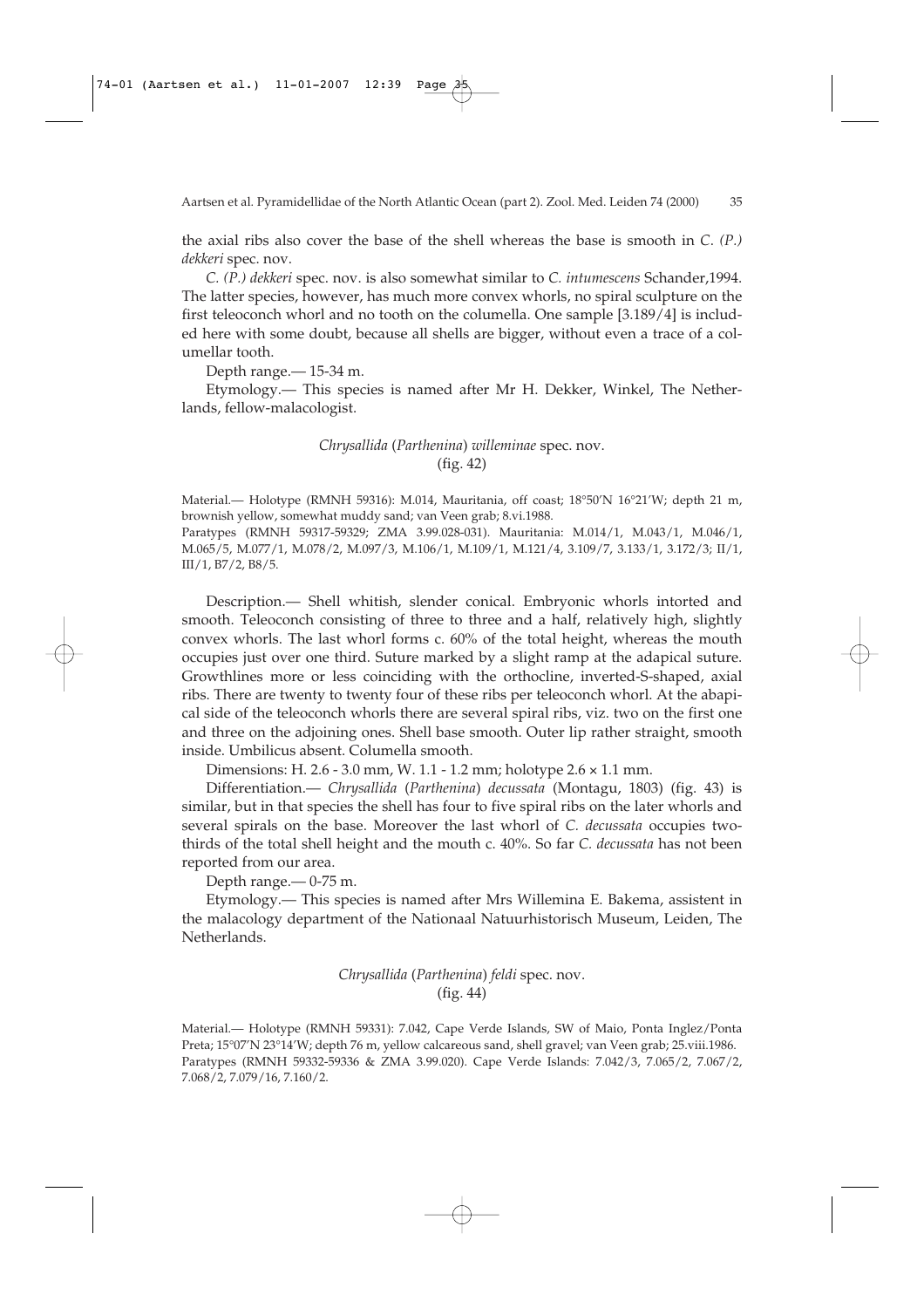

Figs 38-44. *Chrysallida (Parthenina)* species. 38, *C. (P.) faberi* spec. nov., 1.8 mm, holotype (RMNH 59298), sta. 7.028, Cape Verde Islands, SE of Cima, 14°57'N 24°39'W, depth 225 m, 23.viii.1986; 39, *C. (P.) gabmulderi* spec. nov., 1.9 mm, holotype (RMNH 59302), sta. 6.103, Cape Verde Islands, SW of Santa Luzia, 16°43'N 24°46'W, depth 102 m, 16.vi.1982; 40, *C. (P.) clathrata* (Jeffreys), 2.9 mm, coll. van Aartsen (AD23177), off Malta, depth 50 m; 41, *C. (P.) dekkeri* spec. nov., 1.4 mm, holotype (RMNH 59311), sta. 3.172, off Mauritania, 20°21'N 17°17'W, depth 34 m, 1.xi.1978; 42, *C. (P.) willeminae* spec. nov., 2.6 mm, holotype (RMNH 59316), sta. M.014, off Mauritania, 18°50'N 16°21'W, depth 21 m, 8.vi.1988; 43, *C. (P.) decussata* (Montagu), 2.8 mm, coll. van Aartsen (AD3403), Spain, Ria de Arosa; 44, *C. (P.) feldi* spec. nov., 1.3 mm, holotype (RMNH 59331), sta. 7.042, Cape Verde Islands, SW of Maio, Ponta Inglez/Ponta Preta, 15°07'N 23°14'W, depth 76 m, 25.viii.1986.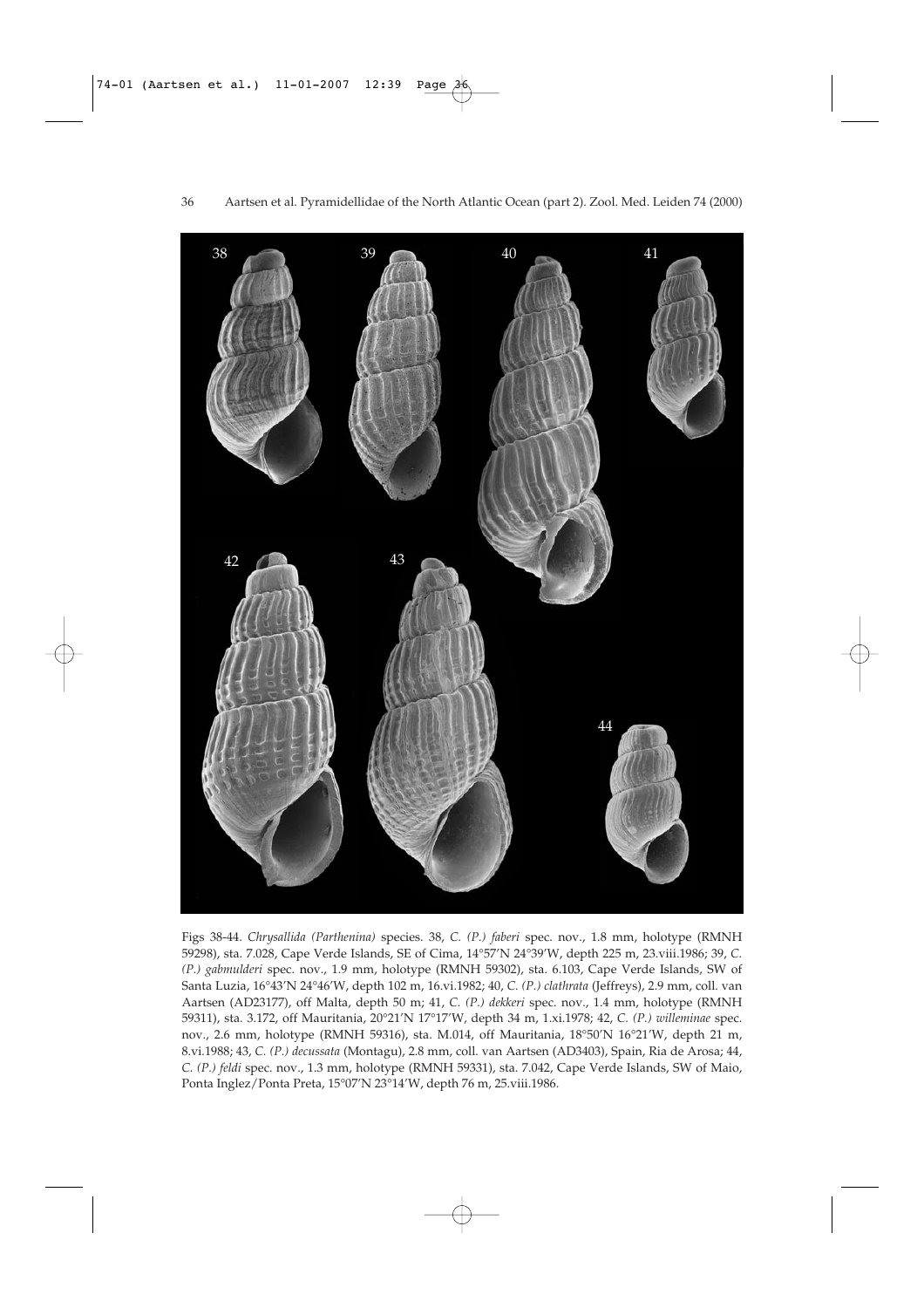Description.— Shell whitish, subcylindrical with a very blunt top. Embryonic whorls intorted and smooth, clearly separate from the teleoconch, which consists of three to three and a half rather convex whorls. Suture not additionally incised. Growthlines markedly sinuous and coinciding with the axial ribs. With twenty five to thirty low, inverted-S-shaped, axial ribs per teleoconch whorl, and about four spiral ones on the abapical side of each teleoconch whorl. Shell base with vague axial streaks, without any spirals. Outer lip evenly curved, smooth inside. Umbilicus absent, but a small chink can usually be seen. Columella smooth.

Dimensions: H. 1.3 - 1.5 mm, W. 0.6 - 0.7 mm; holotype 1.3 × 0.6 mm.

Differentiation.— Compared with *Chrysallida (Parthenina) indistincta* (Montagu, 1808), this species is much broader at the same length and the ribs in *C. (P.) indistincta* are more pronounced and less sinuous. *Chrysallida (P.) feldi* spec. nov. may also be compared with *C. (P.) juliae* (de Folin, 1872) and *C. (P.) sarsi* (Nordsieck, 1972), both of which have much less convex whorls are more conical and more slender. See Warén (1991: 96, 97, figs 29, 30) for good figures of the species mentioned. We assume that the specimen figured as *C. juliae* by Peñas & Rolán (1998: fig. 151) also belongs to this species. One specimen seems to be totally smooth but still clearly belongs to this species because of its characteristic form. Most probably the shell figured and described by Peñas & Rolán (1999a: 112, figs 297-299) as *Odostomia* sp. 1, represents this species too.

Depth range.— 39-76 m.

Etymology.— This species is named after D.R. Feld, Grantham, U.K., fellow-malacologist.

*Chrysallida* (*Parthenina*) *indistincta* (Montagu, 1808)

*Turbo indistinctus* Montagu, 1808: 129.

*Chrysallida indistincta*; van Aartsen, 1977: 55, pl. 2 fig.14; Warén, 1991: 96, 98, figs 29D, E, F; Peñas et al., 1996: 19, 20, figs 22, 23; Peñas & Rolán, 1998: 53.

Material.— Canary Islands: 4.038/1, 4.137/1.

Distribution.— This well-known species has been reported from the Canary Islands and Madeira by Jeffreys (1884: 354) and Watson (1897: 297).

Depth range.— 50-82 m.

# *Chrysallida* (*Pyrgulina*) *kempermani* spec. nov. (fig. 45)

Material.— Holotype (RMNH 59337): M.106, Mauritania, off Banc d'Arguin; 20°31'N 17°02'W; depth 15 m, shell gravel; van Veen grab; 18.vi.1988. Paratypes (RMNH 59338-59341). Mauritania: M.030/3, M.032/1, M. 113/1, 3.172/1.

Description.— Shell whitish, forming a very small cylinder with a truncated top. Embryonic whorls intorted. Teleoconch consisting of about three, somewhat convex whorls, separated by a well-incised suture. Growthlines imperceptible. Sculpture consisting of fifteen to twenty strongly prosocline axial ribs per teleoconch whorl, and seven or eight somewhat weaker spiral ribs, covering the total height of the whorl.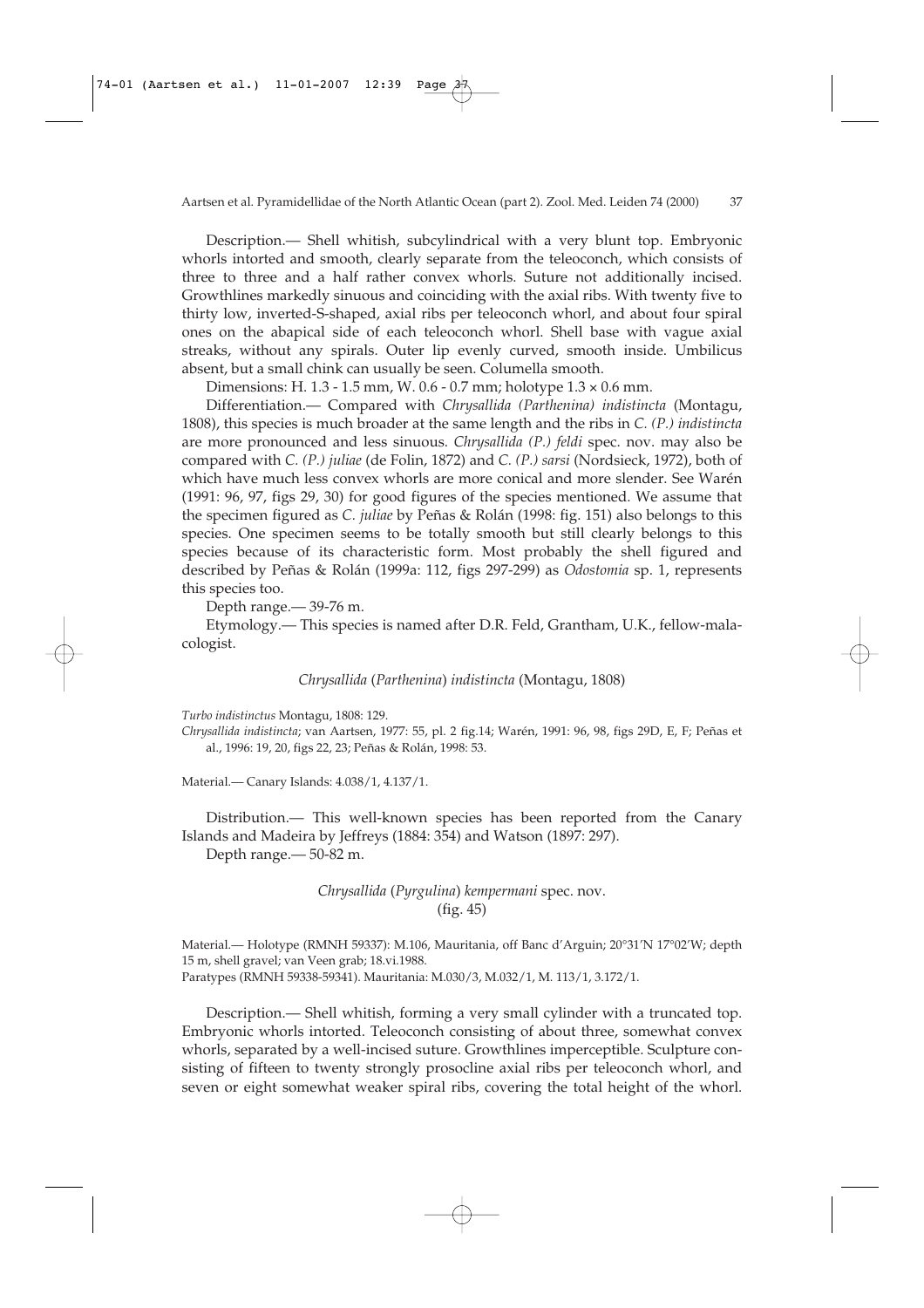Mouth oval, the columella with a small but prominent tooth, situated rather deep. With an umbilical chink.

Dimensions: H. 1.3 - 1.4 mm, W. 0.4 - 0.5 mm; holotype 1.4 × 0.5 mm.

Differentiation.— This species is similar to *Chrysallida dimidiata* Schander (1994: 18, 60, fig. 1d), which has fewer axial ribs and only two to three spirals, and also a smaller protoconch.

Depth range.— 15-113 m.

Etymology.— This species is named after Dr T.C.M. Kemperman, Amsterdam, The Netherlands, fellow-malacologist.

*Chrysallida* (*Pyrgulina*) *stefanisi* (Jeffreys, 1869)

*Acteon pygmaea* Grateloup, 1838: 282, pl. 6 figs 77, 78. Not *Acteon pygmaea* Lea, 1833. *Rissoa stefanisi* Jeffreys, 1869: 208.

*Chrysallida pygmaea*; van Aartsen, 1977: 54, pl. 2 fig. 11; Micali et al., 1993: 151, 152 ; Peñas et al., 1996: 19 fig. 21.

*Chrysallida stefanisi*; Warén, 1991: 100, 101 fig. 32D; Peñas & Rolán, 1998: 28.

Material.— Mauritania: M.030/1, M.031/3, M.034/1, 3.133/1, B2/1, B5/1. Canary Islands: 2.065/1, 2.135/1, 4.064/2, 4.069/2, 4.156/1, 4.157/1. Azores: 5.036/1, 5.037/2, 5.051/2, 5.135/1.

Distribution.— This species occurs in deeper water and has not been reported before from our research area. It is mentioned by Peñas & Rolán (1998: 28, 30) but it is not clear whether these authors actually examined material from the Canary Islands and Mauritania.

Nomenclature.— We follow Micali et al. (1993) in using the oldest available name which is based on recent material. For a discussion on possibly fossil specimens, we refer to the same authors.

Depth range.— 36-1370 m.

*Chrysallida* (*Pyrgulina*) *obesa* (Dautzenberg, 1912)

*Pyrgulina obesa* Dautzenberg, 1912: 73, pl. 3 figs 27, 28. *Chrysallida obesa*; Peñas & Rolán, 1998: 32, 35, figs 91-97.

Material.— Mauritania: B1/1.

Depth.— 53-64 m.

*Chrysallida herosae* Peñas & Rolán, 1998

*Chrysallida herosae* Peñas & Rolán, 1998: 32, 37, figs 98-101.

Material.— Mauritania: V/1.

Note.— We found only a single specimen of this very characteristic species. It has about the same dimensions as the holotype.

Depth.— 0 m.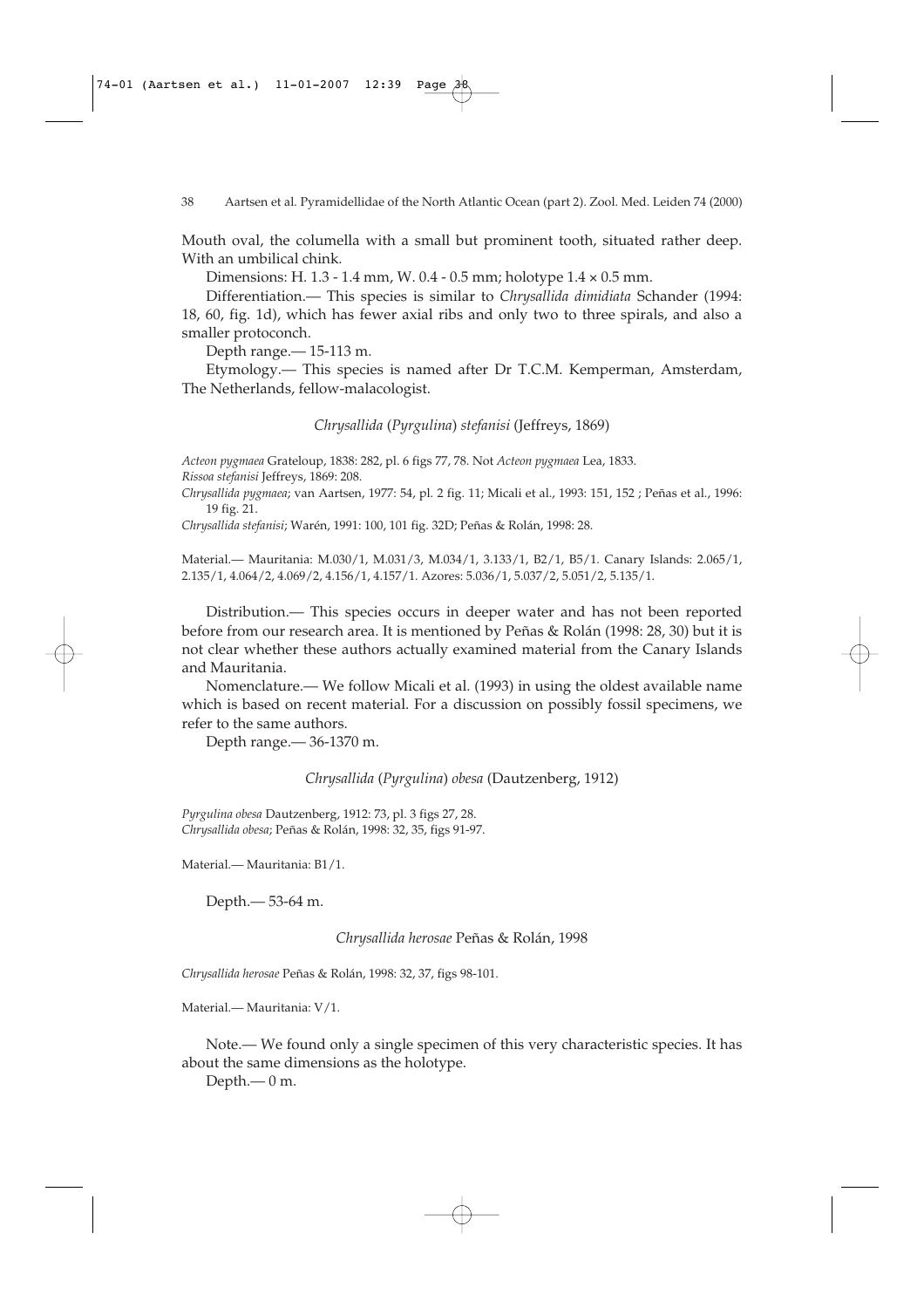*Chrysallida* (*Pyrgulina*) *pyrgulina* Peñas & Rolán, 1998 (figs 46, 63)

*Chrysallida pyrgulina* Peñas & Rolán, 1998: 30, 33, figs 87-90.

Material.–Cape Verde Islands: 6.005/3, 6.006/3, 6.007/3, 6.009/3, 6.010/2, 6.015/1, 6.024/2, 6.056/2, 6.059/9, 6.061/12, 6.077/2, 6.082/1,6.085/1, 6.101/1, 6.103/3, 6.105/9, 6.107/4, 6.130/1, 6.132/1, 6.134/5, 6.138/1, 6.141/1, 6.143/1,6.149/1, 6.158/1, 6.160/3, 6.162/2,7.008/1, 7.031/2, 7.038/3, 7.042/2, 7.043/1, 7.079/15, 7.080/6, 7.091/4, 7.093/4, 7.094/1, 7.100/2, 7.101/2, 7.102/3, 7.106/6, 7.119/2, 7.128/2, 7.129/1, 7.160/1.

Differentiation.— *Chrysallida* (*Pyrgulina*) *pyrgulina* shares most characters with *C. (P.) decussata* (Montagu, 1803) and *C. (P.) stefanisi* (Jeffreys, 1869), but these two species have a totally different form in which the last whorl is by far the largest and the mouth is larger too. Our largest specimen measures  $2.1 \times 0.8$  mm and is here figured.

Depth range.— 20-460 m.

# *Chrysallida* (*Pyrgulina*) *vanderlindeni* spec. nov. (figs 47, 64)

Material. Holotype (RMNH 59342): 7.129, Cape Verde Islands, S of São Nicolau, S. Jorge Bay; 16°33'N 24°16'W; depth 405 m, muddy bottom; rectangular dredge; 2.ix.1986. Paratypes (RMNH 59343-59360 & ZMA 3.99.021). Cape Verde Islands: 6.010/2, 6.011/4, 6.012/1,

6.015/1, 6.017/1, 6.019/2, 6.024/1, 6.026/1, 6.044/3, 7.004/1, 7.007/3, 7.008/1, 7.049/1, 7.050/8, 7.100/1, 7.101/1, 7.128/2, 7.129/4.

Description.— Shell white, very slender conical with a flat top. Embryonic whorls intorted and clearly separated from the first teleoconch whorl. Teleoconch with four to four and a half convex whorls, separated by a well-defined suture. Growthlines coinciding with the twenty to twenty-five narrow, orthocline, inverted-S-shaped, axial ribs per whorl. About ten spiral ribs, somewhat less prominent than the axial ones. The adapical six to seven spirals are placed much closer than the other ones. Shell base with a few additional spirals. Outer lip gently curved, smooth inside. Umbilicus small but conspicuous. Columella smooth.

Dimensions: H. 2.3-2.8 mm, W. 0.9-1.1 mm; holotype 2.8 × 1.1 mm.

Differentiation.— This species is similar to the North European *Chrysallida eximia* (Jeffreys, 1849), which also has convex whorls and a prominent umbilicus (Warén, 1991: 99, figs 31 E,F). However, *C. eximia* has only two spiral ribs on the teleoconch whorls.

Depth range.— 150-820 m.

Etymology.— This species is named after Mr J. van der Linden, Den Haag, The Netherlands, fellow-malacologist.

### *Chrysallida* (*Partulida*) *pellucida* (Dillwyn, 1817)

*Turbo spiralis* Montagu, 1803: 323. Not *Turbo spiralis* Poiret, 1801.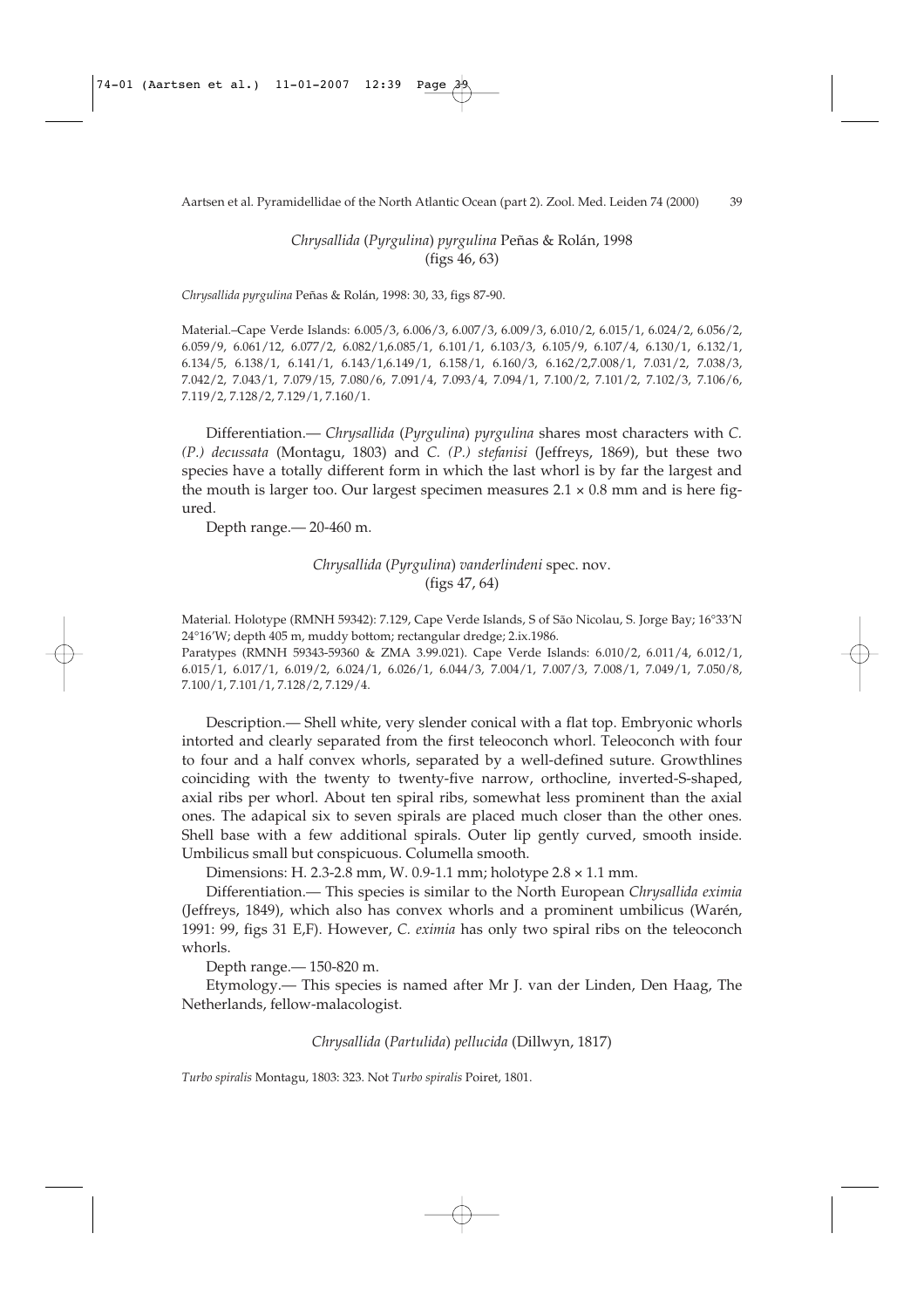*Voluta pellucida* Dillwyn, 1817: 528.

*Chrysallida spiralis*; van Aartsen, 1977: 53, pl. 1 fig. 8; Warén, 1991: 95, 96, fig. 29C. *Chrysallida pellucida*; Peñas et al., 1996: 17, 28, fig. 12; Peñas & Rolán, 1998: 34.

Material.— Canary Islands: 4.041/1.

Note.— Among the CANCAP material only a single specimen was found.

Nomenclature.— As demonstrated by van Aartsen & Giannuzzi-Savelli (1991: 6), the well-known name for this species, viz. *Chrysallida spiralis* (Montagu, 1803), is preoccupied and should be replaced by the name proposed by Dillwyn.

*Turbo spiralis* Montagu, 1803, was designated as type species of *Partulida* Schaufuss, 1869, by Iredale (1917: 325).

Distribution.— This species, common on the European Atlantic coasts, has been reported before from Mauritania by Dautzenberg (1910: 97) and Nicklès (1950: 68).

Depth.— 120 m.

*Chrysallida* (*Partulida*) *incerta* (Milaschewitch, 1916)

*Odostomia turbonilloides* Brusina, 1869: 240. Not *Odostomia turbonilloides* Deshayes, 1861.

*Parthenina incerta* Milaschewitch, 1916: 98, figure.

*Parthenina brusinai* Cossmann, 1921: 258.

*Chrysallida lacourti* Nordsieck, 1972: 99.

*Chrysallida turbonilloides*; van Aartsen, 1977: 53, pl. 1 fig. 7.

*Chrysallida brusinai*; Peñas et al., 1996: 15, 17 figs 13, 14; Peñas & Rolán, 1998: 36, 38, figs 102,103.

*Chrysallida incerta*; Wilke & van Aartsen, 1998: 10, 22, figs 18a-c.

Material.— Mauritania: M.030/5, M.031/7, M.043/4, M.045/1, M.064/2, M.065/5, M.077/8, M.078/1, M.085/2, M.097/4, M.099/1, M.111/2, 3.123/1, 3.133/2, 3.194/5, B5/2, B7/3, B8/7, I/2, II/4, III/2, V/6, VII/8, IX/2. Cape Verde Islands: 6.005/8, 6.006/6, 6.008/2, 6.014/1, 6.015/20, 6.019/1, 6.040/2, 6.044/1, 6.054/2, 6.056/14, 6.059/6, 6.085/3, 6.103/>25, 6.105>25, 6.107/15, 6.110/1, 6.122/1, 6.130/6, 6.162/2, 7.031/1, 7.042/2, 7.043/5, 7.064/1, 7.065/4, 7.066/6, 7.080/>25, 7.093/1, 7.115/4, 7.116/19, 7.120/1, 7.128/12, 7.129/3, 7.142/5, 7.143/2, 7.160/3.

Note.— In general the material listed above contains specimens that are somewhat larger than those usually found in the Mediterranean. Nevertheless they belong without doubt to the same species.

Nomenclature.— As discussed by van Aartsen & Menkhorst (1996: 51) and confirmed by Wilke & van Aartsen (1998: 10) the oldest valid name for this species is the one given by Milaschewitch.

Distribution – *Chrysallida (Partulida) incerta* has been mentioned before from West Africa (Conakry, Libreville, iles de Los) by Dautzenberg (1912: 67) and from West Africa and the Cape Verde Islands by Peñas & Rolán (1998).

Depth range.— 0-405 m.

*Chrysallida* (*Tragula*) *fenestrata* (Jeffreys, 1848)

*Odostomia fenestrata* Jeffreys, 1848: 345; Warén, 1980; 38, pl. 6 fig. 17.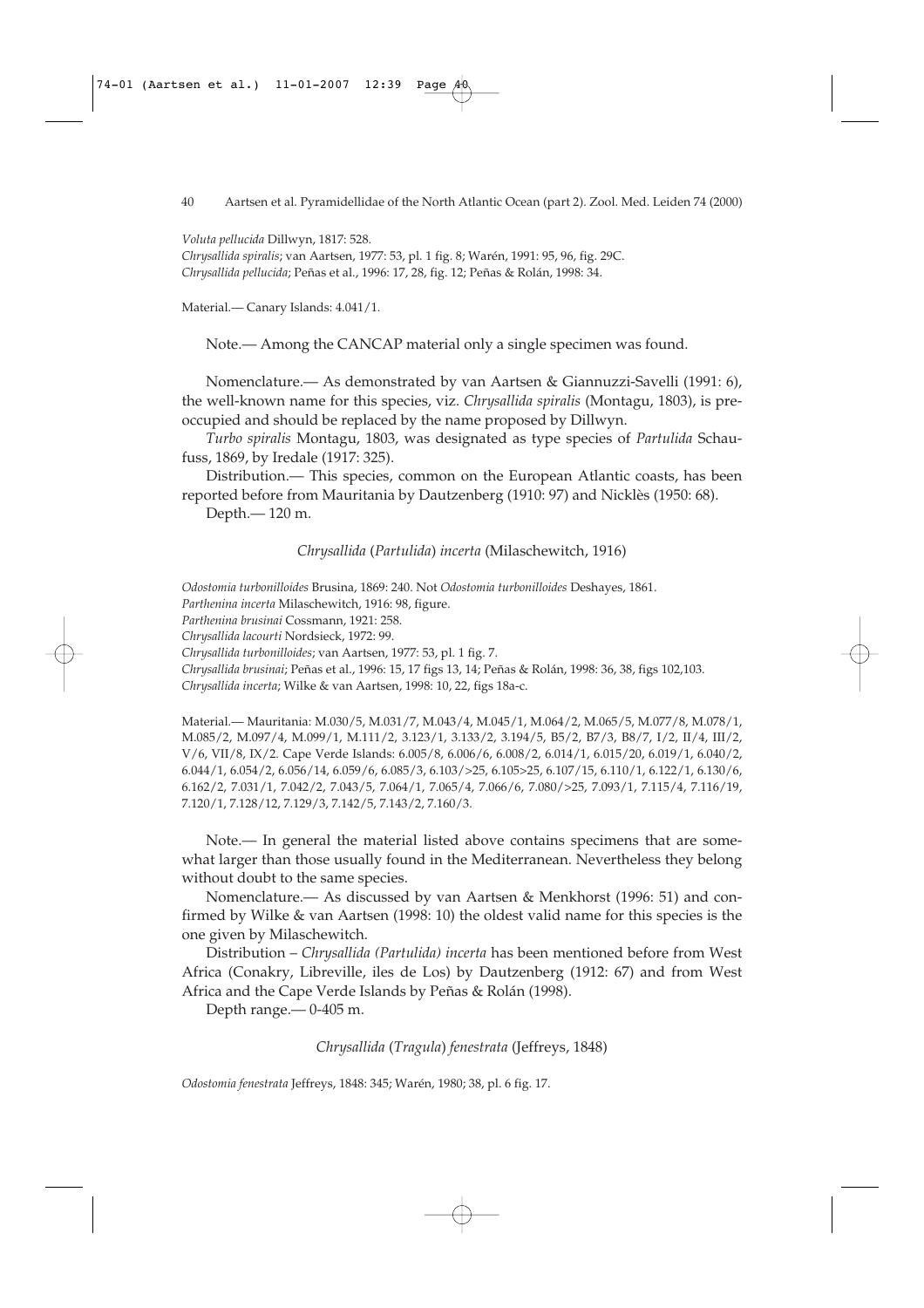*Chrysallida fenestrata*; van Aartsen, 1981: 63, 65, pl. 1 fig. 1: Warén, 1991: 103, 113, fig. 39A; Peñas et al., 1996: 18, 27, fig. 54; Peñas & Rolán, 1998: 14, 17, figs 38-42.

Material.— Mauritania: M.031/1, M.099/1. Canary Islands: Gran Canaria/1.

Note.— According to van Aartsen (1981: 63) this species should be placed in *Chrysallida* and not in *Turbonilla* because of its intorted top-whorls. It is the type species by monotypy of the (sub)genus *Tragula* Monterosato, 1884.

Depth range.— 0-70 m.

*Chrysallida* (*Trabecula*) *jeffreysiana* (Monterosato, 1884)

*Trabecula jeffreysiana* Monterosato, 1884: 86. *Odostomia (Turbonilla) undata* Watson, 1897: 262, pl. 20 fig. 31. *Odostomia seguenzai* Pallary, 1912: 196, pl. 16 (= 2) fig. 24. *Chrysallida jeffreysiana*; van Aartsen, 1977: 50, pl. 1 fig. 2. *Odostomella jeffreysiana*; Peñas et al., 1996: 17, 31, fig. 10.

Material.— Mauritania: I/15, II/5, III/4, V/3, VII/4. Canary Islands: 2.012/1, 2.D01/1, Gran Canaria (18/84)/3, El Hierro/1, Lanzarote/5, Fuertaventura/46, Tenerife/17 [in ZMA].

Note.— This is a relatively rare species in European waters. Our biggest specimen from Mauritania measures  $3.0 \times 1.1$  mm.

Nomenclature.— *Trabecula jeffreysiana* is the type species, by monotypy, of *Trabecula* Monterosato, 1884. *Odostomia (Turbonilla) undata* Watson, 1897, is a synonym (Nordsieck, 1972: 97) and *O. seguenzai* Pallary, 1912, is a superfluous replacement name for this species. We do not place *T. jeffreysiana* in the genus *Odostomella* Bucquoy, Dautzenberg & Dollfus, 1883 (Schander et al., 1999a).

Distribution.— This species has been reported from Madeira by Watson (1897: 262) and from the Canary Islands by Nordsieck & Talavera (1979: 183).

Depth range.— 0-170 m.

*Chrysallida* (*Trabecula*) *kronenbergi* spec. nov. (fig. 48)

Material.— Holotype (RMNH 59361): 5.051, Azores, S of Santa Maria; 36°55'N 25°07'W; depth 620 m, clayey sand with shell gravel; Hamon grab; 30.v.1981. Paratypes (RMNH 59362). Azores: 5.051/7.

Description.— Shell transparent whitish, small, conical and somewhat turreted. Embryonic whorls intorted, smooth and somewhat carinated at the top. Teleoconch consisting of about three moderately convex whorls, which are more or less turreted. Suture clearly marked but not very deep. Growthlines prosocline. Teleoconch with ten to twelve prosocline axial ribs per whorl; axials nearly as broad as their interstices. There is an abapical, prominent spiral rib. Shell base with some vague spirals. Umbilicus absent. Columella smooth.

Dimensions: H. 1.5-1.6 mm, W. 0.7-0.8 mm; holotype 1.6 × 0.8 mm.

Differentiation.— *Chrysallida (Trabecula) kronenbergi* spec. nov. does not have any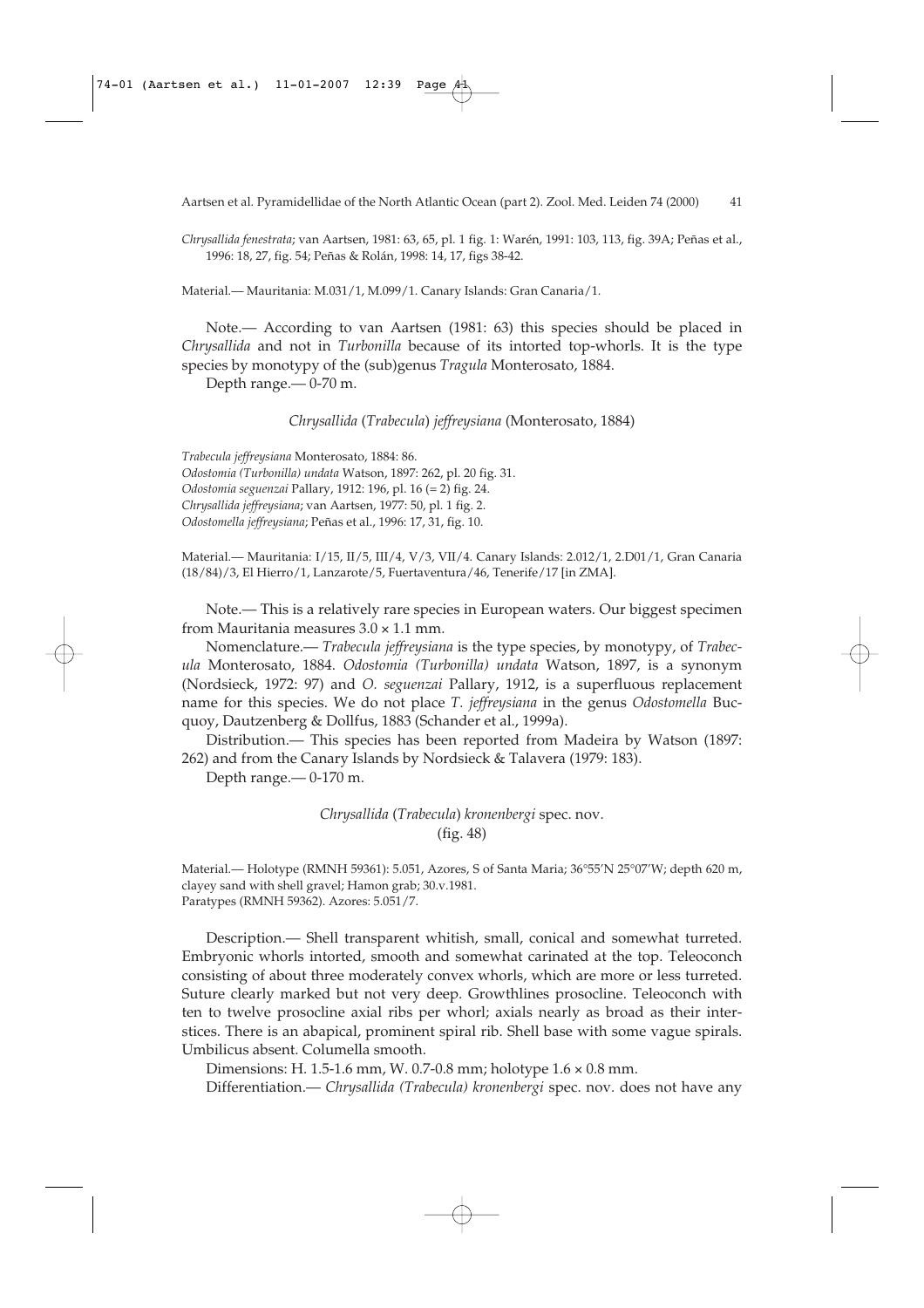spiral sculpture. As such it is similar to *C. (T.) jeffreysiana* (Monterosato, 1884), which is larger, however, and sculptured with many more axial ribs. Apart from that, the embryonic whorls of *C. (T.). jeffreysiana* are evenly rounded, instead of carinated as in *C. (T.) kronenbergi* spec. nov. The arctic species *C. bjoernsoni* Warén (1991: 99, 100, fig. 31B) is somewhat similar to our species too, but clearly has two spiral ribs on the teleoconch whorls. The rare, arctic *C. sublustris* (Friele, 1886) differs by being larger, viz. 2.0 mm instead of 1.6 mm high at three teleoconch whorls, by the more numerous and more prosocline axial ribs and by its small but conspicuous umbilicus (see Micali et al., 1993: 149, fig. 8).

Depth.— 620 m.

Etymology.— This species is named after Mr G.C. Kronenberg, Eindhoven, The Netherlands, fellow-malacologist.

*Chrysallida* (*Strioturbonilla*) *sigmoidea* (Monterosato, 1880)

*Odostomia sigmoidea* Monterosato, 1880: 71 (ex Jeffreys ms.); Jeffreys, 1884: 354, pl. 26 fig. 9.

*Chrysallida sigmoidea*; van Aartsen, 1977: 54, pl. 1 fig. 9; Schander, 1994: 24, 61, fig. 2f (not fig. 2e as indicated in the text); Peñas et al., 1996: 19, 28, figs 17, 18; Peñas & Rolán, 1998: 55, figs 152-154.

Material.— Mauritania: M.030/5, M.031/2, M.032/4, M.043/1, M.044/1, M.045/1, M.046/4, M.064/2, M.065/1, M.077/2, M.079/1, M.084/1, M.085/4, M.097/2, M.099/2, M.111/1, M.115/1, 3.109/4, 3.194/3, B4/2, B5/1, B7/7, B8/16, III/3, VII/1.

Distribution.— Dautzenberg (1912: 67) reported this species from West Africa south to Port de Banana and Iles de Los, and Peñas & Rolán (1998) from the Cape Verde Islands.

Nomenclature.— We follow Amati (1986: 64-66) in ascribing this species to Monterosato as its author, instead of Jeffreys as is usually done.

*Chrysallida sigmoidea* is the type species of the (sub)genus *Strioturbonilla* Sacco, 1892, by original designation.

Depth range.— 0-85 m.

*Chrysallida turbonillaeformis* spec. nov. (figs 49, 65)

Material.— Holotype (RMNH 59363): 6.084: Cape Verde Islands, S of São Nicolau; 16°34'N 24°22'W; depth 72 m, calcareous sand with Foraminifera; van Veen grab; 14.vi.1982. Paratypes (RMNH 59364-59376 & ZMA 3.99.022). Cape Verde Islands: 6.082/7, 6.084/4, 6.085/1, 6.107/4, 6.109/1, 6.128/1, 6.149/1, 7.028/1, 7.061/1, 7.102/1, 7.105/2, 7.160/1, 7.161/1.

Description.— Shell whitish, forming a lengthened cone with straight sides and a blunt top. Embryonic whorls smooth and intorted. Teleoconch with six to over seven rather flat whorls. Suture incised but not deep. Growthlines sigmoidal, coinciding with the axial ribs. Shell with somewhat inverted-S-shaped, opisthocline, axial ribs, slightly narrower than the interstices; there are twelve to sixteen of these ribs per teleoconch whorl. No spiral sculpture can be detected. Umbilicus absent. Columella straight and vertical, smooth.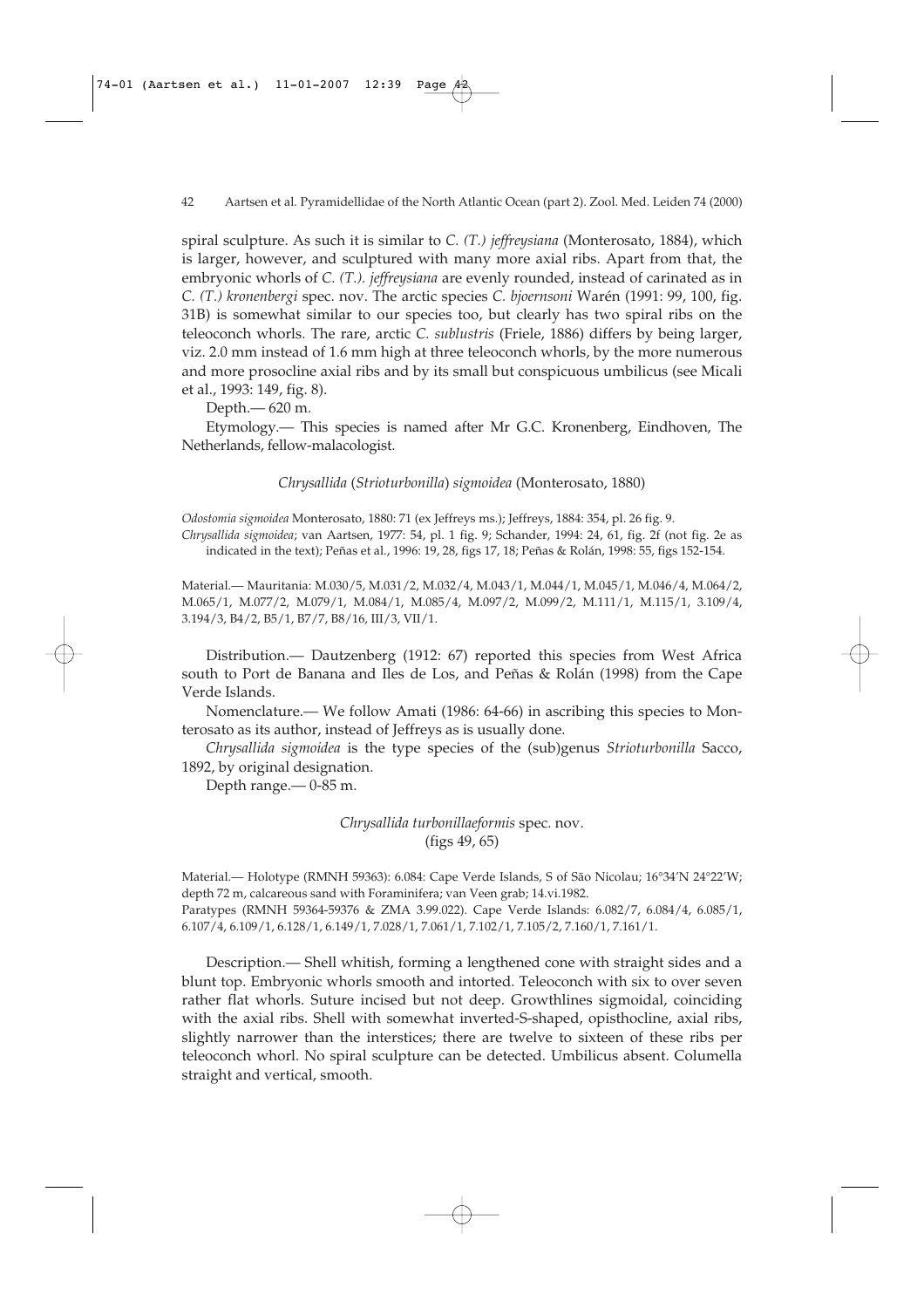Dimensions: H. 3.2-3.7 mm, W. 1.1-1.2 mm; holotype 3.2 × 1.1 mm.

Differentiation.— In shape and sculpture this species looks very much like a *Turbonilla* species. The intorted embryonic whorls exclude it from that genus, however, and point to *Chrysallida*. This species does not fit well into any *Chrysallida* subgenus and, therefore, we classify it as *Chrysallida* s.l.

*Chrysallida turbonillaeformis* spec. nov. is somewhat similar to *C. sigmoidea* (Monterosato, 1880), but shells of that species are smaller and more slender, and have many conspicuous spiral riblets or striae, which are lacking in *C. turbonillaeformis*.

Depth range.— 30-605 m.

Etymology.— The name refers to the superficial resemblance of this species to representatives of the genus *Turbonilla* Risso, 1826.

> *Chrysallida gitzelsi* spec. nov. (fig. 50)

Material.— Holotype (RMNH 59377): 6.164: Cape Verde Islands, NW of São Vicente; 16°55'N 25°02'W; depth 67 m, foraminifera sand and calcareous algae; van Veen grab; 21.vi.1982. Paratypes (RMNH 59378-59379). Cape Verde Islands: 6.164/1, 7.066/2.

Description.— Shell small, whitish transparent, very slender conical with an obtuse apex. Embryonic whorls intorted. Shell with three moderately convex teleoconch whorls, the suture clearly marked. Teleoconch with 13-16, markedly orthocline, somewhat inverted-S-shaped, axial ribs per whorl. No spiral sculpture. Umbilicus absent. Columella smooth.

Dimensions: H. 1.4-1.8 mm, W. 0.5-0.7 mm; holotype 1.8 × 0.7 mm.

Differentiation.— *Chrysallida gitzelsi* spec. nov. is somewhat similar to *C. parasigmoidea* Schander, 1994, but in our species the ribs are much less curved and less in number. The embryonic whorls are as broad as the first teleoconch whorl, which makes the apex even more blunt than that in *C. parasigmoidea.* This species does not fit well into any *Chrysallida* subgenus and, therefore, we classify it as *Chrysallida* s.l..

Depth range.— 46-67 m.

Etymology.— This species is named after Mr W.T.C. Gitzels, Rijnsaterwoude, The Netherlands, fellow-malacologist.

*"Chrysallida" gruveli* (Dautzenberg, 1910)

*Actaeopyramis gruveli* Dautzenberg, 1910: 93, pl. 3 figs 6,7. *Chrysallida gruveli*; Peñas & Rolán, 1998: 22, 25, figs 61-65.

Material.— Mauritania: M.014/2, M.044/1, M.085/2, M.099/2, 3.109/6, VI/2.

Nomenclature.— It is not at all clear whether this species should be included in the genus *Chrysallida.* However, it is also not evident in which of the other threehundred genera of the Pyramidellidae this species should be placed otherwise. Therefore, we provisionally follow the generic assignment by Peñas & Rolán (1998).

Depth range.— 0-42 m.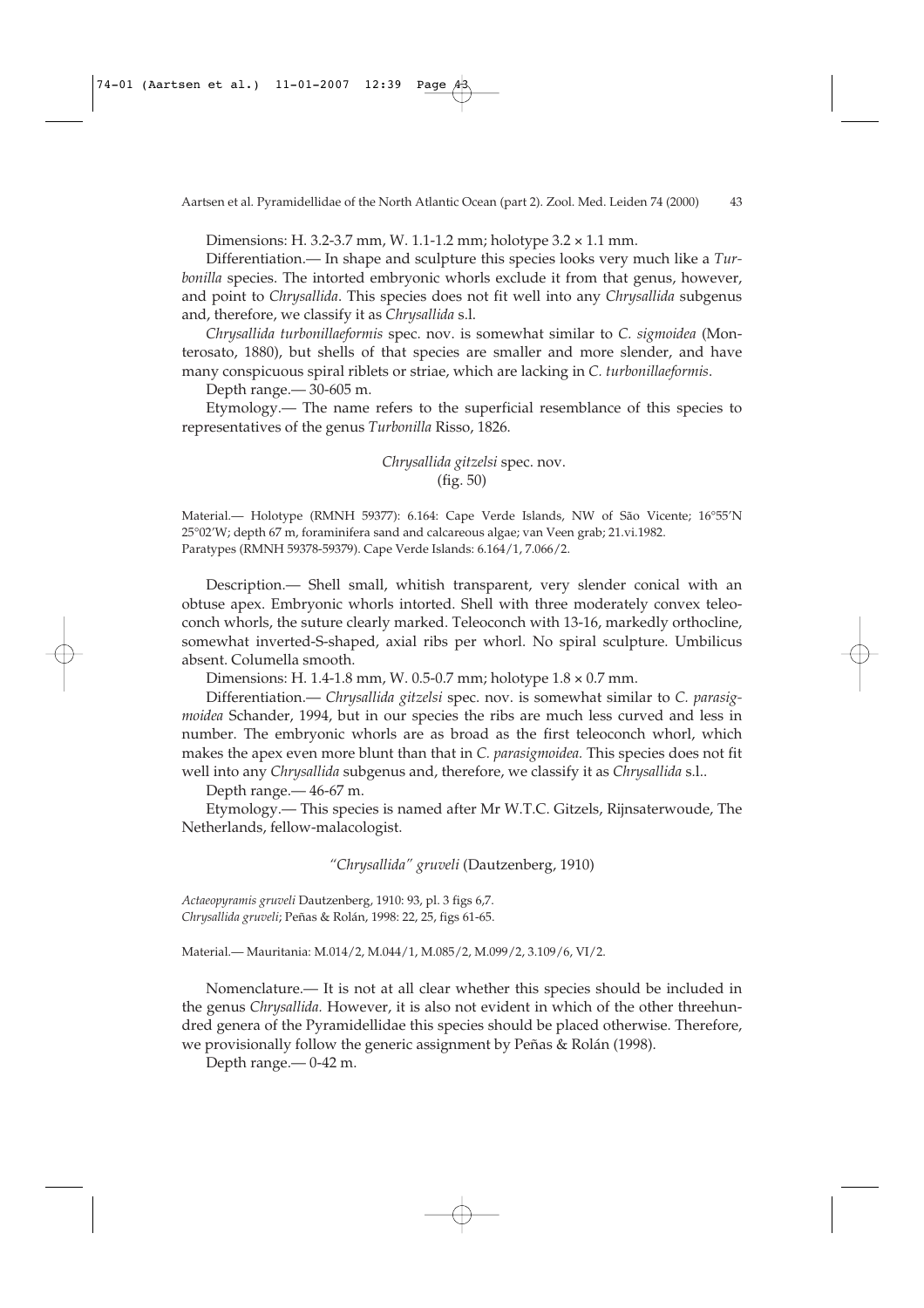

Figs 45-50. *Chrysallida* species. 45, *C. (Pyrgulina) kempermani* spec. nov., 1.4 mm, holotype (RMNH 59337), sta. M.106, Mauritania, off Banc d'Arguin, 20°31'N 17°02'W, depth 15 m, 18.vi.1988; 46, *C. (Pyrgulina) pyrgulina* Peñas & Rolán, 2.1 mm, sta. 7.080, Cape Verde Islands, W of Boa Vista, W of Ilhéu de Sal Rei, 16°10'N 23°01'W, depth 74 m, 28.viii.1986; 47, *C. (Pyrgulina) vanderlindeni* spec. nov., 2.8 mm, holotype (RMNH 59342), sta. 7.129, Cape Verde Islands, S of São Nicolau, S. Jorge Bay, 16°33'N 24°16'W, depth 405 m, 2.ix.1986; 48, *C. (Trabecula) kronenbergi* spec. nov., 1.6 mm, holotype (RMNH 59361), sta. 5.051, Azores, S of Santa Maria, 36°55'N 25°07'W, depth 620 m, 30.v.1981; 49, *C. turbonillaeformis* spec. nov., 3.2 mm, holotype (RMNH 59363), sta. 6.084, Cape Verde Islands, S of São Nicolau, 16°34'N 24°22'W, depth 72 m, 14.vi.1982; 50, *C. gitzelsi* spec. nov., 1.8 mm, holotype (RMNH 59377), sta. 6.164, Cape Verde Islands, NW of São Vicente, 16°55'N 25°02'W, depth 67 m, 21.vi.1982.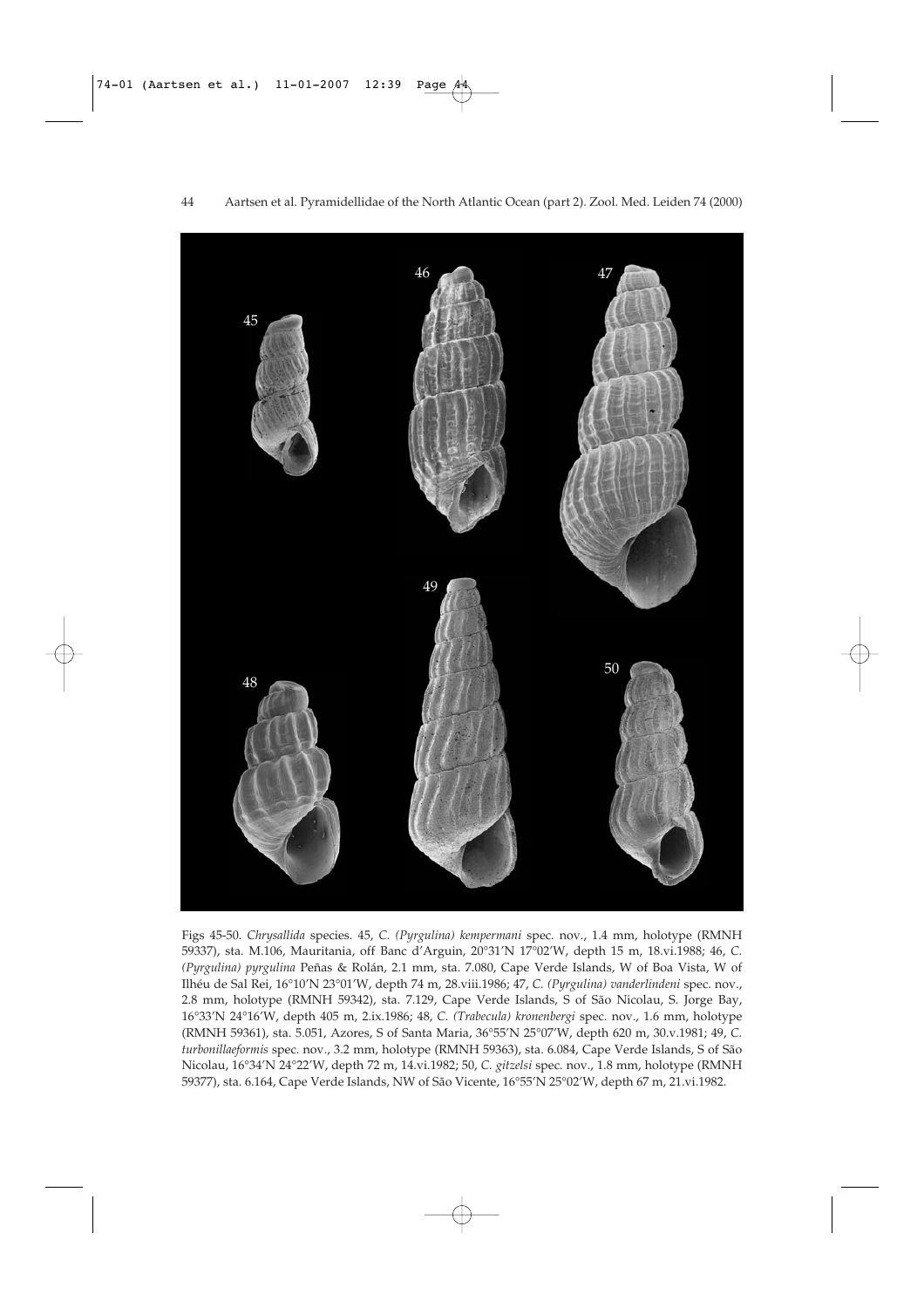#### Genus *Odostomella* Bucquoy, Dautzenberg & Dollfus, 1883

Type species: *Rissoa doliolum* Philippi, 1844, by original designation.

We follow Schander et al. (in press) in considering *Odostomella* a full genus and not a subgenus of *Chrysallida*.

### *Odostomella doliolum* (Philippi, 1844)

*Rissoa doliolum* Philippi, 1844: 132, pl. 23 fig. 19. *Odostomia tricincta* Jeffreys, 1856: 185, pl. 2 figs 12, 13; Warén, 1980: 39. *Odostomia doliolum* var. *cylindrica* Bucquoy, Dautzenberg & Dollfus, 1883: 68, pl. 19 fig. 21. *Parthenina bucquoyi* Locard, 1886: 227, 572. *Chrysallida doliolum*; van Aartsen, 1977: 50, pl. 1 fig. 1; Terreni, 1981: 44, pl. 7 fig. 8. *Odostomella africana* Schander, 1994: 46, 66, fig. 7a. *Odostomella doliolum*; Peñas, 1996: 17, 30, fig. 8 (not 9).

Material.— Mauritania: B1/2, B2/1. Canary Islands: 2.032/2, 2.033/1, 2.043/1, 2.064/2, 4.002/1, 4.013/1, 4.014/1, 4.020/1, 4.024/2, 4.029/4, 4.036/1, 4.069/3, 4.070/1, 4.088/1, 4.110/10, 4.115/4, 4.116/1, 4.122/1, 4.134/1; Tenerife, different localities/36, Lanzarote, different localities/18, El Hierro, different localities/21, Gomera/1, Fuerteventura/2, La Palma/2 [in ZMA]. Selvagens: 3.061/1. Madeira: 4.K27/3; Bay of Funchal/23 [in ZMA]. Azores: 5.006/4, 5.009/25, 5.036/20, 5.037/4, 5.038/1, 5.039/8, 5.040/21, 5.047/1, 5.050/3, 5.055/1, 5.071/1, 5.078/4, 5.093/65.098/1, 5.100/1, 5.111/6, 5.112/6, 5.131/4, 5.133/8, 5.136/1, 5.140/17, 5.143/1, 5.158/5, 5.164/3, 5.D01/1, 5.K01/1, 5.K10/1. Cape Verde Islands: 6.001/1, 6.004/3, 6.005/7, 6.006/17, 6.007/4, 6.008/4, 6.009/4, 6.010/7, 6.015/>25, 6.040/10, 6.041/3, 6.047/1, 6.054/1, 6.056/4, 6.059/13, 6.066/1, 6.068/3, 6.082/1, 6.085/1, 6.103/1, 6.105/5, 6.132/4, 6.134/6, 6.138/6, 6.147/1, 7.004/4, 7.005/1, 7.007/3, 7.008/1, 7.030/4, 7.031/2, 7.042/1, 7.043/1, 7.064/1, 7.065/2, 7.067/1, 7.068/4, 7.075/5, 7.080/>25, 7.096/1, 7.102/8, 7.105/3, 7.106/3, 7.110/10,7.115/4, 7.116/4, 7.119/7, 7.120/2, 7.121/5, 7.128/2, 7.141/3.

Nomenclature.— The epithet *doliolum* is used here mainly because of the traditionally assumed conspecifity of the fossil species *Rissoa doliolum* Philippi, 1844, and the recent *Odostomia tricincta* Jeffreys, 1856. Both have shells that are c. 2 mm long and (usually) show three reddish-brown spiral colour bands on the bodywhorl. On the older whorls there are two of these bands, viz. one just below the upper suture and another one just above the lower suture. One of these bands may be missing.

We consider the variety *cylindrica* Bucquoy, Dautzenberg & Dollfus, 1883, which was renamed *Parthenina bucquoyi* Locard, 1886, nothing more than a variety as the length/breadth ratio of this species is rather variable.

Schander (1994) described *Odostomella doliolum* under the name *O. africana.*

Distribution.–- This species has been reported before from the Canary Islands and Madeira by Jeffreys (1884: 351) and Watson (1897: 298), and from the Azores by Dautzenberg (1889: 59).

Depth range.— 0-930 m.

*Odostomella bicincta* (Tiberi, 1868)

*Odostomia trincincta* var. *bicincta* Tiberi, 1868: 62, 63.

*Mumiola doliolum* var. *elongata* Monterosato, 1884: 93.

*Chrysallida doliolum*; d'Angelo & Gargiullo, 1978: 154.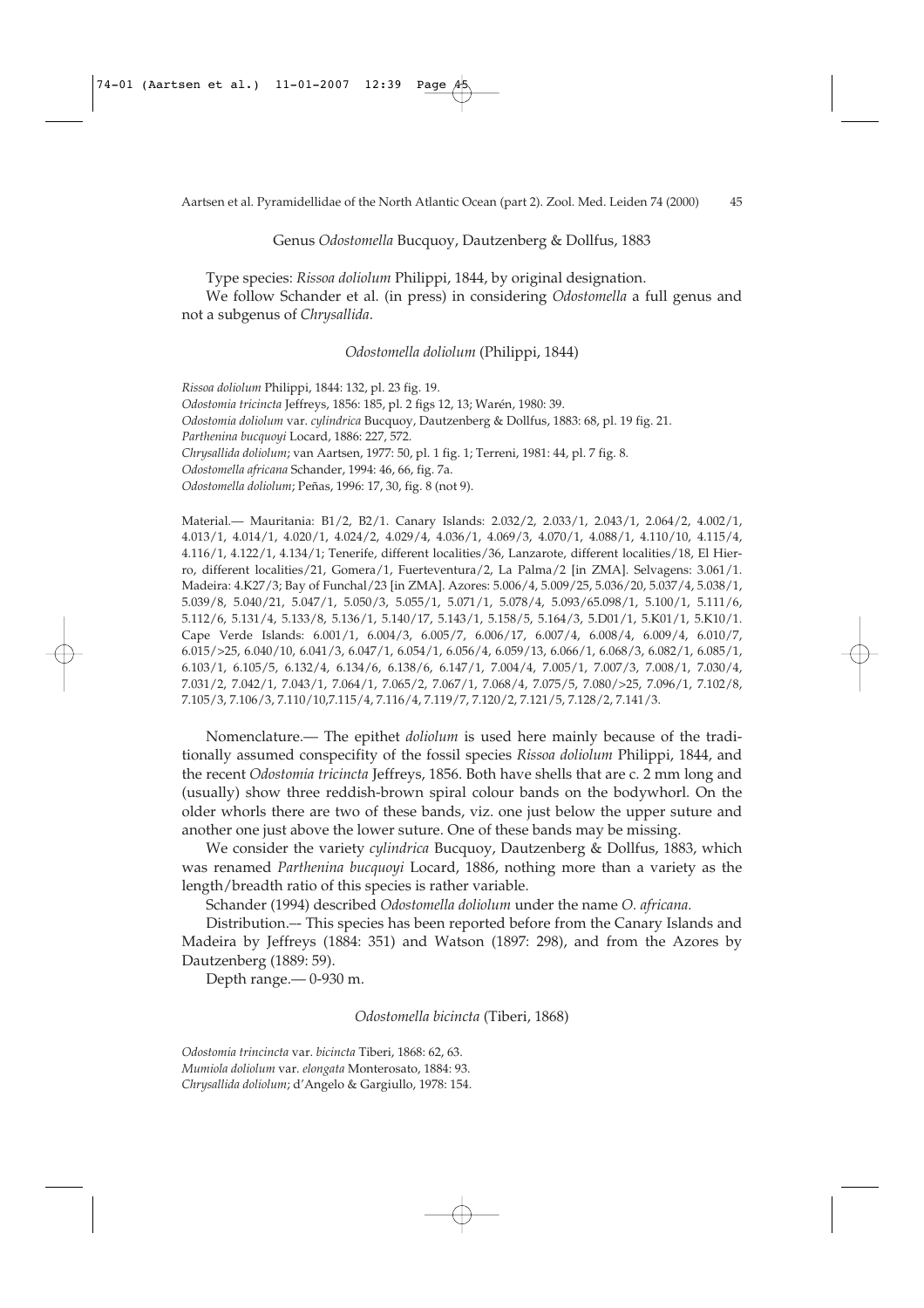

Figs 51-59. Protoconchs. 51, *Eulimella ignorabilis* Peñas & Rolán, sta. 3.172; 52, *Eulimella zornikulla* Schander, sta. M.030; 53, *Eulimella buijsi* spec. nov., paratype, sta. 6.013; 54, *Eulimella endolamellata* Schander, sta. 3.133; 55, *Chrysallida (C.) canariensis* Nordsieck & Talavera, Tenerife, coll. van Aartsen; 56, *Chrysallida (C.) mcmillanae* spec. nov., holotype, sta. 6.015; 57, *Chrysallida (C.) carpinei* spec. nov., holotype, sta. 7.121; 58, *Chrysallida (C.) horii* spec. nov., holotype, sta. 7.080; 59, *Chrysallida (C.) menkhorsti* spec. nov., holotype, sta. 7.080.

*Odostomella doliolum*; Peñas et al., 1996: 17 fig. 9.

Material.— Canary Islands: 2.075/1, 4.044/1, 4.080/2. Cape Verde Islands: 6.040/1, 6.116/1, 6.138/1.

Notes.— Monterosato (1884: 93) described this species as "Forme allungata, quasi il doppio. Non littorale" and "con due linee invece di tre. Coralligena.".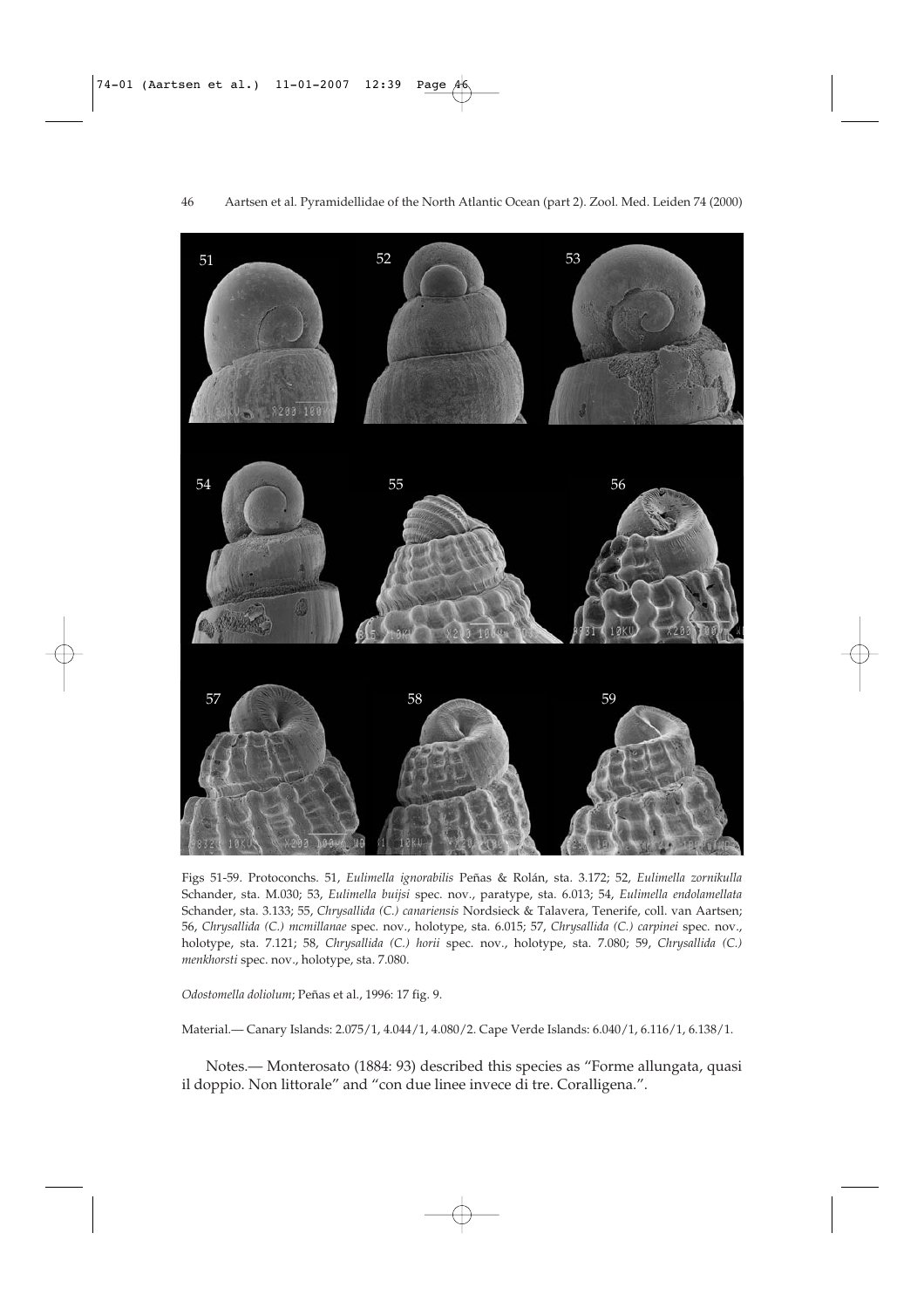

Figs 60-65. Protoconchs. 60, *Chrysallida epitonoides* spec. nov., holotype, sta. 7.129; 61, *Chrysallida (Parthenina) anselmoi* Peñas & Rolán, sta. M.097; 62, *Chrysallida (Parthenina) josae* spec. nov., holotype, sta. 6.085; 63, *Chrysallida (Pyrgulina) pyrgulina* Peñas & Rolán, sta. 7.080; 64, *Chrysallida (Pyrgulina) vanderlindeni* spec. nov., holotype, sta. 7.129; 65, *Chrysallida turbonillaeformis* spec. nov., holotype, sta. 6.084.

In contrast to *Odostomella doliolum*, *O. bicincta* does not occur in shallow waters. Its shells are much larger, reaching about four mm in height in the Mediterranean. There are two colour bands on the last whorl and only one, in the middle of the whorl, on the previous whorls.

In our view, *O. bicincta* is a valid species, not a variety of *O. doliolum*.

Whether the specimen figured by Schander (1994: 66, fig. 7b, as *O. doliolum*) belongs to this species, is doubtful as it measures only 2.8 mm in length and because colour bands cannot be seen on the SEM photo.

Depth range.— 38-550 m.

### **Acknowledgements**

Once more we thank all colleagues who made this report possible by their support. In addition, we gratefully acknowledge the help of Dr C. Carpine from the Musée Océanographique de Monaco who allowed us to study type specimens of Pyramidellidae from the Azores, described by Dautzenberg (1889) and Dautzenberg & Fischer (1896), Ms S.E. Boyd from the Museum of Victoria, Australia, and Dr R. Robertson, ANSP.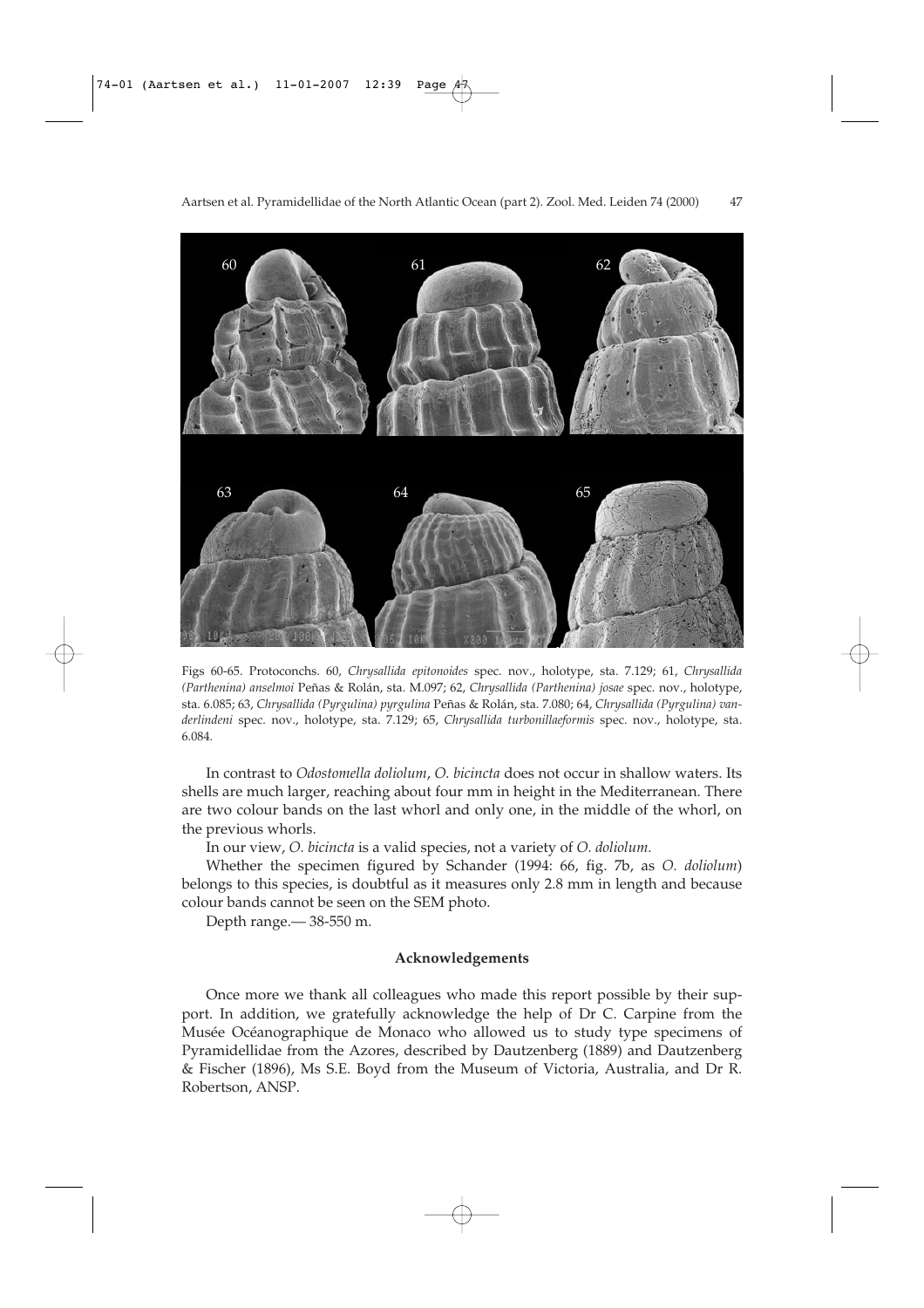#### **References**

Only those references not cited in part 1 of this series (Aartsen et al., 1998) are listed.

- Aartsen, J.J. van & R. Giannuzzi Savelli, 1991. New names for well-known European Marine Mollusca.— Boll. Malac. 27: 1-8.
- Aartsen, J.J. van, E. Gittenberger & J. Goud, 1998 [June]. Pyramidellidae (Mollusca, Gastropoda, Heterobranchia) collected during the Dutch CANCAP and MAURITANIA expeditions in the southeastern part of the North Atlantic Ocean (part 1).— Zool. Verhand. Leiden 321: 3-57.
- Aartsen, J.J. van & H.P.M.G. Menkhorst, 1996. Nordsieck's Pyramidellidae (Gastropoda, Prosobranchia): A revision of his types. Part 1: The genera *Chrysallida*, *Ondina* (s.n*. Evalea*) and *Menestho*.— Basteria 60: 45-56.
- Aartsen, J.J. van & H.P.M.G. Menkhorst, subm.1999. Nordsieck's Pyramidellidae (Gastropoda, Prosobranchia): A revision of his types. Part 2: The genera *Odostomia*, *Eulimella* and *Turbonilla*.— Basteria, subm.
- Adams, J., 1797. The specific characters of some minute Shells discovered on the Coast of Pembrokeshire, with an Account of a new marine Animal.— Trans. Linn. Soc. London 3: 64-69.
- Amati, B., 1986. Sulla paternita di *Chrysallida sigmoidea* (Gastropoda: Pyramidellidae).— Notiz. CISMA 7/8: 64-66.
- Amati, B., 1987. Two new species from the Mediterranean.— La Conchiglia 19 (214,215): 3-6.
- Angelo, G. d' & S. Gargiullo, (1978)1981. Guida alle conchiglie Mediterranee: 1-224.— Milano.
- Brown, Th., 1827. Illustrations of the Conchology of Great Britain and Ireland: pl. 1-52 with text.— Edinburgh.
- Brusina, S., 1869. Gastéropodes nouveaux de l'Adriatique.— J. Conchyl., Paris 17: 230-249.
- Carpenter, P.P., 1856. Description of new species and varieties of Calyptraeidae, Trochidae and Pyramidellidae, principally in the collection of Hugh Cuming Esq.— Proc. zool. Soc. Lond. 24: 166- 171.
- Carpenter, P.P., 1857a. Monograph of the shells collected by Mr. Nutall, on the Californian coast, in the years 1834-35.— Proc. zool. Soc. Lond. 24: 209-229.
- Carpenter, P.P., 1857b. Catalogue of the Collection of Mazatlan Shells: i-xvi, 1-552.— London.
- Cossmann, M., 1915. Faune malacologica Mariana, parte settima, per S. Cerulli-Irelli.— Rev. crit. Paleoz. 19: 58-60.
- Dall, W.H. & P. Bartsch, 1911. New species of shells from Bermuda.— Proc. U.S. natn. Mus. 40: 277- 288.
- Dautzenberg, Ph., 1910. Contribution à la faune malacologique de l'Afrique occidentale.— Act. Soc. linn. Bordeaux 64: 47-220.
- Dautzenberg, Ph. & H. Fischer, 1896. Dragages effectués par l'Hirondelle et par la Princesse-Alice: 1. Mollusques Gastéropodes.— Mém. Soc. Zool. France 9: 395-498.
- Dautzenberg, Ph., 1906. Résultats des campagnes scientifiques....Albert 1er ... Fasc.32: Mollusques provenant de dragages effectués à l'Ouest de l'Afrique....: 1-125.
- Dillwyn, L.W., 1817. A descriptive catalogue of Recent shells, arranged according to the Linnean method: i-xii, 1-1082 + Index (unpaginated).— London.
- Folin, L. de & L. Perier, 1872-1876. Les fonds de la Mer, étude internationale sur les particularités nouvelles des régions sous-marins. Vol. 2: 1-365.
- Forbes, E., 1844. Notice of some additions to the British Fauna discovered by Robert MacAndrew, Esq., during the year 1844.— Ann. Mag. nat. Hist. 14: 410-415.
- Gofas, S., J. Pinto Afonso & M. Brando, 1985. Conchas e Moluscos de Angola/ Coquillages et Mollusques d'Angola: 1-144.— Universidade Agostinho Neto/ Elf Aquitaine Angola.
- Gougerot, L. & M. Feki, 1980. Contribution à la revision du genre *Anisocycla* Monterosato, 1884 (Gastropoda, Pyramidellidae).— Bull. Soc. Sci. nat. Tunis. 13: 87-96.
- Grateloup, J.P.S. de, 1838. Conchyliologie fossile des terrains tertiaires du Bassin de l'Adour.— Act. Soc. linn. Bordeaux 10: 251-290.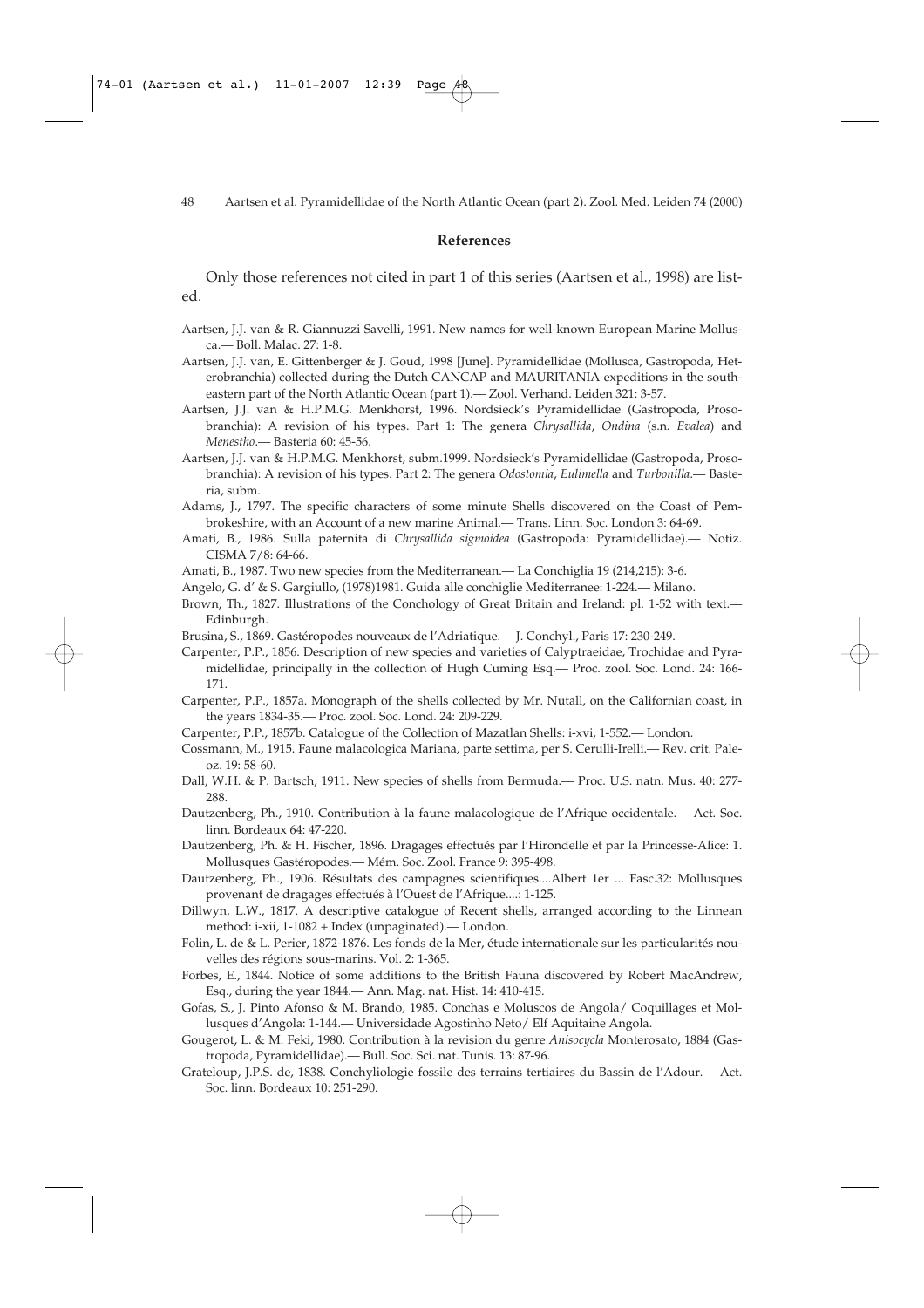- Henderson, J.B. & P. Bartsch, 1914. Littoral marine mollusks of Chincoteague Island, Virginia.— Proc. U.S. natn. Mus. 47: 411-421.
- Iredale, T., 1917. More molluscan name-changes, Generic and Specific.— Proc. mal. Soc. London 12: 322-330.
- Jeffreys, J.G., 1856. On the marine testacea of the Piedmontese Coast.— Ann. Mag. nat. Hist. (2)17: 155-188.
- Jeffreys, J.G., 1869. British Conchology, 5: 1-258.— London.
- Jeffreys, J.G., 1884. On the Mollusca procured during the Lightning and Porcupine expeditions. Part viii.— Proc. zool. Soc. Lond. (1884): 341-372.
- Locard, A., 1886. Catalogue général de mollusques vivants de France. Mollusques marins: i-x, 1- 778.— Paris/Lyon.
- Micali, P., I. Nofroni & J.J. van Aartsen, 1993. Addition to the knowledge of the European *Chrysallida* species, with notes on a recent work by Van der Linden & Eikenboom (Gastropoda, Opisthobranchia).— Basteria 57: 147-154.
- Milaschewitch, K.O., 1916. Faune de la Russie et des pays limitrophes. Les Mollusques des Mers Russes, 1: i-xii, 1-312.— Petrograd. [in Russian]
- Monterosato, T.A. di, 1880. Conchiglie della zona degli abissi.— Boll. Soc. Malac. Ital. (Pisa) 6: 50-82.
- Monterosato, T.A. di, 1884. Nomenclatura generica e specifica di alcune conchiglie Mediterranee: 1- 152.— Palermo.
- Nickles, M., 1950. Mollusques testacés marins de la côte occidentale d'Afrique.— Manuels ouestafricains 2: 1-269.
- Nordsieck, F., 1972. Die europäischen Meeresschnecken: i-xiii, 1-327.— Stuttgart.
- Nordsieck, F. & F. Garcia-Talavera, 1979. Moluscos marinos de Canarias y Madera (Gastropoda): 1- 208.— Tenerife.
- Oliverio, M. & R. Vega-Luz, 1997. Host relationship of *Chrysallida canariensis* (Heterostopha, Pyramidellidae) epizoic on *Bursa scrobilator* (Caenogastropoda, Bursidae) at Canary Islands.— Argonauta 11(1): 13-18.
- Pallary, P., 1912. Mollusques du littoral méditerranée de l'Egypte.— Mém. Inst. Egyptien 7 (3): 69-200.
- Palmer, K.V.W., 1958. Type specimens of marine mollusca described by P.P. Carpenter from the West Coast (San Diego to British Columbia).— Geol. Soc. Amer., Memoir 76: i-viii, 1-376.
- Peñas, A. & E. Rolán, 1997. La familia Pyramidellidae Gray, 1840 (Mollusca, Gastropoda, Heterostropha) en Africa Occidental. 2. Los géneros *Turbonilla* y *Eulimella*.— Iberus, suppl. 3: 1-105.
- Peñas, A. & E. Rolán, 1998 [September]. La familia Pyramidellidae Gray, 1840 (Mollusca, Gastropoda, Heterostropha) en Africa Occidental. 3. El género *Chrysallida* s.l.— Iberus, suppl. 4: 1-73.
- Peñas, A. & E. Rolán, 1999a. La familia Pyramidellidae Gray, 1840 (Mollusca, Gastropoda, Heterostropha) en Africa Occidental. 4. Los géneros *Megastomia*, *Odostomia*, *Ondina*, *Noemiamea* y *Syrnola*.— Iberus, suppl. 5: 1-150.
- Peñas, A. & E. Rolán, 1999b. Pyramidellidae (Gastropoda, Heterostropha) de la missión oceanográfica 'Seamount 2'.— Iberus, suppl. 5: 151-199.
- Philippi, R.A., 1844. Enumeratio molluscorum Siciliae 2: 1-303.— Halis Saxonum.
- Rodriguez Babio, C. & C. Thiriot-Quiévreux, 1974. Gastéropodes de la région de Roscoff. Étude particulière de la protoconque.— Cah. Biol. mar. 15: 531-549.
- Saurin, E., 1959. Pyramidellidae de Nha-Trang (Viêt-nam).— Ann. Fac. Sci. Univ. Saigon (1959): 223- 282.
- Scacchi, A., 1835. Notizie intorno alle Conchiglie ed a'Zoofiti fossili... Parte ii, iii.— Ann. Civ. Reg. due Sicilie 7: 5-18.
- Schander, C., J.J. van Aartsen & J.X. Corgan, 1999. Families and Genera of the Pyramidelloidea (Mollusca: Gastropoda).— Boll. Malac. 34 (9-12): 145-166.
- Schander, C., S. Hori & J. Lundberg, 1999a. Anatomy and phylogeny of *Odostomella* and *Herviera* (Mollusca, Heterostropha, Pyramidellidae) with a description of a new species of *Odostomella*.— Ophelia 51: 39-76.
- Tiberi, N., 1868. Des espèces du genre *Odostomia* observées, jusqu'ici, dans la Méditerranée.— J. Conchyl., Paris 16: 60-68.